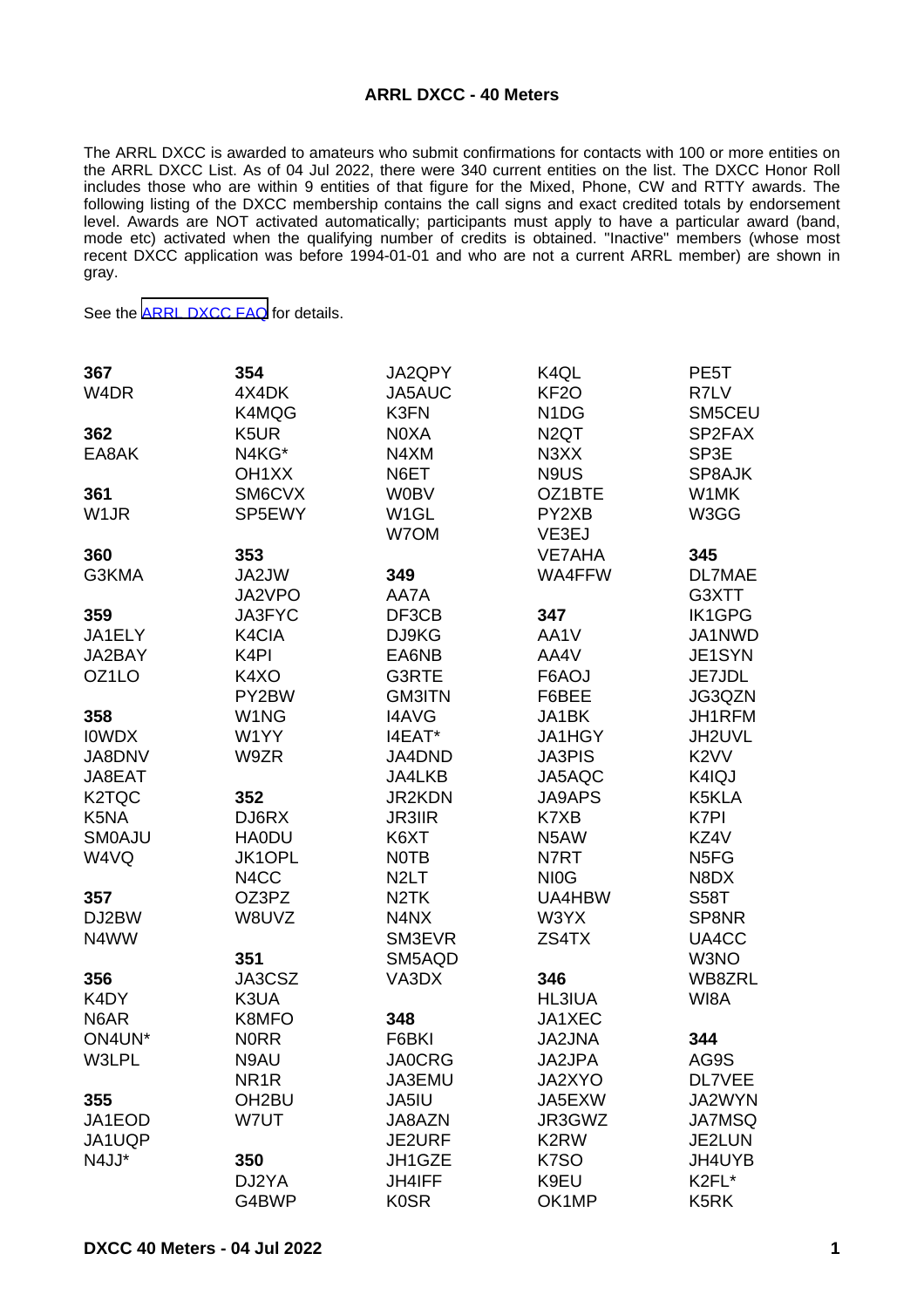| K6TA              | SP5CJQ             | AA6YQ                         | 337                           | F6DAY                          |
|-------------------|--------------------|-------------------------------|-------------------------------|--------------------------------|
| KD6WW             | UT5UGR             | AD5Q                          | DJ8NK                         | <b>G0DQS</b>                   |
| KG4W              | W <sub>4</sub> DKS | DK6WL                         | DK5WL                         | <b>GOJHC</b>                   |
| NQ1K              | WA2HZO             | EU7A                          | DL1RWN                        | <b>GM0GAV</b>                  |
| R4GM              |                    | HA8IE                         | G4PWA                         | JA1KQX                         |
| SM6CCO            | 341                | HB9AMO                        | <b>I1JQJ</b>                  | JA2IVK                         |
| SP7GAQ            | DJ4AX              | <b>I4LCK</b>                  | <b>IK4GME</b>                 | JA8BNP                         |
| SP9FKQ*           | EA4KD              | <b>IK4WMA</b>                 | JE8BKW                        | JA8RJE                         |
| <b>WOVTT</b>      | F6BLP              | <b>IK6SNR</b>                 | JF1PUW                        | K0XN                           |
| W3UR              | JA1IOA             | JA1SJV                        | <b>K0DEQ</b>                  | K <sub>1</sub> LD              |
|                   | JA2KVD             | JF2MBF                        | K <sub>2</sub> UO             | K1MM                           |
| 343               | JA5MHD             | JH1ORA                        | K3NW                          | K <sub>1</sub> OA              |
| DL4MCF            | JA6BZI             | JQ3DUE                        | K6AM                          | K <sub>2</sub> SH <sub>Z</sub> |
| GM3YTS            | JA8NFV             | JR7VHZ                        | K8ZTT                         | N6JV                           |
| IK6DLK            | <b>JA9FPI</b>      | K <sub>4</sub> SO             | K9NU                          | R3VA                           |
| JA1DOT            | <b>JH1TWT</b>      | K5AQ                          | NI6T                          | SV <sub>1</sub> RK             |
| JA2FBY            | JH2FXK             | K <sub>5</sub> K <sub>C</sub> | PY2SP                         | UA3AP                          |
| JJ2LPV            | K <sub>1</sub> ST  | KG7H                          | RA7A                          | W5OZI                          |
|                   | K <sub>2</sub> TE  |                               |                               |                                |
| <b>K0EU</b>       |                    | KW9A                          | SM4DHF                        | W6XA                           |
| K <sub>1</sub> ZZ | K3KO*              | LA5HE                         | SM6CMU                        | W9RPM                          |
| <b>NOAT</b>       | K4XP               | N4MM                          | SP6CIK                        | WA8WV                          |
| N3SL              | K6EID              | N <sub>5</sub> UR             | W5ZN                          | YO9HP                          |
| N <sub>4</sub> CH | KD <sub>5</sub> M  | NO <sub>8</sub> D             | W9MU                          |                                |
| SM3NRY            | N8JV               | <b>NY0V</b>                   |                               | 334                            |
| <b>WOFLS</b>      | OH <sub>1</sub> MA | PA3FQA                        | 336                           | DF4PL                          |
| W <sub>2</sub> RQ | RU3FM              | PY2YP                         | AD <sub>1</sub> C             | <b>I5KKW</b>                   |
| W3GH*             | SM6DHU             | UA3AB                         | CT4NH                         | <b>JA0CRI</b>                  |
| W3UM              | W <sub>1</sub> CU  | W <sub>4</sub> OX             | EA5BY                         | JA1ADN                         |
| W8AV              | W <sub>2</sub> YC  | W6YI                          | HA5WA                         | JA4FKX                         |
| W9XY              | W3AP               | W9OP                          | <b>I4EWH</b>                  | JA4MRL                         |
| WB9Z              | W4PK               |                               | <b>IK1WGX</b>                 | JA8IXM                         |
| WX4G              | WB6RSE             | 338                           | <b>JA0GJJ</b>                 | JL1ARF                         |
|                   |                    | DJ9HX                         | JA1ANR                        | <b>JS2LHI</b>                  |
| 342               | 340                | <b>GM3POI</b>                 | <b>JF3KON</b>                 | K2PLF*                         |
| CT1EEB            | EA5BM              | <b>HB9BIN</b>                 | JI8DGO                        | K8PT                           |
| EY8MM             | <b>IK4DRY</b>      | I5NPH                         | <b>JJ3PRT</b>                 | K9NW                           |
| G3TXF             | JA4DLP             | IK8HJC                        | K3JGJ                         | K9ZO                           |
| HB9BGV            | <b>JH1IFS</b>      | <b>JA2THS</b>                 | K3PA                          | N3BNA                          |
| HB9RG             | JI4POR             | JH3VNC                        | K <sub>4</sub> C <sub>N</sub> | N8RR                           |
| <b>IK5HHA</b>     | K4UTE              | JI2KXK                        | KC7V                          | NJ6P                           |
| <b>JAOUUA</b>     | K5DU               | K <sub>5</sub> UO             | OE3GCU                        | <b>OE5NNN</b>                  |
| JA3MNP            | K8SIX              | N <sub>2</sub> WK             | OH <sub>5</sub> VT            | R7FK*                          |
| JF1UVJ            | N4DW               | N4AH                          | PY5EG                         | RA3CQ                          |
| JO1WKO            | OE5KE              | N <sub>5</sub> ZM             | PY5HOT                        | RW3RN                          |
| <b>K0KX</b>       | R <sub>3</sub> OK  | N8PR                          | R7DX                          | SK7AX                          |
| K <sub>1</sub> AR | <b>SP7VC</b>       | OE6DK                         | R9FM                          | SP <sub>1</sub> S              |
| K4UEE             | SP9DWT             | OK3GU                         | SP <sub>5</sub> DIR           | SP6HEQ                         |
| K5BG              | UA3AGW             | ON4IZ                         | UA3DPM                        | UT9FJ                          |
| KV7K              | UA3AKO             | PY4OY                         | UA6MF                         | VE <sub>1</sub> YX             |
| N7US              | VA5DX              | UA6A                          | UY5ZZ                         |                                |
| NN4T              | W1MU               | <b>UR0MC</b>                  | VE3XN                         | 333                            |
| OE6IMD            | W4AG               | UX1UA                         | VE6WZ                         | AA4HP                          |
| OZ1CTK            | WD5COV             | W1RM                          | W1TSP                         | AA6XX                          |
| RZ3AM             | WT8C               | W4UM                          | YV1DIG                        | AD5A                           |
| <b>SL0ZG</b>      |                    | W6RLL                         |                               | CT1APE                         |
| SM5DJZ*           | 339                | YU1FW                         | 335                           | F6EXV                          |
| SP3EPK            | 9A2EU              |                               | DF3GY                         | I2EOW                          |
|                   |                    |                               |                               |                                |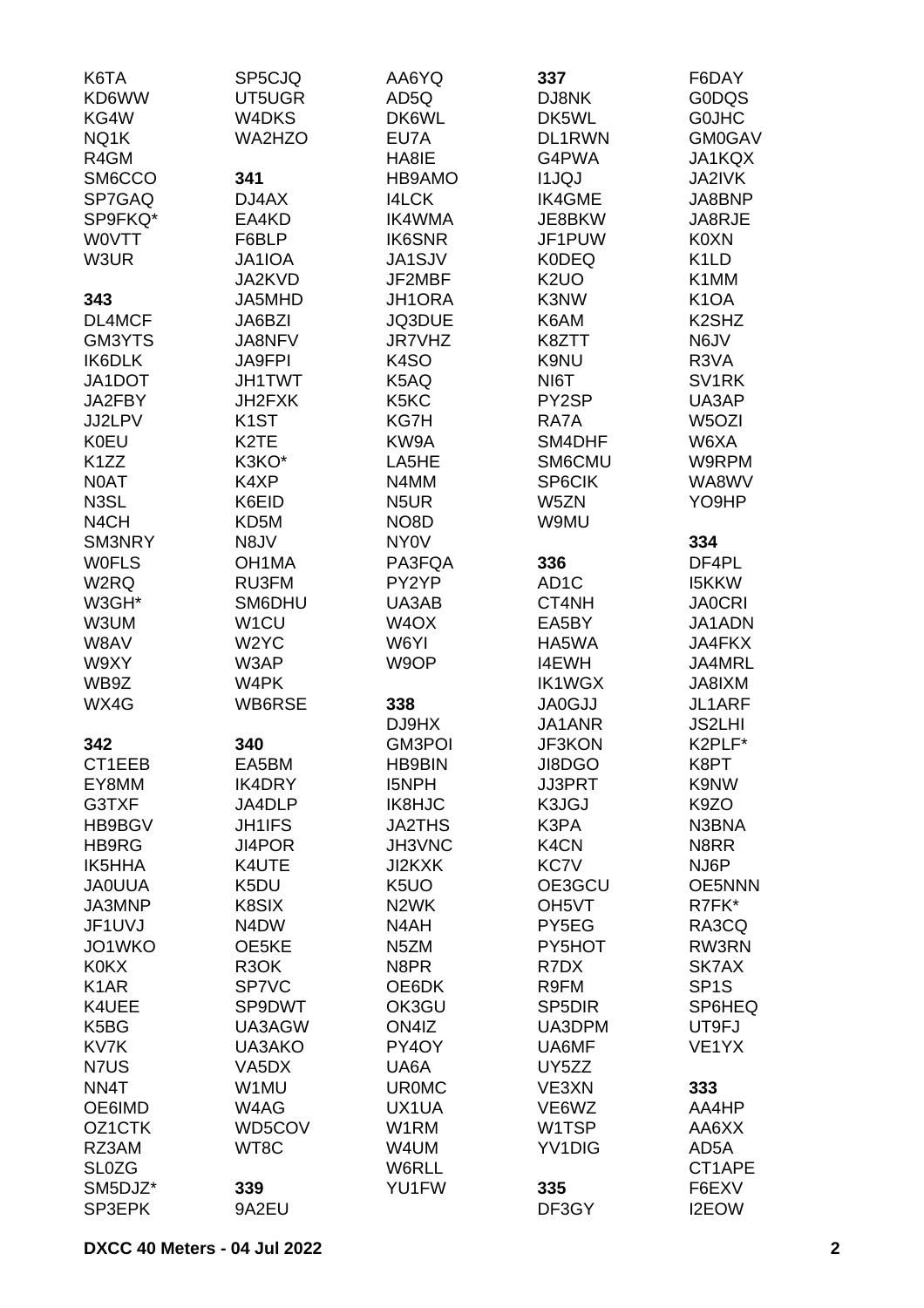| IV3JVJ<br>328<br>K <sub>1</sub> D <sub>G</sub><br>UA9FAR  | R7AA                          |
|-----------------------------------------------------------|-------------------------------|
| K5MC<br>JH4ADV<br>VE2TZT<br>AA1ON                         | RU3QR                         |
| K <sub>2</sub> FF<br>VE7IG*<br>DK2JX<br>N3NT              | SM3VAC                        |
| K6FG<br>W7MO<br>DL4CF<br>ON4IQ                            | W2LK                          |
| LA7AFA<br>W9IXX<br>G4OBK<br>PY2NQ                         | W <sub>2</sub> LO             |
| N <sub>2</sub> UN<br>WK3N<br><b>HA7TM</b><br>RX3AGD       | W5TCX                         |
| R7NW<br>YU3AA<br>JA2ZL<br>RX4HZ                           | W5XC                          |
|                                                           |                               |
| SM6CTQ<br>JH1NYM<br>UN6T                                  |                               |
| 330<br><b>SP7ITB</b><br>K4XI<br>VE3EXY                    | 323                           |
| UA4LY<br>AA5AU<br>K <sub>5</sub> XI<br>W2KKZ              | CT <sub>1</sub> BH            |
| W7AO<br>K9KU<br>W3LL<br>AI9Y                              | DK5AD                         |
| W9RN<br>DK2GZ<br>KC6AWX*<br>W6SR                          | <b>E72A</b>                   |
| WA2VYA<br>G3LZQ<br><b>KC9ARR</b>                          | EA6SX                         |
| I0DJV*<br>325<br>WB4TDH<br>OH <sub>2</sub> BLD            | EA9IE                         |
| JA2DPC<br>OZ1AXG<br>G4CCZ                                 | JH8RZJ                        |
| JA8DWR<br>SP3IBS<br><b>IK2YCW</b><br>332                  | K9MM                          |
| DJ <sub>5FI</sub><br>JE1LFX<br>UT7UJ<br>IV3IZU            | <b>KB0EO</b>                  |
| <b>JH0INP</b><br><b>JA0EOK</b><br>W6TMD<br><b>JA1TGO</b>  | KP <sub>2</sub> A             |
| JA2EPW<br>JH1AJT*<br>W7RR<br>JA3AZD                       | LZ2JE                         |
| JA3DY*<br>JA2FJP<br><b>JN7FAH</b><br>WB3AVN               | R9TO                          |
| JI1DHY<br>JR1BLX<br>JA6LCJ                                | <b>RA0FF</b>                  |
| K <sub>1</sub> UO<br><b>KOIEA</b><br>327<br><b>JA7KY</b>  | SM6BGG                        |
| K <sub>2</sub> UU<br>K3KY<br>AH7C<br><b>JN1BMX</b>        | SP6CDK                        |
| K5OVC<br>KQ3F<br>K <sub>5</sub> XX<br>AI9L                | UA3LAR                        |
| K <sub>9</sub> CT<br>K6DT<br>DF2IS<br>LA5IIA              | W6TC                          |
| K9FD<br>LA7JO<br>DJ4XA<br>LA8PT                           | WA5VGI                        |
| OE1WEU<br>LU2NI<br>DJ9RR<br>N <sub>5</sub> X <sub>Z</sub> |                               |
| OE5BWN<br>N <sub>2</sub> NL<br><b>IV3YYK</b><br>N8TR      | 322                           |
| SV1FJA<br>N4DB<br><b>JA0DWY</b><br>RA9CMO                 | EA2IA                         |
| SV8CS<br>N7RO<br>JA1LSP<br><b>RM0F</b>                    |                               |
| N8BM<br>JF1WPB                                            | EA3JL<br>EA5RM                |
| W <sub>1</sub> OX<br>SM4CTT                               |                               |
| W7SX<br>R <sub>5</sub> AJ<br>K4SE<br>SP3CGK               | F <sub>2</sub> JD             |
| YO7LCB<br><b>W0YG</b><br>K5EK<br>SV1JG                    | G4GIR                         |
| W1KSZ<br>K5RT<br>UR5EDX                                   | HA9PP                         |
| 331<br>W6XK<br>K5ZK<br><b>WOHBH</b>                       | <b>I8PND</b>                  |
| KS <sub>1</sub> J<br>W7CT<br><b>WOMHK</b><br>AA1QD        | JA5FBZ                        |
| AB6QM<br>YO3APJ<br>N <sub>2</sub> TN<br>W <sub>4</sub> DC | JH1DTC                        |
| CT1IUA<br>YO <sub>5</sub> BRZ<br>N4PQX<br>W6VX            | K6YRA                         |
| DL5DSM<br>W8TE<br>N <sub>5</sub> TY                       | N <sub>5</sub> U <sub>D</sub> |
| G3TJW<br>329<br>OH <sub>2</sub> FT<br>WA1JMP              | NS6C                          |
| IK6GPZ<br>JA2XCR<br>SM3NXS<br><b>WA2UUK</b>               | SV <sub>1</sub> DPI           |
| <b>JA7JI</b><br>JF1SEK<br>SM6BZV<br>ZS6EZ                 | <b>US0KW</b>                  |
| <b>JA7JWF</b><br>JG1WSC<br>UX4UA*                         |                               |
| W <sub>1</sub> DIG<br><b>JO7WXN</b><br>324<br>JD1AMA      | 321                           |
| JF1KKV<br><b>JS1NDM</b><br>FK8CP                          | AG4W                          |
| K4MWB<br>JF2XGF<br>326<br>HB9DDO                          | <b>I3BUI</b>                  |
| JH4JNG<br>N <sub>2</sub> TU<br>JA2CXF<br>DJ5JH            | <b>I4ENO</b>                  |
| <b>JS3CTQ</b><br>N7KA<br>DK1FW<br>JA2VQF                  | JA3GN                         |
| OE1ZL<br><b>K0CA</b><br><b>IZ0AEG</b><br>JA4ITW           | JA5BEN                        |
| K3WW<br>OE2LCM<br>IZ2EWR<br><b>JF7XKY</b>                 | <b>JA7QVI</b>                 |
| K <sub>9</sub> CJ<br>OE8HIK<br>JA6BEE<br>JR3OEH           | JF8QNF                        |
| <b>JA7MA</b><br>K1HTV<br>K9YY<br><b>ON7TK</b>             | K <sub>1</sub> HT             |
| ON <sub>4</sub> C <sub>D</sub><br>VK3QI<br>JF2UPM<br>K7SP | K4HB                          |
| R6AF<br>W1ECT<br>JL1UXH<br>K9IR                           | K4ZYU                         |
|                                                           |                               |
| W4FC<br>RV3LO<br>JM1FHL<br>N4QS                           | K7WP                          |
| <b>SMOCCM</b><br>W8GC<br><b>K0KT</b><br>N9EN              | K9RX                          |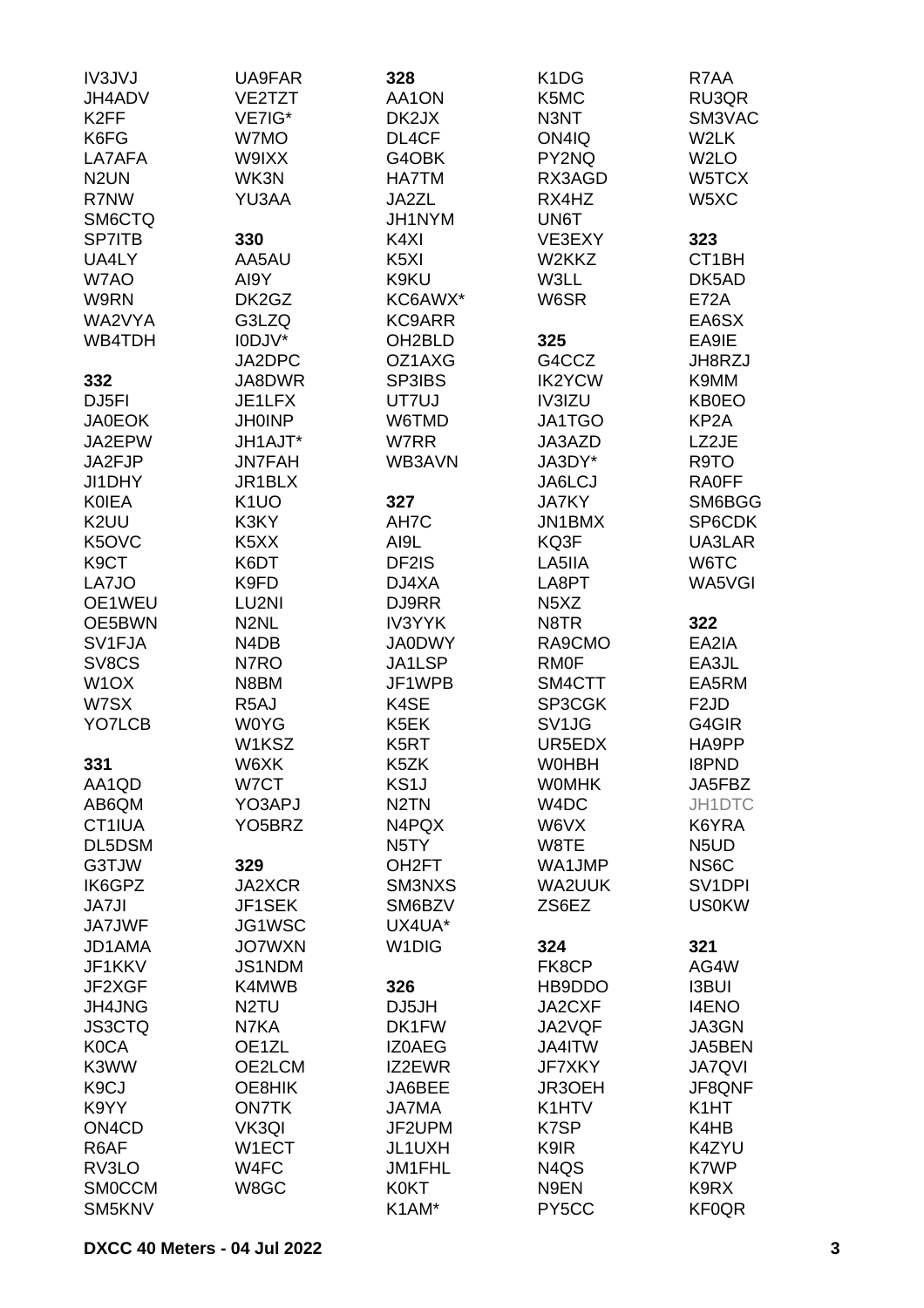| KN <sub>50</sub>              | 317               | OE2DYL            | DM5EE                         | 307                           |
|-------------------------------|-------------------|-------------------|-------------------------------|-------------------------------|
| KX4R                          | AA6AA             | SM7HCW            | <b>JA7BWT</b>                 | EA <sub>1</sub> N             |
| N <sub>5</sub> JB             | DL9TJ             | W6ENZ             | <b>JA7QFU</b>                 | JG3FEA                        |
| N5ORT                         | F6GCP             | W7DO              | JH1HHC                        | JH1OBS                        |
| PY5EW                         | <b>HB9LCW</b>     |                   | K <sub>1</sub> DT             | JR1BAS                        |
| R8TX                          | <b>IOKDF</b>      | 314               | K <sub>5</sub> PC             | <b>K0JUH</b>                  |
| RL3FA                         | <b>I1EIS</b>      | 9A4WY             | LU3CQ                         | K6RO                          |
| SP7HOV                        | <b>I4MKN</b>      | DL5CW             | NA <sub>2</sub> M             | K7BV                          |
| W2IRT                         | <b>I6FLD</b>      | <b>DL7EN</b>      | RA1QD                         | K7EG                          |
|                               | <b>IV3KVC</b>     | DM2DXA            | RU6M                          | K9FN                          |
|                               | JA7LMZ            | EW <sub>2</sub> A | SM5FUG                        |                               |
| 320                           |                   |                   |                               | N <sub>5</sub> KM             |
| DK6NP                         | JH4FEB            | F5CQ              | SP5GH                         | N <sub>5</sub> UL             |
| EI7BA                         | <b>JM2RUV</b>     | <b>IK2QPR</b>     | W <sub>5FI</sub>              | SM2OAN                        |
| JH3CUL                        | K6KO              | IK5PWQ            | <b>WA7NB</b>                  | W5AJ                          |
| <b>JJ3HGJ</b>                 | K8BN              | JE2OVG            |                               | W5BPT                         |
| JR1DUP                        | PY2XU             | N8LJ              | 310                           |                               |
| K <sub>2</sub> S <sub>X</sub> | VE3FF             | OE8RT             | 9H1SP                         | 306                           |
| K3UL                          | W9PZT             | SM5OJH            | AA5AM                         | DF3UB                         |
| N4AA*                         |                   | UT7UV             | JA5WIZ                        | DK8MCT                        |
| N4II                          | 316               | W3KX              | K8FL                          | DL1DUO                        |
| NX0I                          | A45XR             | W5ODD             | N <sub>5</sub> GH             | HB9DDZ                        |
| RN3QN                         | G5LP              |                   | SM4BNZ                        | HS1NGR                        |
| SM4EMO                        | HL2WA             | 313               | SM5CZQ                        | IT9DAA                        |
| UT2UB                         | IK4DRR            | AA9A              | W3BW                          | JA4IYL                        |
| W1FQ                          | <b>JA9AGN</b>     | DJ9VA             | W5WQN                         | <b>JA7IC</b>                  |
| W5CIA                         | JH4PMV            | DK2NG             | WA6F                          | <b>JA7LGE</b>                 |
| W8HC                          | JL1RUC            | EA5AT             | WB5JID                        | JR2LJO                        |
| <b>YS1RR</b>                  | K5WK              | EV <sub>1</sub> R |                               | K <sub>1</sub> YR             |
|                               |                   |                   |                               | K5PS                          |
|                               | K6YUI             | IZ8FFA            | 309                           |                               |
| 319                           | K9JF              | <b>JA1SYY</b>     | DL6KR                         | K9MBQ                         |
| <b>JH1SJN</b>                 | KN <sub>5</sub> G | JA2AH             | JA6WJL                        | N8PW                          |
| K4HGX                         | <b>MD0CCE</b>     | K6KLY             | JR6PGB                        | R <sub>5</sub> DT             |
| K7GEX                         | N6RV              | KE9L              | <b>JR9LKE</b>                 | <b>SMONJO</b>                 |
| K8BCK                         | <b>NIOC</b>       | KM <sub>1</sub> D | K1NTR                         | SP1JRF                        |
| KG6B                          | <b>ON4AOI</b>     | N4GN              | NA5C                          | SP6M                          |
| LA9AJA                        | RA3SS             | N8BJQ             | W5RQ                          | UA3ECJ                        |
| N3MN                          | RK4FD             | RU6L              | WL7E                          | VE <sub>1</sub> DX            |
| OZ4O                          | SM5CAK            | RW4NN             | WP4U                          | W6RW                          |
| RA3QK                         | W5FKX             | UA3TT             |                               | WJ4T*                         |
| SM4DDE                        | <b>W6NWS</b>      | W6BJH             | 308                           | WO7R                          |
| SP7CVW                        | WA3C              |                   | 9K2GS                         |                               |
| W8OI                          | WK6E              | 312               | AB3CV                         | 305                           |
|                               |                   | <b>JA9NLE</b>     | CX6VM                         | 9A4W                          |
| 318                           | 315               | K <sub>1</sub> BD | DL5WW                         | JA9CWJ                        |
| AJ3K                          | AC4G              | <b>K7NN</b>       | HK3W                          | <b>JG4AKL</b>                 |
| DL2OE                         | EA3GP             | K9XD              | JA2VHO                        | JR4LNG                        |
| K6ND                          | <b>HB9HFN</b>     | LA3WAA            | <b>JH7MQD</b>                 | K <sub>2</sub> A <sub>Z</sub> |
| K7BG                          | JA1GRM            | N <sub>1</sub> RR | JJ1DWT                        | K <sub>2</sub> PK             |
| K7ZV                          | JA2BDR            | N7XR              | K <sub>2</sub> N <sub>V</sub> | K8GI                          |
| K8EUR                         | JA3APL            | R9SA              | K6FW                          | N <sub>1</sub> NK             |
|                               |                   |                   |                               |                               |
| N6DX                          | <b>JA7ZP</b>      | W <sub>1</sub> BR | LA2QM                         | OM4EX                         |
| OE3EVA                        | K <sub>2</sub> EP | W8DCH             | N <sub>1</sub> SV             | SK3PY                         |
| RW7M                          | K6SIK             |                   | W1YM                          | SM4AZQ                        |
| SP1MGM                        | N4QQ              | 311               | W8HW                          | SV1ACK                        |
| VE6WQ                         | N <sub>5</sub> OK | AB4IQ             | WE9R                          | W1YIF                         |
| W9AJ                          | N8DJX             | AD6W              |                               | WB9EEE                        |
| WB9CIF                        | NK1K              | AF9H              |                               | WX0B                          |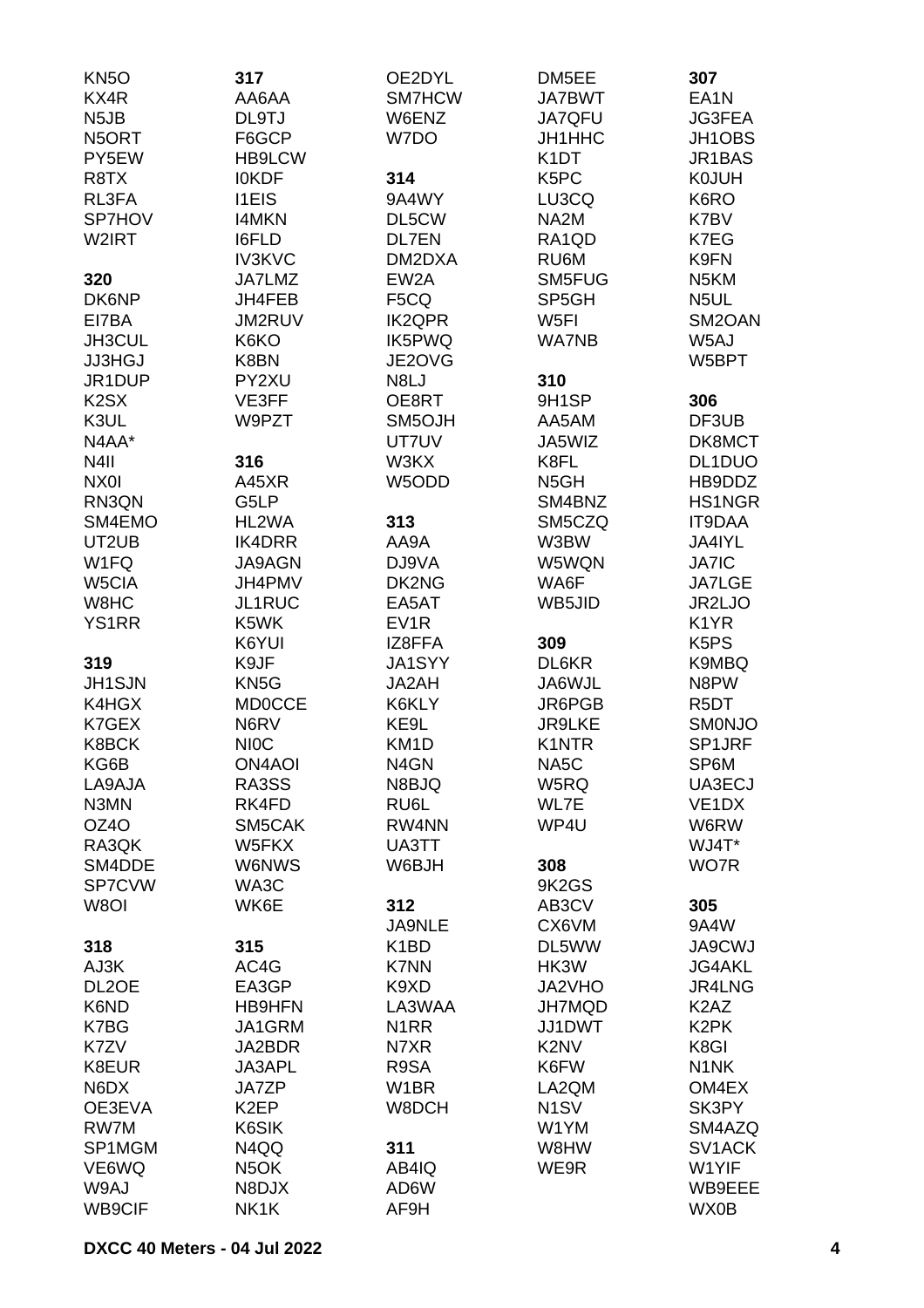| 304                | N <sub>2</sub> N <sub>S</sub> | 299                | WF5E              | K <sub>9</sub> U <sub>S</sub>  |
|--------------------|-------------------------------|--------------------|-------------------|--------------------------------|
| AA5AT              | N7IR                          | AE6Y               | WO <sub>2</sub> N | KG6I                           |
| G3WPH              | N9RS                          | CT1GFK             |                   | KS3F                           |
| <b>I1FQH</b>       | SM3CBR                        | <b>HBOCC</b>       | 296               | N4XP                           |
| IK4BHO             | W2AY                          | JA8EJO             | EA7TV             | <b>WOCP</b>                    |
| <b>IW1ARB</b>      | W7CA                          | JA9NFO             | <b>G0BLB</b>      | W1AX*                          |
| JA2FBC             | W8MET                         | JH3GCN             | GM3PPE            | W6JTI                          |
| JH8CFZ             | XE1KK                         | KB8VAO             | JA1DOF            |                                |
| JP1IOF             |                               | KD4RH              | JF1NZW            | 293                            |
| JR1MLU             | 301                           | N <sub>2</sub> JJ  | JF7DZA            | CU <sub>2</sub> D <sub>X</sub> |
| KOII               | 5B4AHJ                        | RD3AW              | K <sub>1</sub> DC | <b>I2DMI</b>                   |
| K4JJW              | EA6VQ                         | <b>S54A</b>        | K <sub>1</sub> RO | <b>IV3TMV</b>                  |
| K4TT               | IZ8XQC                        | SM5CLE             | K <sub>2</sub> SY | JE2LPC                         |
| K4XD               | <b>JH2SON</b>                 | SV3DCX             | K3JT              | <b>JG3SKK</b>                  |
| K6SRZ              | <b>K0KVR</b>                  | V51B               | K5KG              | JK1BSM                         |
| K7ZA               | K5GKC                         | VE6LB              | K7ZD              | K <sub>1</sub> GG              |
| K8VC               | K <sub>5</sub> QX             | W1UK               | LA5LJA            | K <sub>1</sub> LI              |
| KQ8M               | N <sub>5</sub> D <sub>G</sub> | <b>WA0I</b>        | NE <sub>1</sub> B | K5FUV                          |
| SM6CUK             | NM6V                          | WB8B               | <b>WOVX</b>       | K7UA                           |
| UW2ZM              | NW6S                          |                    | W1ITU             | K9MK                           |
| <b>W0GJ</b>        | VE3BW                         | 298                | W <sub>2Q</sub> O | LB8DC                          |
| W6SL               | W1SKU                         | 9A4T               | W4BP              | N <sub>2</sub> BJ              |
| W7BEM              | W1YW                          | AA1AC              | W5VQ              | <b>RU0SN</b>                   |
| WD <sub>5</sub> K  | W3GQ                          | AA8LL              | WA9CVK            | W0AIH*                         |
| YB5QZ              | W7AL                          | DL7BA              |                   | W0EWM*                         |
|                    | WA2NPD                        | <b>JR7FRW</b>      | 295               | W2JU                           |
| 303                | XE2CQ                         | K4ZIN              | AA4R              | W4WM                           |
| G3VPW              |                               | KJ9C               | <b>IK0XBX</b>     | WO <sub>2</sub> T              |
| <b>IK0HBN</b>      | 300                           | N4TJ               | JA1IZZ            | WS9V                           |
| JA2AHH             | AF4HX                         | <b>ND0N</b>        | JA2FSM            |                                |
| JR2UBS             | <b>E72U</b>                   | W8LGJ              | JF3PNQ            | 292                            |
| K <sub>2</sub> TK  | G0OIL                         | YO <sub>2</sub> RR | JG3LGD            | AJ6T                           |
| K8TL               | <b>IK4PLW</b>                 | ZS6KR              | JN1RQV            | G3KMQ                          |
| K8YSE              | JA9GLW                        |                    | K <sub>5</sub> OT | G4IUF                          |
| N8KOL              | JE2EHP                        | 297                | K7LJ              | JA3VPA                         |
| NU8Z               | JF1IRW                        | I4KDJ              | K8JJC             | JH4ALY                         |
| NX7K               | K <sub>2</sub> L <sub>S</sub> | JA2ATE             | KA7T              | K <sub>1</sub> FK              |
| ON <sub>4</sub> ON | K5TT                          | JA2CGH             | OZ1LCG            | K <sub>5</sub> ZD              |
| SM5JE*             | K8WK                          | JA9AA              | VE3VHB            | <b>NORB</b>                    |
| W2WG               | K8YTO                         | JH2AYB             | <b>VU2NKS</b>     | N6HY                           |
| W4ZX               | KR4F                          | <b>JR6LLN</b>      | W <sub>2</sub> GG | RU3A                           |
| W6RS               | LA2PA                         | K4JLD              | W3TN              | <b>UA0BA</b>                   |
| W7WM               | LB6KC                         | K9RS               | W9OL              | <b>UN7TW</b>                   |
| WB9UQE             | <b>MM0EAX</b>                 | N9FN               | WN6W              | VK3HJ                          |
|                    | N <sub>5</sub> L <sub>Z</sub> | NQ7R               | WQ5W              | <b>WOTT</b>                    |
| 302                | N6HC                          | NV9L               |                   | W <sub>2</sub> FCR             |
| F6FXU              | N7NG                          | OE1AZS             | 294               |                                |
| <b>HB9SLO</b>      | <b>OH6NIO</b>                 | OE2BZL             | 4Z4DX             | 291                            |
| IZ1LBG             | ON4ACG                        | OE3SGU             | DF2RG             | <b>IKOLNN</b>                  |
| <b>JA0DET</b>      | PA3EWP                        | UR3EO              | DL2CHN            | JA1BPA                         |
| JA1FQI             | UN7JX                         | W <sub>1</sub> ZT  | DL5EBE            | <b>JA9TWN</b>                  |
| JA1XCZ             | UN7LZ                         | W2SM               | F <sub>3</sub> SG | K <sub>1</sub> EFI             |
| <b>JR7WFC</b>      | <b>WODJC</b>                  | W4HG               | G3TQZ             | KF8UN                          |
| K1ESE              | W5SL                          | W5LT               | JE1PNX            | KJ6NZ                          |
| K3VAT              | W8CZN                         | W6PJ               | K3LR              | OE5FIN                         |
| K5WAF              |                               | W8TN               | K3OSX             | <b>ON4ATW</b>                  |
| KA9CFD             |                               | W9ILY              | K4PB              | PA5TT                          |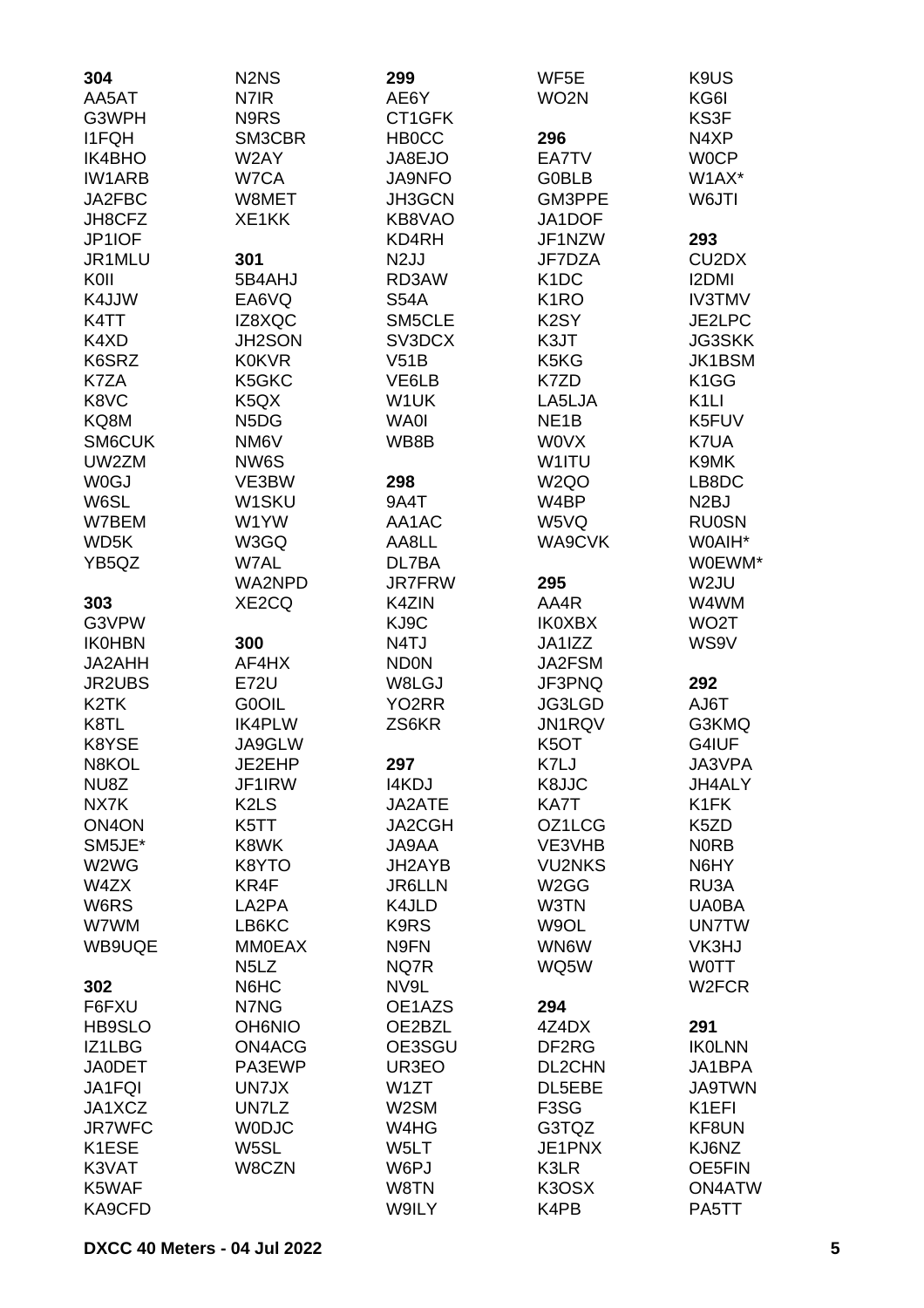| RQ3A                           | K8QM               | LA3MHA              | K4CM              | K6YR                |
|--------------------------------|--------------------|---------------------|-------------------|---------------------|
| <b>W2OO</b>                    | KB1EFS             | N5WA                | K6PJ              | K8NVR               |
| W7LR                           | KB1JZU             | NA5DX               | K7UR              | K9YC                |
|                                | N <sub>1</sub> AC  | NA9A                | KA8ZPE            | N <sub>2</sub> FY   |
| 290                            | N <sub>1</sub> IBM | ON4GG               | KD3CQ             | N6MZ                |
| EA3GHQ                         | N5TW               | SV <sub>2</sub> DCD | N <sub>2</sub> LM | W <sub>2</sub> CDO  |
| EW4M                           | N6UK               | W <sub>1</sub> AO   | N4TV              | W2GW                |
| I2MQP*                         | NT0V*              | W8MHW               | PY2VA             | W9BEA               |
| IK8EPC                         | <b>ROFA</b>        |                     | W5DAW             | WD4LBR              |
| <b>IV3TDM</b>                  | W1LW               | 284                 | WA3F              |                     |
| JA3LDH                         | W1WC               | AE5E                |                   | 278                 |
| <b>JG0CQK</b>                  | WA8CDU             | CT1BWW              | 281               | <b>DL1HRN</b>       |
| JJ1SKG                         |                    | DL6ZXG              | 9K2OD             | JP1NWZ              |
| JL1XMN                         | 287                |                     |                   | K6TAR               |
|                                |                    | EI9JF               | DL8OH             |                     |
| KC6X                           | AA8OY              | JA1VLK              | <b>I5CRL</b>      | K8BL                |
| KD6UO                          | HK1MW              | JA6TMU              | K4CMS             | KT <sub>1</sub> V   |
| N5MOA                          | JI1PGO             | <b>JG8FWH</b>       | K4EM              | N9UA                |
| N6KZ                           | K1LPS              | JH8GYP              | K4XR              | NX <sub>1</sub> L   |
| PY2KP                          | K <sub>1</sub> LT  | LU8EKC              | K8AJS             | SP <sub>1</sub> DSZ |
| SP8HKT                         | K <sub>1</sub> NU  | N <sub>1</sub> QY   | K9ALP             | W <sub>2</sub> NO   |
| ZL2IFB                         | <b>KD0PO</b>       | N4RWG               | K9HQM             | W4FQT               |
|                                | LY1G               | N7QT                | NE3F              | W5GZ                |
| 289                            | N <sub>5</sub> ET  | N9JV                | RA1QY             | W9FI                |
| CT3DL                          | NW7E               | <b>WA1FCN</b>       | W5VY              | WC1M                |
| DL1SMA                         | RN9N               | WC4B                | WE9V              |                     |
| EA3WD                          | W9XT               | ZS <sub>1</sub> LS  |                   | 277                 |
| EC <sub>3</sub> A              | WB8BPU             |                     | 280               | A65CA               |
| <b>HA7UW</b>                   |                    | 283                 | EW1BA             | AA8CH               |
| JA1GTF                         | 286                | F5LVL               | IZ8VYU            | <b>G0EHO</b>        |
| JA3QHR                         | 9A1AD              | <b>HK4SAN</b>       | JA1RTX            | GM3YOR              |
| JA8EIA                         | AB9V               | <b>TIL8I</b>        | JE2DZC            | <b>JA0DIN</b>       |
| JH3FUK                         | EI6FR              | <b>JA7XBG</b>       | JE6TSP            | JA2BL               |
| K4WA                           | F4BKV              | <b>JA9FAI</b>       | JH1AGU            | JA2KSP              |
| KD <sub>0</sub> Q              | G3KWK              | JK1UVP              | <b>JN3SAC</b>     | JA5JUG              |
| KJ6P                           | <b>IK5RUN</b>      | K4MF                | <b>KOCS</b>       | JK1EXO              |
| N3RC                           | IZ2AMW             | K5JZ                | K4FJ              | K4ZO                |
| N4MHQ                          | K1USA              | K7LV                | K9GWH             | K5VWW               |
| N8NN                           | K <sub>2</sub> KA  | N3KV                | K9OW              | KY6R                |
| N9SF                           | K8FH               | N6IG                | LB2TB             | ND <sub>6</sub> G   |
| OE8SPW                         | KU0A               | <b>WOAWL</b>        | N3QE              | OZ8RO               |
| RM3DA                          | N9BX               | W8IQ                | NN4SS             | SP <sub>6</sub> A   |
| SM3PZG                         | <b>NEOU</b>        |                     | YO3CD             | W4BQF               |
| SV <sub>1</sub> V <sub>S</sub> | W1ZK               | 282                 | ZS6WB             | W5GAI               |
| WA4JQS                         |                    |                     |                   |                     |
|                                | W7YAQ              | A65BR               |                   | W8WEJ               |
| ZS <sub>2</sub> DL             | W9JA               | EA1KY               | 279               | WA4LOX              |
|                                | WZ8P               | EA3GHZ              | AI6Z              | WM0X                |
| 288                            |                    | EA8AKN              | DL1KUR            |                     |
| AD8P*                          | 285                | F5PAC               | DL4SZB            | 276                 |
| DL1DA                          | AB5EB              | HB9DHG              | EA8AXT            | AB5A                |
| DS5RNM                         | EA1RT              | HB9IQB              | G8DX              | <b>DS1JFY</b>       |
| <b>I5HOR</b>                   | HB9CXZ             | <b>IKOPEA</b>       | <b>HB9TKS</b>     | G4OWT               |
| <b>IK0HFO</b>                  | <b>IK4AUY</b>      | <b>IK8YTA</b>       | IZ8FDH            | IZ8GGF              |
| IZ8DFO                         | <b>JA3ENN</b>      | JF6XQJ              | JA2VMU            | <b>JA0NZR</b>       |
| IZ8FWN                         | JF1RYU             | JR6FC               | JF2WGN            | JA8EKU              |
| <b>JA2TBS</b>                  | JR7MAZ             | K0BJ                | JH1RGG            | JH1IAQ              |
| <b>JH7RXU</b>                  | K <sub>4</sub> ST  | <b>K0LUZ</b>        | JJ6DGP            | JR1JGA              |
| K1XM                           | K8ME               | K <sub>2</sub> UR   | <b>K3ANS</b>      | JR8AMF              |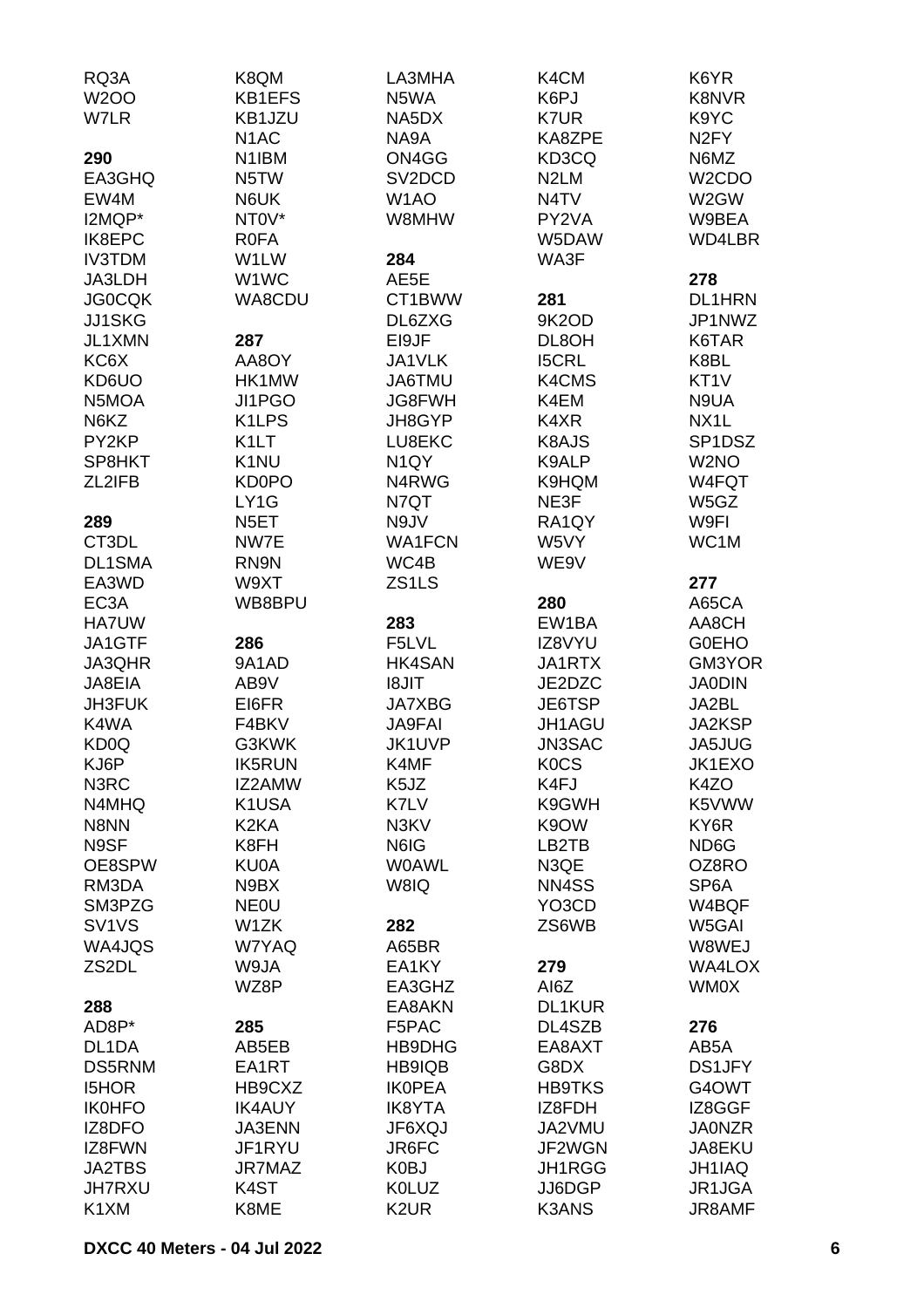| K <sub>9</sub> OR             | LA9VFA             | 269                           | VU2PTT                        | KA6BIM             |
|-------------------------------|--------------------|-------------------------------|-------------------------------|--------------------|
| KM4H                          | NE8P               | AA8R                          | W8IW                          | KF6HI              |
| KX <sub>2</sub> A             | OE2SCM             | DL3IAC                        | <b>WA2UKA</b>                 | N4UOZ              |
| N <sub>4</sub> TL             | PA3CSR             | <b>DS5TOS</b>                 | WA3AFS                        | ON4CAS             |
| N7BT                          | RW4CY              | EW1KP                         |                               | S55DX              |
| RA5BM                         | VE3CFK             | HB9BAT                        | 266                           | UA1ACG             |
| SM4BZH                        | W2JLK              | HB9BMY                        | EW3CW                         | UN3GX              |
| W1VT                          | W3BJ               | JE3EDJ                        | <b>IK5CBE</b>                 | W4RDX              |
| WD9DZV                        | WF <sub>2</sub> S  | <b>JH0NOS</b>                 | JF1LZQ                        | WW3S               |
|                               | ZL3JT              | K <sub>2</sub> A <sub>X</sub> | <b>JH4ADK</b>                 |                    |
| 275                           |                    | K3MSB                         | <b>JK1GOK</b>                 | 263                |
| DK9KX                         | 272                | K4JAF                         | <b>JN3RBE</b>                 | AA4EA              |
| <b>DL6CNG</b>                 | AA3I               | <b>KI0KB</b>                  | K3PU                          | AA7G               |
| EU1U                          | JL2JVX             | LA5YJ                         | N3KS                          | BH4IGO             |
| IZ5RVG                        | K1JIU              | <b>NOABA</b>                  | N6MB                          | EA1DLU             |
| JA2FGL                        | K <sub>1</sub> KO  | SM3DXC                        | N7TY                          | JA1WSK             |
| JA6VQA                        | K8ROX              | W <sub>1</sub> TO             | PY2IQ                         | JA7GYP             |
| JA8DSO                        | <b>KA4RRU</b>      | W4WJ                          | VE7DX                         | K <sub>1</sub> GE  |
| JA8FFM                        | N <sub>1</sub> EN  | XE1RBV                        | <b>WOYK</b>                   | KG9Z               |
| <b>N0KV</b>                   | <b>PA0ZH</b>       |                               | W2LE                          | KQ4EE              |
| <b>NORN</b>                   | W <sub>2XI</sub>   | 268                           | WA5IPS                        | KR6C               |
| PY2WC                         | W8KEN              | DJ9ON                         | XE <sub>1</sub> J             | <b>NZ3O</b>        |
| W <sub>2</sub> OIB            | W8UV               | DK7YY                         | YO4DW                         | SM5FWW             |
| W7HPW                         |                    | <b>IW1QN</b>                  | ZL1BYZ                        | W4RFZ              |
| WB3JFS                        | 271                | JA4XH                         |                               | W4TNX              |
|                               | HB9CEX             | <b>JH0BQX</b>                 | 265                           | W8BBQ              |
| 274                           | <b>IV3VBM</b>      | JH4HMG                        | AK1N                          | WA4AFE             |
| <b>AE0P</b>                   | <b>IW0SAF</b>      | <b>K0MD</b>                   | CT3MD                         |                    |
| <b>JA2KSI</b>                 | IZ3ENH             | K2QMF                         | DJ5IO                         | 262                |
| JE1GWO                        | JA2NNF             | K5TA                          | EA5OX                         | 403A               |
| JK3BLD                        | JE2UFF             | K6KR                          | <b>IK2PZC</b>                 | AC9EM              |
| KG2KJ                         | K <sub>2</sub> FW  | N4HB                          | IZ4MJP                        | <b>IK3SWB</b>      |
| LX1KC                         | K7UT               | N7TR                          | IZ5BAM                        | <b>JE8TGI</b>      |
| RT <sub>5</sub> A             | N8OC               | VE3EK                         | IZ8IEV                        | JH3HTD             |
| <b>W0GG</b>                   | SM3LGO             | VE3ZZ                         | K <sub>1</sub> SM             | K3XA               |
| <b>WOSR</b>                   | SP <sub>5</sub> ES | W4LSC*                        | K6ZZ                          | K4LRX              |
| W4VIC                         | UT3UZ              | W5QM                          | N <sub>1</sub> ZZ             | KQ1F               |
| W <sub>5</sub> ZO             | UX5UO              | WA1YTW                        | N <sub>2</sub> W <sub>B</sub> | KU4XO              |
| W8JRK                         |                    | XE <sub>1</sub> H             | PY2RO                         | N <sub>2</sub> WLG |
| W8RLS                         | 270                | ZL3NB                         | SM4OLL                        | N6ZN               |
| W9SZ                          | G3NDC              |                               | SV1GRE                        | NA <sub>2U</sub>   |
| WF4U                          | G3SVD              | 267                           | SV <sub>1</sub> IW            | NA5Q               |
|                               | JA8DRK             | AC4TO                         | <b>WOTM</b>                   | <b>ND0F</b>        |
| 273                           | <b>JA9IFF</b>      | AG5W                          | W <sub>2</sub> OR             | OH <sub>2</sub> IS |
| AA4DO                         | JE1DXC             | EA8BYR                        | W4GIW                         | SM5CZK             |
| AB <sub>5</sub> C             | JH1DGQ             | G4XRV                         | ZS <sub>1</sub> J             | VE3CRG             |
| DL6JZ                         | JR1WCT             | <b>GM0AXY</b>                 |                               | W2EJG              |
| EA8RR                         | JR3MTO             | IZ5EKV                        | 264                           | W9YSX              |
| <b>IK4HPU</b>                 | K3SEW              | IZ5MOQ                        | CU <sub>2</sub> AP            |                    |
| <b>IV3TMM</b>                 | K <sub>4</sub> OY  | JA1CZI                        | DL1SDH                        | 261                |
|                               |                    | JA1JAT                        |                               | AA4VV              |
| JA5NPV<br>JE2RDO              | K9NR<br>NN4R       | JA5BGA                        | HI3T<br><b>IOJBL</b>          | AB0CT              |
| JF6DSZ                        | S57AT              | JE3ENP                        | IV3GOW                        | DL8PG              |
| JH1IED                        | SM4CTI             | <b>JF0JYR</b>                 | JA5XAE                        | DM1TT              |
| K3GT                          | W <sub>2</sub> CG  | <b>JN7DOS</b>                 | <b>K0BBC</b>                  | <b>DS3HWS</b>      |
| K <sub>3</sub> O <sub>X</sub> |                    | K <sub>1KI</sub>              | K1VW*                         | EA7SG              |
| K5VIP                         |                    | OZ7FOC                        | K <sub>5</sub> PI             | EC <sub>5</sub> A  |
|                               |                    |                               |                               |                    |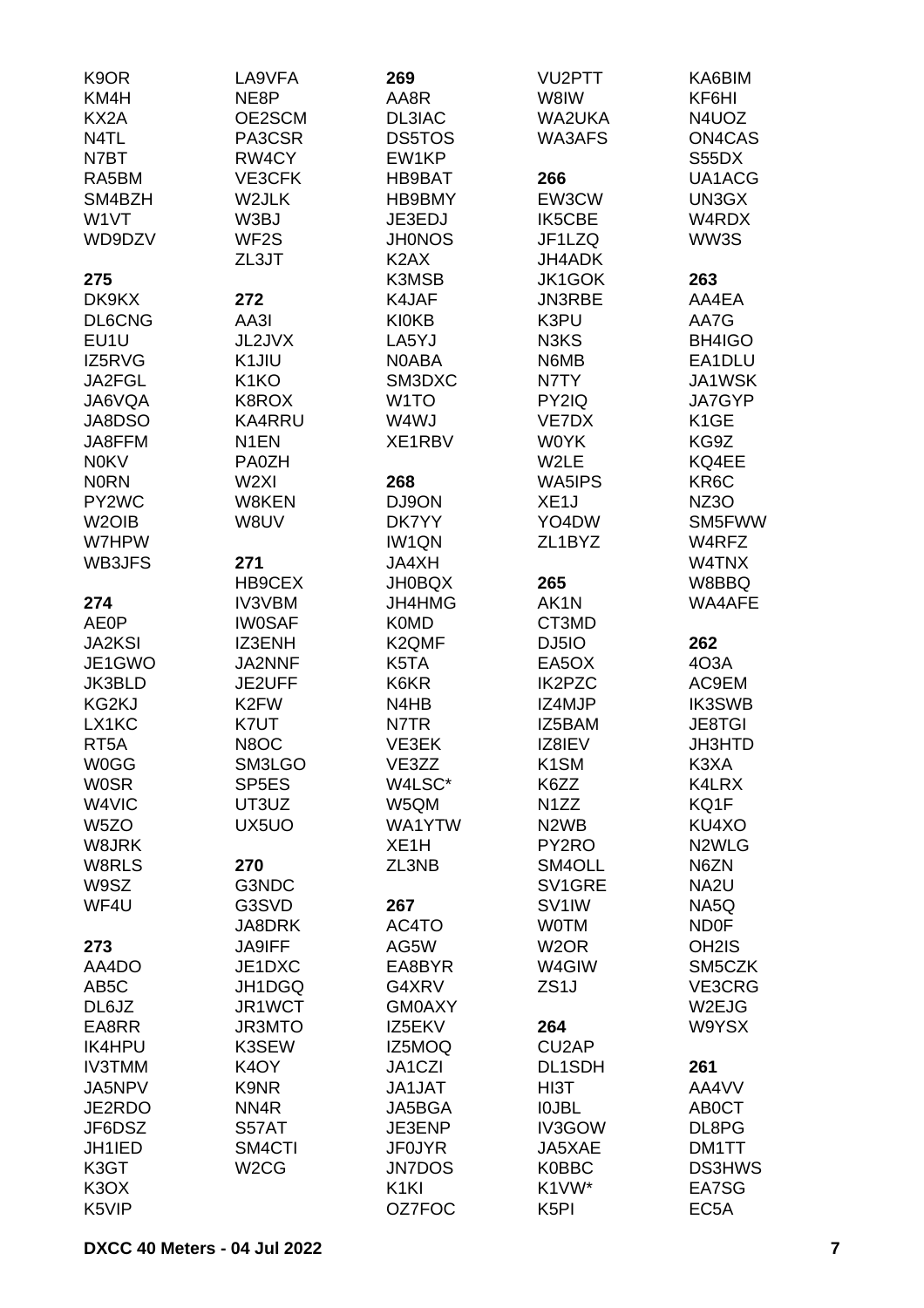| EW1P                            | F5PBM                         | JA6WIF             | <b>WA5POK</b>      | N6MA                |
|---------------------------------|-------------------------------|--------------------|--------------------|---------------------|
| <b>JA0LFV</b>                   | HK1X                          | JH4GJR             | YL2KF              | N7KO                |
| JH4CBM                          | HL2KV                         | JI2EMF             |                    | N8AYY               |
| JI4WAO                          | <b>IK2ANI</b>                 | K <sub>2</sub> AT  | 252                | ON5UE               |
| K <sub>2</sub> BA               | JA2NDQ                        | K5FZ               | AA4NC              | OZ2RH               |
| K3GGN                           | K7ACZ                         | KP3R               | DF5AU              | PP <sub>1</sub> CZ  |
| KA8SYV                          | <b>KF7PG</b>                  | LA7WCA             | E73W               | SM2DMU              |
| N <sub>5</sub> ZC               | <b>LA0FA</b>                  | LU <sub>2</sub> CC | HK3MCM             | SV9AHZ              |
| N6PEQ                           | LA7GIA                        | N6IE               | JA5PUL             | W1UE                |
| ND5S                            | N3ND                          | N9XX               | <b>JH0RVY</b>      | W2WC                |
| <b>ON4ANN</b>                   | N6RK                          | <b>UA0FO</b>       | JT <sub>1</sub> CO | W3MF                |
| <b>RT0F</b>                     | SV2AEL                        | <b>UA30</b>        | K0MN*              | W3RJW               |
| SV <sub>1</sub> GY <sub>G</sub> | W3JX                          | <b>WOFS</b>        | K <sub>1</sub> ZN  | W4MA                |
| SV9COL                          | <b>WA9PIE</b>                 | W7KCN              | KH <sub>2</sub> L  |                     |
| W <sub>2</sub> FV               |                               | W9YE               | N <sub>3</sub> OC  | 249                 |
| W6AEA                           | 257                           | ZL4TT              | NA9RB              | DL5XL               |
| WW2DX                           | 7K1PTT                        |                    | NR4M               | <b>DL7UPN</b>       |
| ZS <sub>1</sub> A               | HL3DE                         | 254                | <b>NU10</b>        | HI3Y                |
|                                 | JA1BNW                        | IZ0CBB             | RA3BL              | JA6GIJ              |
| 260                             | JA1OND                        | JA1DDZ             | RD3BD              | K <sub>1</sub> NJ   |
| CT1DKS                          | JA9GPG                        | JA3RQ              | <b>SP6JIU</b>      | K9ZM                |
| JM1LPN                          | <b>JH9AUB</b>                 | <b>JH8NBJ</b>      | UR5FEO             | KK4OW               |
| K4MS                            | K3SV                          | K0GY               | W8KL               | KQ4AV               |
| K <sub>5</sub> U <sub>Z</sub>   | K4MM                          | K6LRN              | WA1PMA             | OE2GEN              |
| K7LFY                           | KM <sub>1</sub> C             | K6UM               |                    | UW7UA               |
| K9GA                            | N5UW                          | K7FL               | 251                | W5PF                |
| NT <sub>2</sub> A               | N9AW                          | K7JH               | CT1EAV             | W6RFF               |
| RU1AB                           | NI <sub>5</sub> F             | KM6HB              | CT3KN              | W9GXR               |
| SM3PHM                          | PY1OL                         | N <sub>4</sub> OA  | DL9FCY             | <b>W9OO</b>         |
| SM5AOG                          | SP5IWA                        | W8UQ               | FG5FR              |                     |
| <b>VE7UF</b>                    | W2YE                          | XE1VIC             | HB9DVZ             | 248                 |
| W4SK                            | YO9FNP                        | XE2X               | JH1ACA             | AC6BW               |
| W4YV                            |                               |                    | JH1VUO             | HB9DDM              |
| W6RKC                           | 256                           | 253                | K <sub>1</sub> TO  | HK4L                |
| WB8K                            | F9XL                          | F6DBX              | K5GH               | <b>IK2DZN</b>       |
| YO2DFA                          | <b>HB9JOE</b>                 | HL3GOB             | KK4OK              | <b>IK2SGB</b>       |
|                                 | <b>IOMWI</b>                  | <b>I5OYY</b>       | KS4S               | JA3EOP              |
| 259                             | <b>I1BWI</b>                  | JH1WJR             | N <sub>2</sub> SU  | <b>JH1APK</b>       |
| DL6UAA                          | <b>JA6OXT</b>                 | K7VV               | UA6AUA             | JR5JAQ              |
| DS4AOW                          | K <sub>0</sub> G <sub>D</sub> | KA1ERL             | W <sub>1</sub> NA  | K2IXQ               |
| <b>IZ3ETU</b>                   | K4JC                          | KE <sub>1</sub> F  | W <sub>1</sub> OK  | KE4UW               |
| JA8ZO                           | K5FNQ                         | KE3D               | W3ABT              | <b>KLOS</b>         |
| JE1PHH                          | <b>KA0CDN</b>                 | KE9I               | W7/DL1UF           | N <sub>2</sub> AJ   |
| JI1NJC                          | KW4V                          | KK1W               | W8KA               | N <sub>4</sub> ONI  |
| <b>K0KG</b>                     | PZ5RA                         | LU8ADX             | WB4YDL             | N8SNM               |
| K8OM                            | W6KK                          | N4NW               |                    | NJ3K                |
| K9TF                            | WA1S                          | N7WO               | 250                | SM7GIB              |
| KE9ET                           | <b>WB2GAI</b>                 | OZ7OP              | CX <sub>2</sub> CB | <b>UA0SC</b>        |
| <b>PA7TWO</b>                   | WB7B                          | R9MJ               | HL2CFY             | VE3UTT              |
| PY2FN                           | YL2TW                         | RA3QUA             | JA3CMD             | W5GA                |
| <b>WORX</b>                     |                               | SM6AOU             | <b>JA7SFD</b>      | W7IV                |
| YB0COU                          | 255                           | <b>SM7IUN</b>      | JA8EOT             | WA6JA               |
|                                 | DL3KZA                        | VK3BDX             | <b>JH1JNR</b>      | YO <sub>2</sub> CMI |
| 258                             | EC <sub>1</sub> A             | W3MR               | K4YYL              |                     |
| AC6DX                           | JA1MOH                        | W6TK               | KX4TT              | 247                 |
| DF <sub>2GH</sub>               | JA1SKE                        | W6YOO              | N <sub>2</sub> RR  | DJ1TO               |
| EI9FBB                          | JA6CBG                        | WA5LFD             | N4JT               | EA6ET               |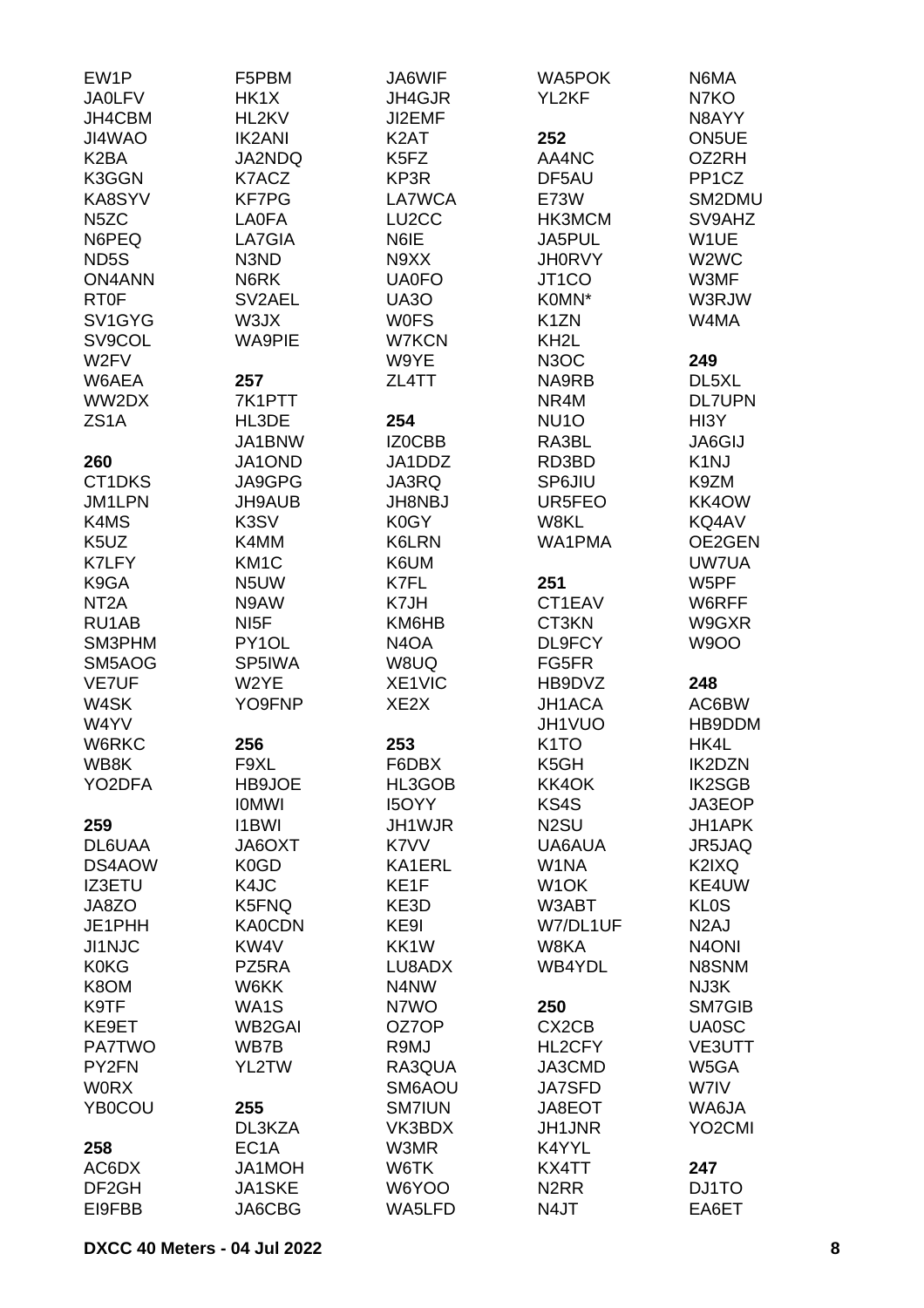| <b>JL3JTD</b>     | <b>K0RW</b>                   | KI4WCQ             | JA3QOS            | JA7BEW                         |
|-------------------|-------------------------------|--------------------|-------------------|--------------------------------|
| K3PP              | K <sub>2</sub> SGH            | LA8HGA             | <b>K0DEW</b>      | JH1APZ                         |
| K9UQN             | K4MX                          | N4HID              | K1KA              | JK1UNZ                         |
| KT <sub>1</sub> J | KD8RQE                        | N6QI               | K4JPD             | <b>K0PA</b>                    |
| N <sub>2</sub> RJ | KI5BLU                        | N7WS               | K4VIG             | K <sub>2</sub> C <sub>BI</sub> |
| ON5TW             | N6WT                          | PY2DS              | NN4X              | K6XN                           |
|                   |                               |                    |                   |                                |
| OZ1IKY            | OZ0J                          | SV2DGH             | PE <sub>1</sub> L | K8ZM                           |
| SM7BHH            | VE7SZ                         | TI <sub>5</sub> KD | VE7VV             | KA1J                           |
| W6OUL             | W1EQ                          | W8FIB              | W <sub>2</sub> TB | KR0P                           |
|                   | W1RR                          | W8OP               | W3FI              | OE1EMN                         |
| 246               | W4PG                          | WB2GOK             | W5JAY             | SM6CLU                         |
| AF <sub>2</sub> C | W5WP                          | WO <sub>6</sub> R  | W5ZG              | SM7CQY                         |
| DK4TP             | W7IGE                         | WO9S               | W7WZ              | W5DM                           |
| EU1M              | W8PC                          |                    | WA4BIM            | W7RN                           |
| G3WW              | <b>WA0SXV</b>                 | 241                | WT4Q              | <b>WB0TVY</b>                  |
| IT9BLB            | ZL4AS                         | GW3SFC             |                   | WQ5R                           |
| <b>IWOHOU</b>     |                               | IZ6ERS             | 238               | YB1AR                          |
| JA1FJJ            | 243                           | JF1CZQ             | F <sub>2</sub> NH | YV5LI                          |
| JA1SHE            | AC6T                          | JH1AQN             | HL3ERJ            |                                |
|                   |                               |                    |                   |                                |
| JL1OEC            | BA7IO                         | JI1CQA             | <b>I8YAV</b>      | 235                            |
| N <sub>1</sub> GC | EB3CW                         | K8QKY              | JA1MZL            | EA7OH                          |
| N4RF              | HB9DOT                        | N0AH               | JA4ZA             | JA1SDV                         |
| N6NU              | <b>IZ7AUH</b>                 | NJ0U               | JR1TNE            | JA2JRG                         |
| N9ISN             | <b>JA0CIU</b>                 | SM5CBM             | K <sub>1</sub> AJ | JH1QAX                         |
| VE1JBC            | JA1PTJ                        | W1PR               | K8FZ              | JH1UBK                         |
| VE3YF             | JG1OGM                        | WV6E               | K <sub>9</sub> OT | JO4CFV                         |
| WN6K              | JL2PQV                        | WW1N               | KB2FCV            | K <sub>0</sub> SD              |
|                   | K <sub>1</sub> R <sub>V</sub> | YO3AIS             | LA6OP             | <b>K0TV</b>                    |
| 245               | K2RU                          |                    | N <sub>1</sub> JP | N1MD                           |
| DJ3GW             | K3GW                          | 240                | N4AL              | RA3CO                          |
| F3AT              | K5NW                          | 7M4CLF             | N8WRL             | <b>SMOXBI</b>                  |
| F5JSD             | K6UNE                         | HL2IFR             | W7NN              | W4MAY                          |
| <b>IK2RZP</b>     | K7ZBV                         | <b>IK1UGX</b>      |                   | WA4DOU                         |
| JF1LMB            | KB7V                          | JA3MHA             | 237               | WD9Q                           |
|                   |                               |                    |                   |                                |
| <b>JR3UIC</b>     | KD8BZY                        | JA3NHL             | 6K5YIA            | WO3Z                           |
| K <sub>1</sub> BZ | KK6T                          | <b>JA4DHN</b>      | G3PMR             | ZL3TE                          |
| K <sub>1</sub>    | N7UN                          | JA8XQI             | JA8ALB            | ZS2EZ                          |
| K <sub>2</sub> EK | OM7CA                         | JI8PDC             | JH4RLY            |                                |
| LA2XPA            | W6MVW                         | K7KB               | JH4VDP            | 234                            |
| <b>MOCSD</b>      | W7ZJ                          | LA6UL              | JT1BV             | HA5BSW                         |
| ND8L              | W9MJ                          | N <sub>5</sub> BO  | K0OK              | HB9BOI                         |
| NF4A              | WA8JBG                        | N9KW               | K4WFM             | <b>JA0GCI</b>                  |
| SP6EIY            | WF4G                          | N9TK               | K6QU              | JE4CIL                         |
| UA1CEI            | WS5W                          | <b>PA0JSE</b>      | K8DV              | <b>JI1GYC</b>                  |
| W3OOU             | YB1UUN                        | UT7KF              | KD1F              | JL6USD                         |
| W9BP              | ZP5JCY                        | W <sub>2</sub> YR  | <b>SMODSF</b>     | <b>K0BRO</b>                   |
| WS1L              |                               | W6DR               | <b>SP7ICE</b>     | K <sub>1</sub> XV              |
| WY6N              | 242                           | WA4CEM             | VK5GR             | KT <sub>2</sub> C              |
|                   | 4X6ZK                         | WB2WPM             | W <sub>1</sub> GQ | N4PY                           |
| 244               | AA4MM                         |                    | W <sub>2</sub> FB | OE6CLD                         |
| CT3HF             | AB2E                          | 239                | W7CD              | RN3CT                          |
|                   |                               |                    |                   |                                |
| E21EIC            | JA6COW                        | 9A2TN              | WS1E              | VE3KI                          |
| <b>HL4CJG</b>     | JF2OZH                        | E70T               |                   | W4ABW                          |
| <b>IK4MSV</b>     | JH6PFY                        | <b>I8LWL</b>       | 236               | XE <sub>2</sub> D              |
| JA7GAP            | K <sub>1</sub> UU             | <b>IK0EFR</b>      | AC6HY             |                                |
| <b>JH2TPI</b>     | K4WZ                          | <b>IK4FNF</b>      | EA8MT             | 233                            |
| K <sub>0</sub> QQ | K9RR                          | JA2NQG             | <b>JA0LXP</b>     | A92BE                          |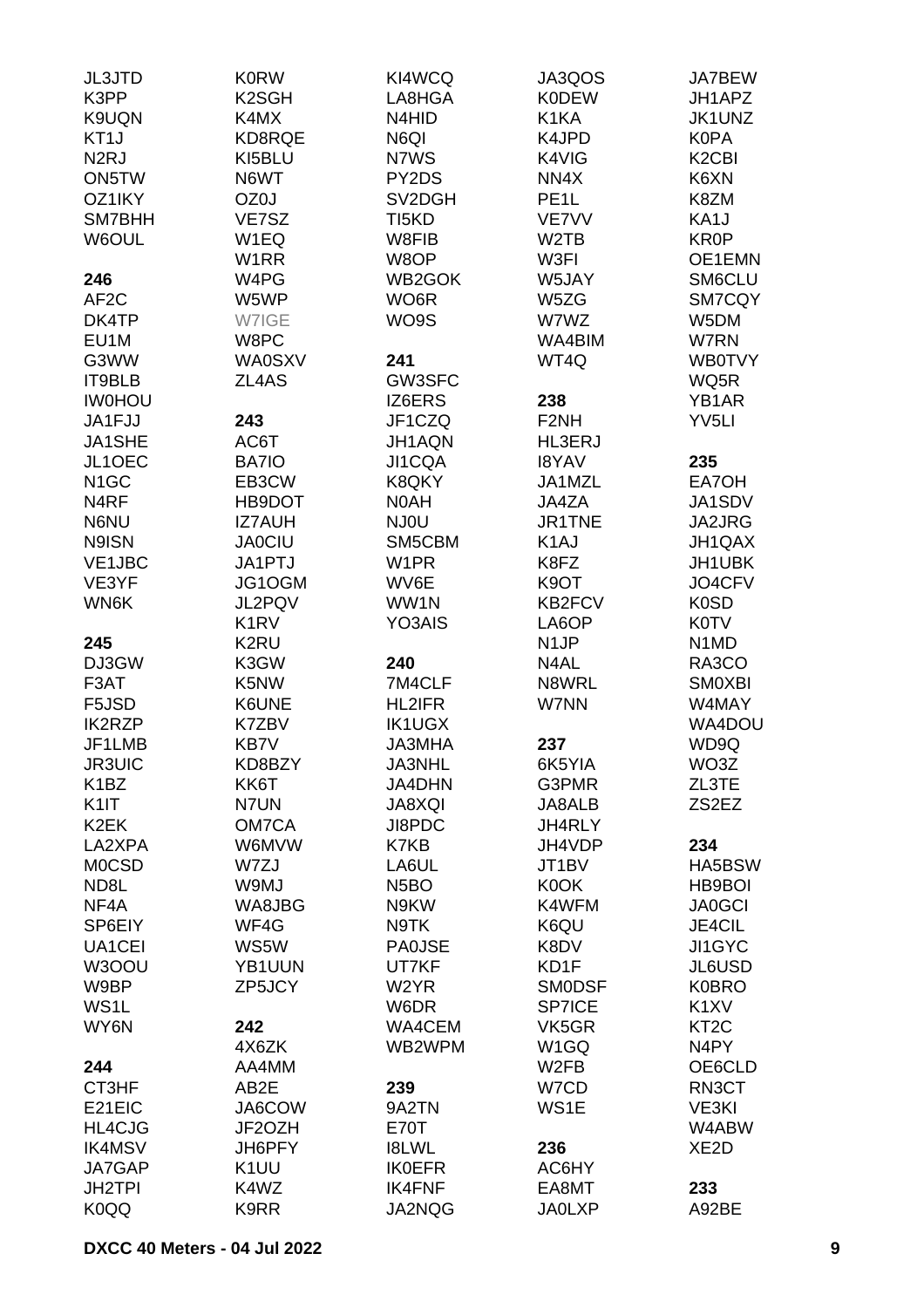| DF7EE               | <b>IK3DVY</b>      | W9JJB                         | 224               | 221                |
|---------------------|--------------------|-------------------------------|-------------------|--------------------|
| DJ7JC               | IZ4AIB             | <b>WA5NFC</b>                 | HL2EIZ            | AC5AA              |
| EI2GLB              | IZ6CST             | WB2RAJ                        | JA3EY             | AG1I               |
| F5NBX               | <b>JA0UMV</b>      |                               | <b>JA8UIV</b>     | <b>DL6UNF</b>      |
| <b>JA2ITK</b>       | JE1BMJ             | 227                           | <b>K0TT</b>       | HP2AT              |
| JA2QXP              | JH1BAM             | 9M6YBG                        | K <sub>1</sub> PL | IZ4DPV             |
| JI1WLL              | <b>JK1TCV</b>      | EA1KK                         | K4EA              | IZ8EJB             |
| K <sub>1</sub> ZE   | <b>K0KM</b>        | <b>IK0AGU</b>                 | K7WK              | JA4VLK             |
| K2PF*               | N <sub>1</sub> NY  | JA1DM                         | K9QFR             | JH1AEP             |
| K3SUI               | N8XI               | JA2OLJ                        | N <sub>2</sub> FF | K8UT               |
| K7CMZ               | PY4AZ              | JH1FNU                        | N8NA              | N2SQW              |
| K9FZ*               | W2KA               | K6EME                         | SP3F              | N3KN               |
|                     |                    |                               |                   | N7OJ               |
| KR <sub>2Q</sub>    | W5KFT              | K8RRT                         | SV8RX             |                    |
| KU4BP               | W7QDM              | LA4WJ                         | <b>W0QQ</b>       | PT7CB              |
| LA9FFA              | ZL3PAH             | LB5WB                         | WA6KHK            | RD9M               |
| N <sub>1</sub> KC   |                    | N3RR                          | WP3R              | RD9U               |
| N <sub>2</sub> DPF  | 229                | NG7M                          |                   | RX4HW              |
| RA0BA               | AA4FU              | W <sub>5</sub> SJ             | 223               | VE <sub>1</sub> OP |
| <b>YV5OIE</b>       | AA6PI              | W6UC                          | CT1FCX            | VE6SV              |
|                     | EA5B               | W9OSI                         | DS5ACV            | VK <sub>2</sub> GR |
| 232                 | <b>IT9JPS</b>      | WB8CQV                        | IT9GSF            | VK3FM              |
| DJ5DT               | JA6IVR             |                               | IZ8MBW            | W1ASB              |
| DL2JIM              | K4WJ               | 226                           | JJ1BMB            | W <sub>1</sub> OG  |
| EA5RU               | K4ZMV              | <b>ABORX</b>                  | JK1MZT            | W2NRA              |
| IZ4DIW              | K5TN               | AD6ZJ                         | K0EOO             | W8LR               |
| JA7VEI              | <b>KF0LA</b>       | DL9GTB                        | K <sub>1</sub> RI | WA8MCD             |
| <b>JH6JMN</b>       | NF <sub>1</sub> G  | EA1KP                         | K4AMC             |                    |
| <b>JN3TRK</b>       | SM5ARL             | EA5RD                         | K <sub>5</sub> LC | 220                |
| K5AC                | W4HZ               | <b>GOVXE</b>                  | K7LAZ             | DL5KUA             |
| NA4EA               | W4SD               | JA4HAW                        | KI4DLS            | EA3CJ              |
| R3DG                | W5RF               | JH1ERJ                        | KO4PY             | EA5KA              |
| SV <sub>1</sub> BYI | WQ8T               | JH8BOE                        | N7TP              | IK8GJR             |
| VE6AX               |                    | K <sub>1</sub> J <sub>D</sub> | N8GP              | JA1IRH             |
| W4KA                | 228                | K4JKB                         | N9JR              | JA1KPH             |
|                     | G3UAS              | LU2AH                         | NA2AA             | K1ACL              |
| 231                 | <b>ISOAFM</b>      | N3KR                          | NA <sub>2</sub> P | K6MI               |
| AA4FL               | <b>K0THN</b>       | W <sub>1</sub> SSN            | OH8NW             | KA9OKH             |
| EA2AFV              | K <sub>2</sub> CYE | W4LIA                         | <b>SA0AQT</b>     | KG4CUY             |
| EU1KY               | K2KIB              | W5DNT                         | TI5RLI            | N8VV               |
| JA2QCX              | K8NK               | W8CD                          |                   | <b>WOLS</b>        |
|                     |                    |                               |                   |                    |
| JG2LGM              | KF6A               | WB7QXU                        | 222               | W1PX               |
| JR1EFG              | KN6KI              | WO <sub>5</sub> I             | AA4LR             | W4GP               |
| JR4VMS              | N <sub>1</sub> PM  |                               | AA9AA             | W7TSQ              |
| KF2DT               | N4ZY*              | 225                           | CT1EGW            | WA6G               |
| LA2GH               | N7ELL              | AA6RR                         | JA3WLN            | YO4AUL             |
| LA5XGA              | NE4A               | AK1L                          | JJ2KDZ            |                    |
| N4IG                | NY2NY              | CX <sub>2</sub> CC            | K5MB              | 219                |
| N4LR                | OZ3SK              | <b>E74A</b>                   | K8CS              | CT1FUH             |
| N7BD                | <b>PA7RA</b>       | EA1AF                         | <b>NOAMI</b>      | G3LUW              |
| OZ4VW               | PR7AB              | JA3MF                         | NU <sub>4</sub>   | G4DXW              |
| SM7NDX              | RA9SC              | JF7RJM                        | RN3QO             | JA9XBW             |
| <b>WORXL</b>        | UA4PK              | <b>JK1AJX</b>                 | RX3BP             | JR3QHQ             |
| W7AH                | <b>VU2CPL</b>      | LU6ETB                        | VK6LC             | K2RET              |
| WA4VA               | W <sub>2ZI</sub>   | W4UCK                         | W1JA              | K3VAR              |
|                     | W5THT              | W5RYA                         | W4UAT             | KD <sub>5</sub> R  |
| 230                 | W6WA               | W9CSX                         | WB2KSK            | KV4FZ*             |
| I2YWR               | W9GE               | WB2AQC                        | XE2MX             | N5TU               |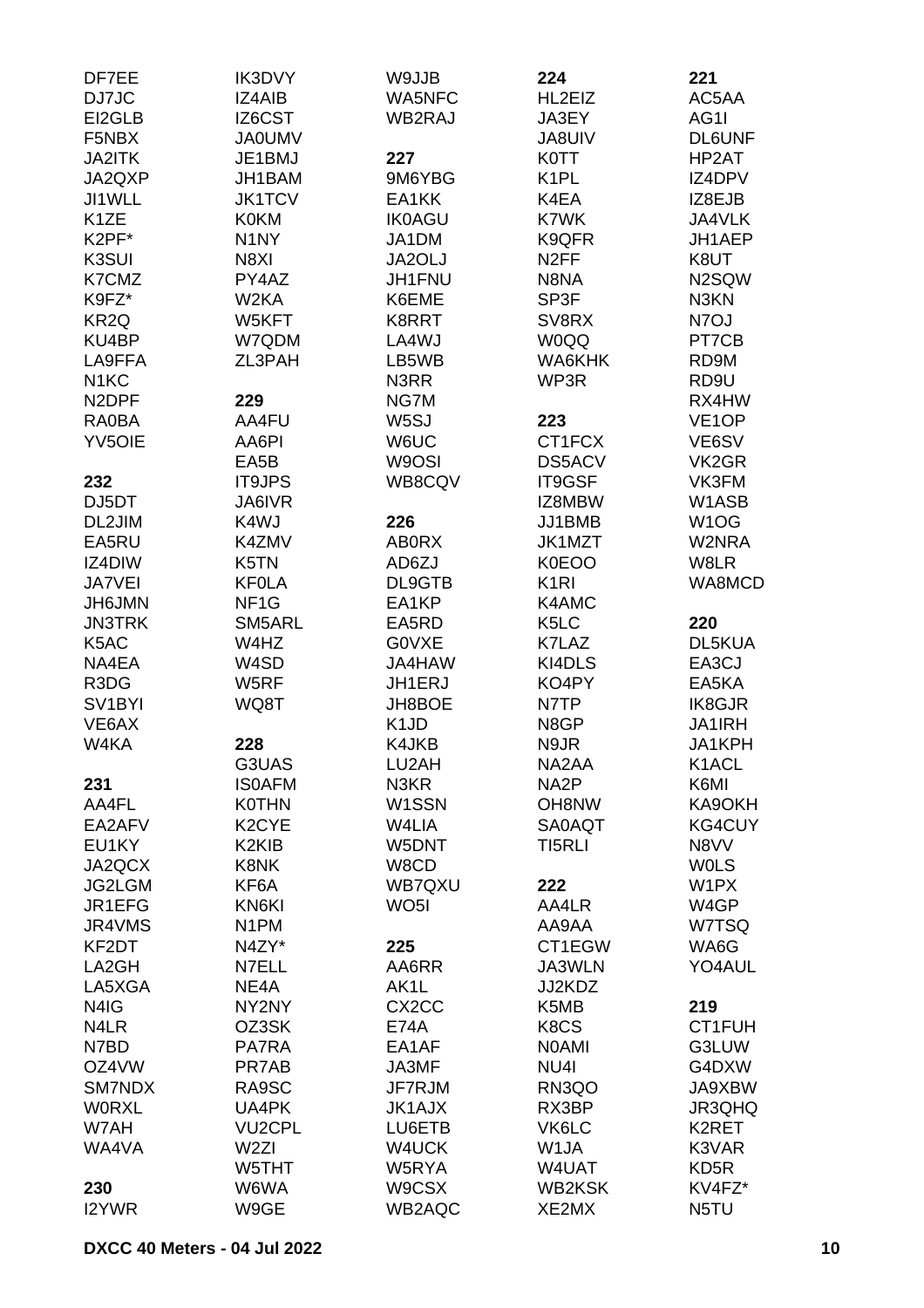| N6BM                            | EI6IZ               | <b>SM0BYD</b>     | <b>I5GKS</b>                  | JA4JLT                        |
|---------------------------------|---------------------|-------------------|-------------------------------|-------------------------------|
| N6OJ                            | F1RAF               | W <sub>1</sub> OP | JA6JNF                        | K4SX                          |
| <b>NK0S</b>                     | <b>JH7LBE</b>       | W4CCS             | <b>JA7KQC</b>                 | K8KI                          |
| PA <sub>2</sub> R               | <b>JH7LVK</b>       | W4HGW             | JA8BAR                        | KW4MM                         |
| RX9JX                           | <b>K0KP</b>         | W6SFK             | K <sub>1VI</sub>              | NI7F                          |
| W2DXE                           | K3LA                | W7VY              | K <sub>2</sub> C <sub>S</sub> | PY5IP                         |
| W <sub>4</sub> D <sub>A</sub> O | K3MD                | WA3FRP            | <b>K4ZNC</b>                  | <b>VU2ABS</b>                 |
| W9IL                            | <b>K7NK</b>         | WT3Q              | K8ZH                          | W9HBH                         |
| WA5NOM                          | LU2BA               |                   | KC6JAM                        | WQ7B                          |
| WC4H                            | NG <sub>0</sub> G   | 213               | <b>NOSTL</b>                  |                               |
| WY1G                            | OH <sub>3</sub> OJ  | AF5CC             | N4LV                          | 208                           |
|                                 | W4TJE               | DJ3AS             | NC4RB                         | AA4DD                         |
| 218                             | W8HMK               | <b>IU0LFQ</b>     | NO <sub>9</sub> E             | AL7R                          |
| DK2BI                           |                     | JA9CG             | OH <sub>4UI</sub>             | <b>HBOWR</b>                  |
|                                 |                     |                   |                               | JA1OVD                        |
| DL1QQ                           | 215                 | JM1GHT            | PY3SB                         |                               |
| EA5DFV                          | <b>AA0MZ</b>        | K2HAT             | SK0QO                         | JA1WTI                        |
| HB9FBG                          | AA3LX               | K2MK              | VE3UZ                         | <b>JA7EPO</b>                 |
| JA1OVF                          | AB4UF               | K3PH              | W1MR                          | JH5HDA                        |
| JH1RVQ                          | DK3BK               | K6BZS             | W <sub>2</sub> TX             | <b>JH7BKN</b>                 |
| JM3GXU                          | DL2RD               | KD <sub>2</sub> T | W3NS                          | K1TKL                         |
| K6IPM                           | DL4NBE              | KK5OQ             | W4UEF                         | K <sub>5</sub> C <sub>D</sub> |
| KW9U                            | DL9JI               | KW4CQ             | W5VU                          | K9SG                          |
| N4ENE                           | EA1JO               | KZ0X              | W7MEM                         | KG5VK                         |
| N6MXU                           | F5UJK               | N3ER              | W9RC                          | KM <sub>2</sub> E             |
| <b>SMOMPV</b>                   | <b>IOOSI</b>        | N4TOL             | WB3LHD                        | KT8D                          |
| SV3AQR                          | <b>JA8CJY</b>       | SM2GCQ            | WU4B                          | LZ2HM                         |
| VE2BWL                          | JE1VTZ              | UN3G              |                               | N4PYI                         |
| W4GE                            | <b>JE7BQR</b>       | W3IZ              | 210                           | N7MB                          |
| W6CUA                           | <b>JH8KFE</b>       | W9GG              | AG7N                          | N9FH                          |
| W7KW                            | JI3CJP              | WB2ZAB            | DL7AA                         | VE7XT                         |
|                                 | <b>JP7FSO</b>       | WB8YTZ            | EI2JD                         | W1YRC                         |
| 217                             | <b>JR3TOE</b>       | WC3W              | JA3BXF                        | W <sub>4</sub> DN             |
| AA9GR                           | K0TPP               | ZS6UT             | <b>JQ1YIW</b>                 | W6BK                          |
| <b>DJ0UT</b>                    | K5YU                |                   | <b>K0LU</b>                   | W6ZO                          |
| HG6IA                           | KK4CB               | 212               | K2XB*                         | W7JY                          |
| HL3AMO                          | N <sub>1</sub> RK   | AB4GE             | K4EB                          | W7VJ                          |
| JA2EJI                          | N4SC                | AE5B              | K4WES                         | W8WD                          |
| JP1LRT                          | NU4Y                | AJ8B              | K8MN                          |                               |
| K0AZ                            | SM5ENX              | EA7DUD            | <b>KS0M</b>                   | 207                           |
| K3NF                            | SV <sub>2</sub> CLJ | HB9IIO            | N <sub>1</sub> IA             | DK3UA                         |
| K5DHY                           | VE3OU               | JF2QNM            | N4IQ                          | <b>DL2RTL</b>                 |
| K5EWJ                           | <b>WOMU</b>         | JR3HZW            | N7MQ                          | JE1HRC                        |
| K8CC                            | W4NBS               | <b>K7NTW</b>      | NA6MG                         | JH1DGJ                        |
| KI1U                            | W5QP*               | <b>KN7Y</b>       | OE1ALW                        | K3EA                          |
| <b>NOVVV</b>                    | W6TUR               | NT5G              | W1HEO                         | <b>K3FRK</b>                  |
| NA <sub>5</sub> Z               | WB2AA               | VU3WEW            | W6NK                          | LU2JCW                        |
| RA3LAL                          |                     | W5CWQ             | W6PH                          | <b>MOIKW</b>                  |
| SM2HWG                          | 214                 | W6GRV             | W8BI                          | N7HN                          |
| TA1CM                           | 6K5AQY              | W7LGG             | W8JA                          | OZ1EUO                        |
| W3DM                            | <b>DK0EE</b>        | <b>WA0ROI</b>     |                               | SP5JXK                        |
| W5PJR                           | DS5DNO              | XE1MEX            | 209                           | UR4IOR                        |
|                                 |                     |                   |                               |                               |
| W8NJR                           | GU4YOX              | YB2TX             | AA6RE                         | VK4CAG                        |
| WA6URY                          | <b>IK0XIH</b>       |                   | DL6LIM                        | W1AW                          |
| WW4LL                           | <b>IK5PWN</b>       | 211               | EI4CF                         | W9ZCL                         |
|                                 | JA1QIW              | 7K3QPL            | HB9DLE                        | WB5STU                        |
| 216                             | K6MKF               | F6ECI             | IZ5EBL                        | <b>WD0DAN</b>                 |
| <b>DL1TRK</b>                   | NX <sub>2</sub> X   | HB9MFM            | JA2KTP                        | WF5W                          |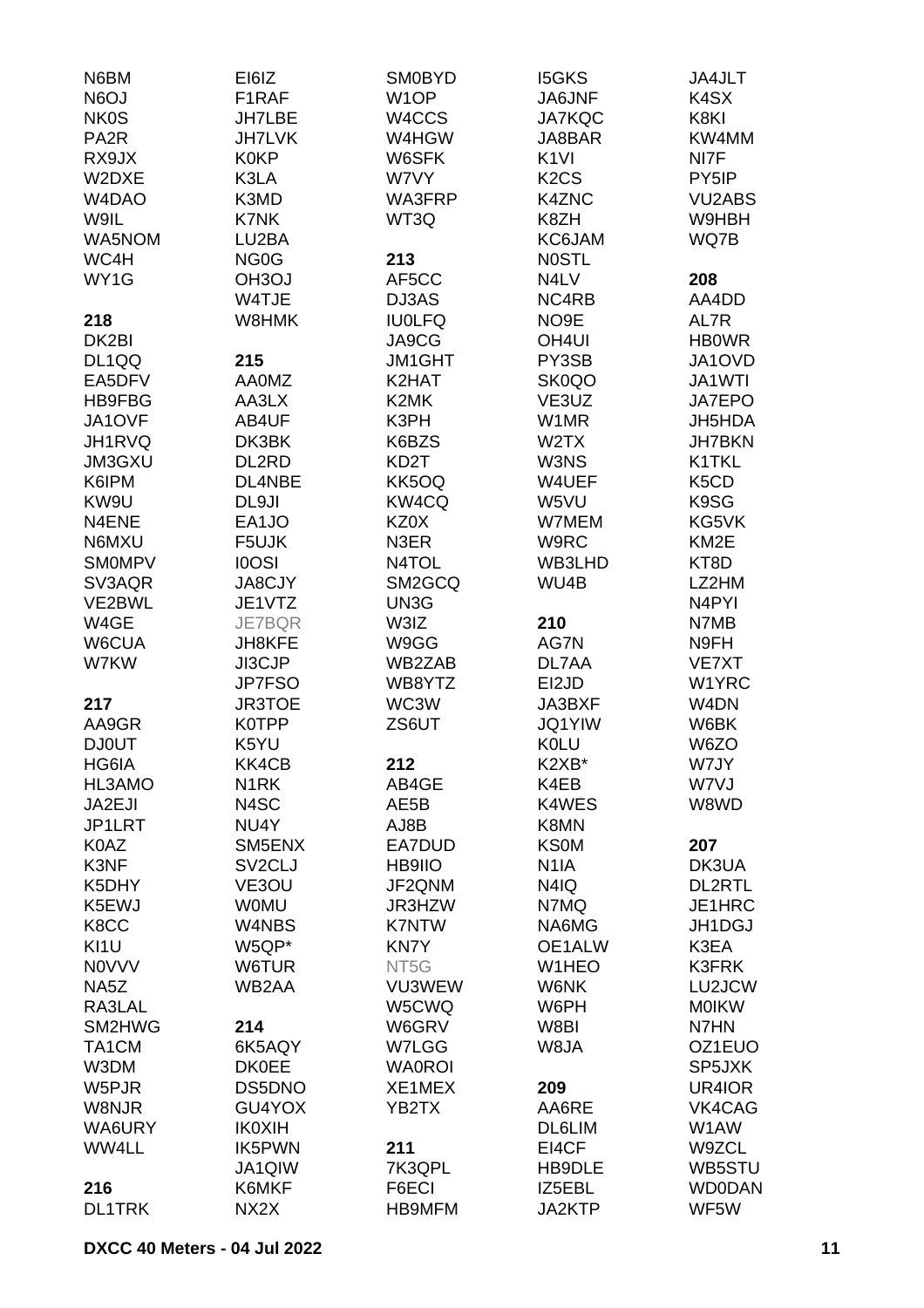| WV1X              | <b>IK2HDF</b>      | W7BV              | K6CF                          | 196                 |
|-------------------|--------------------|-------------------|-------------------------------|---------------------|
| ZP5ALI            | <b>JA7FWR</b>      | W7IU              | LZ2JF                         | <b>GMONAI</b>       |
|                   | JE2VLG             | YB4IR             | N <sub>3</sub> XM             | <b>HB9DRS</b>       |
| 206               | JJ1KZZ             |                   | VU <sub>2</sub> CDP           | <b>IOLYO</b>        |
| 4X4JU             | K <sub>1</sub> GW  | 201               | W6AER                         | <b>IK2RPE</b>       |
| DL2NOM            | K3WGR              | AE4CW             |                               | <b>IK7YCE</b>       |
| HI8RD             | <b>KK0M</b>        | EA4CQT            | 198                           | <b>JM1JIV</b>       |
| IZ5GST            | N8PCN              | <b>IWOBYL</b>     | AH <sub>0</sub> U             | K1MAA*              |
| <b>JA0ED</b>      | PT7DX              | JA4GXS            | EA6EE                         | K4RG                |
|                   |                    |                   |                               |                     |
| JR4VEV            | <b>RA0R</b>        | JE1IBI            | G3XLF                         | <b>KN7K</b>         |
| N <sub>1</sub> BZ | SV1FKZ             | JE6ADE            | JA1JYE                        | KR <sub>0</sub> O   |
| N6GP              | W2/CT1GIF          | <b>JH1ROJ</b>     | JA1XRA                        | LA5SJA              |
| N6PM              | W2RIJ              | K <sub>2</sub> OP | <b>JE7BUH</b>                 | N3RW                |
| N7FF              | W5TUF              | K7HC              | JI1FXS                        | N4HN                |
| ND <sub>9</sub> G | W5XU               | K8CQ*             | K3IE                          | N6PAT               |
| SP6AXW            | W6HDG              | <b>KI3O</b>       | K4KGG                         | N9NB                |
| VA2IG             | WA5UA              | KP4N              | K8KS                          | OE5JDL              |
| W5JMW             | YB2DX              | NU <sub>1</sub> B | KU <sub>2</sub> A             | SV <sub>2</sub> BXA |
| W6FL              |                    | OE3KLU            | NW8F                          | UA4PT               |
| WE4S              | 203                | PT2BW             | <b>W0ZT</b>                   | WK4Y*               |
| WN7J              | CU <sub>2</sub> CE | SM5CSS            | W <sub>1</sub> GF             | YO <sub>5</sub> OEF |
| WV2I              | G4XEE              | <b>WODD</b>       | W4CMM                         |                     |
|                   | HA5PT              | W3HKK             | W4HOG                         | 195                 |
| 205               | <b>IZ0BVU</b>      | W4CG              | W7EQ                          | EA4M                |
| AA7XT             | JA8LRG             | W4NK              | W7QHE                         | <b>HL4CBX</b>       |
| AD5WB             | JE6LZN             | W6DE              | W7RJ*                         | <b>IOKRP</b>        |
| AI8P              | JH2PWY             | <b>W7IUO</b>      | WA4QMQ                        | <b>IK0UTM</b>       |
| DL4FDM            | K6IPV              | W8MIL             |                               | JA2ODB              |
| DS2BGV            | KB4MRX             | W8SAX             | 197                           | JA6GPR              |
| EA2AA             | PY <sub>2</sub> OP | WD8PKF            | <b>AA0KA</b>                  | JE1CTA              |
| HK6K              | RT <sub>20</sub>   |                   | AA4US                         | JR6GIM              |
| <b>IK4IYC</b>     | W8GNM              | 200               | DL4MEH                        | K4GM                |
| <b>JA0AXV</b>     | <b>WA1ZIC</b>      | BV1EK             | HB9JG                         | K5GM                |
| JA6NQT            |                    | EA3EQT            | JA1IAZ                        | <b>K7DSE</b>        |
| JE3NWQ            | 202                | JA3WMS            | JA3BKP                        | K8EB                |
| JH2AMN            | DF3EC              | JA6AQA            | JA4EVN                        | <b>NOTK</b>         |
| K2AJY             | DL2QB              | JR1CAD            | JA7KE                         | N4QWZ               |
| K <sub>2</sub> WJ | EI3IO              | K1TWF             | JE2EBT                        | N6PSE               |
| K3JE              | HB9DQV             | K4QD              | JF2VAX                        | NX8Y                |
| K4EU              | HB9FBM             | K6XJ              | K4WNW                         | OE1HHB              |
| K4YJ              | <b>I8DKR</b>       | N4DWK             | K <sub>5</sub> C <sub>R</sub> | R7CD                |
| LU2DSL            | JE8IGW             | SM5BMB            | K9JE*                         | VE1HA               |
| N4PGL*            | JG1SWM             | SV8DOU            | K9SM                          | VE3QAA              |
| N8RF              | JH2AQI             | <b>WOUY</b>       | <b>KM7R</b>                   | <b>WOKCJ</b>        |
| NJ6D              | <b>JI6IHG</b>      | WM4AA             | KR4U                          | W9ZJ                |
| W <sub>5</sub> EC | K <sub>1</sub> EO  | WW1V              | <b>NOPFE</b>                  | <b>WC0W</b>         |
| W8TM              | K <sub>2</sub> SN  | WW8RT             | N <sub>2</sub> G <sub>Z</sub> |                     |
| WE2N              | K3WWT              |                   | N <sub>2</sub> ZZ             | 194                 |
| WR7Q              | KK9T               | 199               | N <sub>4</sub> MI             | 7Z <sub>1</sub> SJ  |
|                   | KZ1W               | 4X4MF             | N4XYZ                         | HL5BMX              |
| 204               | N3TR               | DJ5IW             | N9LEO                         | HP3TA               |
| AB4SF             | N8AGU              | DK6OR             | NA1DX                         | <b>IK2WSO</b>       |
| AJ4A              | NA4MM              | F6KOP             | VK1FF                         | <b>JA4JSV</b>       |
| CT1BWU            | S59AW              | G4AFJ             | VK3OT                         | JH3GRO              |
| CT1DOF            | TF3SG              | <b>I7LGM</b>      | <b>WB5NHL</b>                 | JH4CPC              |
| F4FLF             | VK3TC              | IW3GJF            | WS1F                          | JI1MNT              |
| HL4CCM            | W5WZ               | JA2MNB            |                               | K <sub>2</sub> TA   |
|                   |                    |                   |                               |                     |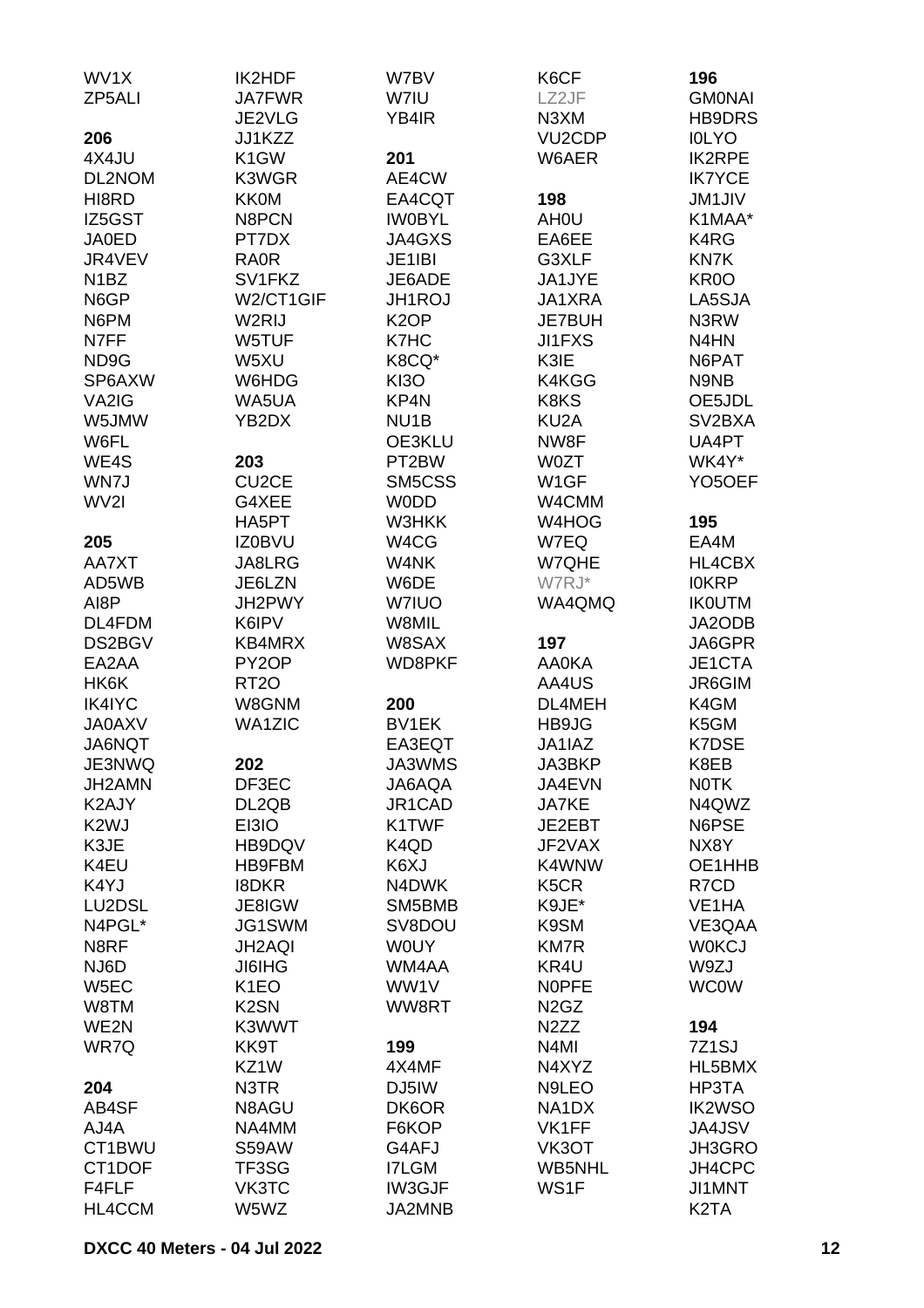| K <sub>4</sub> OT <sub>V</sub> | CU3EQ             | VE3TM              | WC4V              | W4TE                          |
|--------------------------------|-------------------|--------------------|-------------------|-------------------------------|
| KE3X                           | <b>I1CMA</b>      | VK5CE              | WF4W              | W4UFO                         |
| KE4VU                          | <b>IK4TVQ</b>     | <b>WOFF</b>        | WR <sub>2</sub> G | W5WLA                         |
| <b>KF7NN</b>                   | <b>JR0EQQ</b>     | W3SB               | WW1WW             | WA4TII                        |
| KX5M                           | K8RF              | W4PV               |                   | WB2KSP                        |
| N6ER                           | KS4YT             | W7QC               | 186               | WC <sub>2</sub> C             |
| N6XT                           | LB5GI             | WB2HJV             | A71AM             | WK8A                          |
|                                | LB7ZG             | <b>WB4GLI</b>      | BG8PA             | YL2EC                         |
| N7JB                           |                   |                    |                   |                               |
| NW8U                           | N4KM              |                    | DK7VW*            | YT7T                          |
| PY2GG                          | OZ5NJ             | 188                | DL6DCD            |                               |
| SP5APW                         | RA4PQ             | AA6XV              | JA4CZM            | 184                           |
| W9HZ                           | SP3S              | AB6BT              | <b>JM1HJG</b>     | DF3OL                         |
| WD8LTM                         | VR <sub>2KF</sub> | <b>DD0VU</b>       | K3FM              | <b>DH0GSU</b>                 |
|                                | <b>WOIZ</b>       | HL2DBP             | K7VC              | EA2AAZ                        |
| 193                            | W6DX              | <b>IK2WPO</b>      | K9GY              | EA5XV                         |
| HL1XP                          | WE <sub>1</sub> P | <b>IK7YZG</b>      | KC5LK             | G4FTC                         |
| <b>JG3KLF</b>                  | WX2CX             | JA1SGU             | KD6WKY            | HC <sub>1</sub> BI            |
| JH1EIG                         | <b>XE1FAS</b>     | <b>JJ1OKK</b>      | KJ6Y              | J68HZ                         |
| JI3BFC                         |                   | <b>JK3GWT</b>      | N3OUC             | JA3BG                         |
| K4IE                           | 190               | JP1EWY             | N6NT              | JA4HXF                        |
| K4VX                           | 7M4AOE            | K4AR               | SM1NJC            | JA9RT                         |
| K4WM                           | EA5DKU            | K5RA               | SM6WET            | <b>JL7BRH</b>                 |
| K <sub>5</sub> LY              | G8AJM             | K5TU               | SV1CQN            | <b>K0CF</b>                   |
| KF4NEF                         | <b>IV3BSF</b>     | KG6D               | T95A              | K <sub>5</sub> RJ             |
| N <sub>2</sub> N <sub>W</sub>  | JA1PUK            | KM3J               | W1BYH             | K5ZQ                          |
| N4AOE                          | JA4VUQ            | N <sub>1</sub> NU  | W1ZS              | KF8HR                         |
| SP3EPG                         | <b>UMW9HL</b>     | N <sub>1</sub> RA  |                   | KU8X                          |
|                                | JR2CFD            |                    | W8LMG<br>WB1EAZ   | LX1CW                         |
| UA9MC                          |                   | N3AIU              |                   |                               |
| VK3KE                          | K4FW              | N9OY               | WB8YJF            | <b>NEODX</b>                  |
| W1KDA                          | K4RDU             | ND4V               |                   | UA1OM                         |
| W7VS                           | K7GT              | OH <sub>1</sub> JP | 185               | <b>WOMS</b>                   |
| WA2USA                         | KC4AA             | VE1VOX             | AC4VM             | W <sub>2</sub> PS             |
| WA9JWL                         | <b>NOTR</b>       | W3AKD              | AL7TC             | W3KHZ                         |
| WE9A                           | N7MAL             | W6GJB              | CT1ESO            | W <sub>4</sub> RS             |
| WK9U                           | N8NB              | W7HR               | DF2WF             | W7VV                          |
| WW8W                           | R <sub>0</sub> QA | WA1NXC             | <b>HB9CQL</b>     | WB8RFB                        |
|                                | WA9GON            | <b>WA7HQD</b>      | <b>IK8TPJ</b>     | WT <sub>2</sub> P             |
| 192                            | <b>WB0N</b>       | WM9Q               | IZ0CKJ            |                               |
| AD <sub>3</sub> C              | YO3DDZ            |                    | <b>JA2ACI</b>     | 183                           |
| AD4Z                           |                   | 187                | JA8RRF            | DL3ZH                         |
| DJ2RB                          | 189               | AA4UC              | <b>JM1VRW</b>     | <b>JA0HC</b>                  |
| E73D                           | <b>9A1A</b>       | AB5GU              | K1LTJ             | <b>JR7ILA</b>                 |
| <b>IK2YQX</b>                  | AB1J              | HB9BHY*            | K4MZ              | K3SW                          |
| <b>JA7HRM</b>                  | AC7ZG             | <b>HB9CQK</b>      | K6SY              | K <sub>4</sub> RP             |
| JF2SKV                         | CE3FZ             | IZ8DEO             | K7IA              | K7CU                          |
| <b>JH3PRR</b>                  | DL5JS             | <b>JL3DGI</b>      | K8EAB             | <b>K7ORK</b>                  |
| KV4T                           | DM5JBN            | K4KAY              | K8ZZU             | K8AV                          |
| <b>MU0FAL</b>                  | <b>JH0OXS</b>     | K6ME               | KB1HY             | K8SIA                         |
| UT6UA                          | JH1OGT            | K8YYY              | KE8UM             | K8VD                          |
| VE1DUN                         | JH2AJY            | KF4VTT             | N <sub>1</sub> SZ | K9ZG                          |
| W1WEF                          | JJ1KXB            | KH6DX              | N <sub>2</sub> RD | KA1CRP                        |
| W3WH                           | <b>K0IO</b>       | NY4G               | N6NBB             | KF <sub>2</sub> TI            |
| W5MF                           | K7WA              | RW3SU              | N7TW              | KM8AM                         |
|                                | KE4KMG            | SM5BEU             | NH6T/W4           | N <sub>4</sub> T <sub>D</sub> |
| 191                            | KK9H              | W5UHQ              | TF4M              | N7TM                          |
| AK5Q                           | N4QVM             | W9UM               | <b>WOJM</b>       | N8SHZ                         |
| CU3EJ                          | OZ7DN             | WB4CW              | W3NRJ             | OE3EPW                        |
|                                |                   |                    |                   |                               |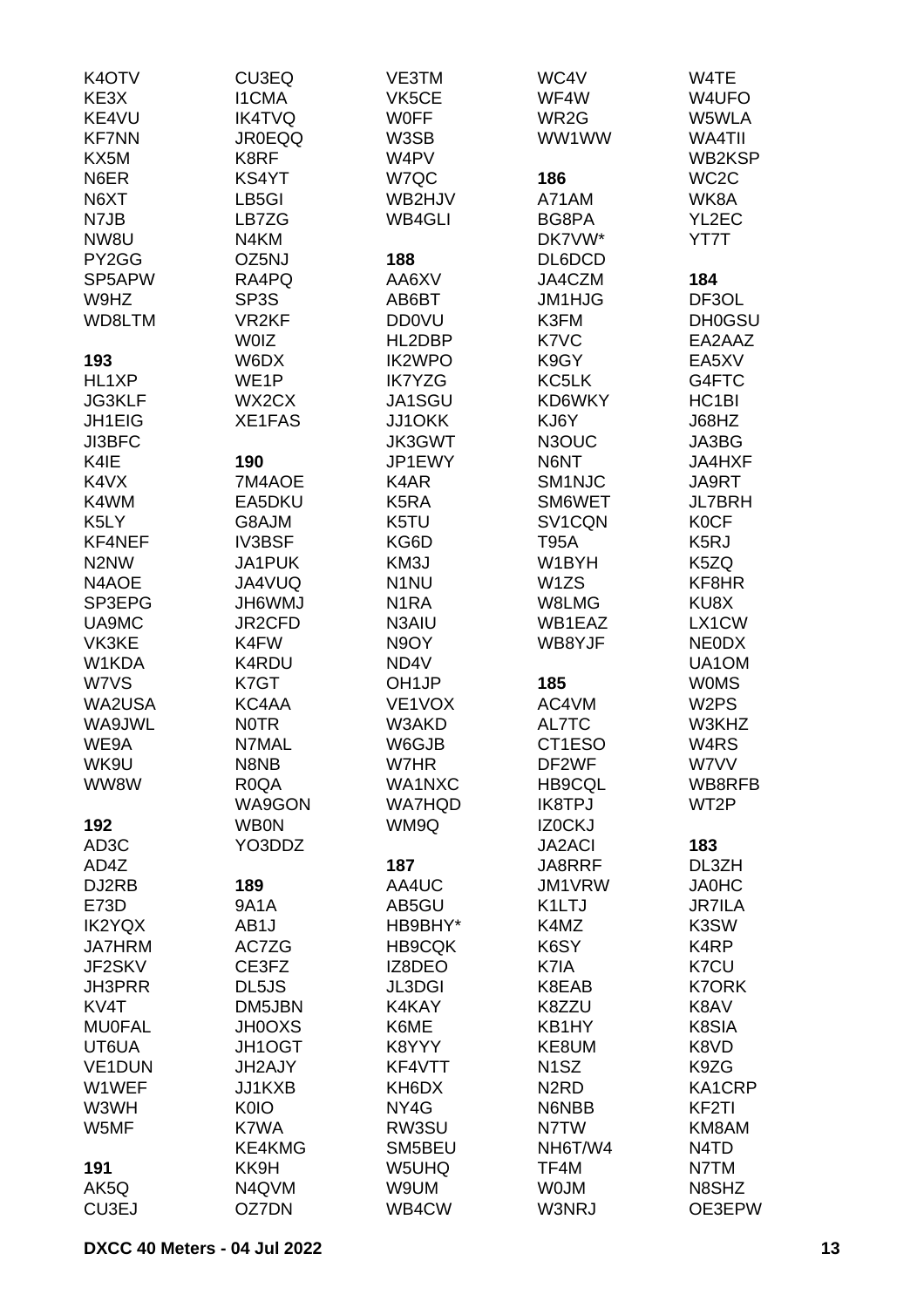| SV3RKM            | K <sub>1</sub> TN               | N4JQQ              | PV8DX             | N6JM                |
|-------------------|---------------------------------|--------------------|-------------------|---------------------|
| W5FL              | KJ7M                            | ON6AA              | SM5ELV            | NK7Z                |
| W6WF              | <b>KK0T</b>                     | PY3VB              | VK2AAH            | RW6MBC              |
| W8QZA             | KK4XL                           | R7LP               | W1PY              | US2WU               |
| WD4IXD            | N6DHZ                           | SP5ELW             | W9RXJ             | W4NJ                |
|                   |                                 |                    |                   |                     |
|                   | NE5W                            | VE2HJ              | WQ6Q              | WB3D                |
| 182               | NJ9C                            | <b>VE3FRR</b>      | YO3HOT            | WO <sub>5</sub> D   |
| AD7L              | NY3C                            | <b>W0ZS</b>        | ZP5MAL            | WW3QB               |
| EA3CZM            | OZ1HPS                          | W1ENE              |                   |                     |
| <b>I6DQE</b>      | <b>PA0TCA</b>                   | W4TTY              | 175               | 173                 |
| K <sub>1</sub> DJ | W3ATV                           | WA3GNW             | AG3V              | A71EM               |
| K6BV              | W3CZ                            | WA6EZV             | CT7ANG            | AA0BH               |
| K9JU              | W4AO                            | WB0O               | DK8IZ             | DL2SWN              |
| KD3HN             | W4NE                            | WI2E               | EA7LL             | DS4BHW              |
| KE5PO             | W9SE                            |                    | EC1AIJ            |                     |
|                   |                                 | WN9Q               |                   | F <sub>1</sub> ICS  |
| N4UFP             | WC2L                            |                    | F6HLC             | HB9EFK              |
| N6KK              | XE <sub>1</sub> R               | 177                | HK3PJ             | JL3RNZ              |
| NA <sub>2</sub> R |                                 | 9AY2K              | HL4XM             | JR1EYB              |
| NG <sub>2</sub> V | 179                             | AA5N               | IT9CVO            | K0OB                |
| PY6TS             | DK3QM                           | AA7FL              | <b>JA1OQJ</b>     | K3HW                |
| SV8LMQ            | G4NXG                           | EA4UV              | <b>JA6PNA</b>     | KE5FXE              |
| TA <sub>1</sub> L | <b>JA0KJE</b>                   | EA5HM              | JH3FHQ            | LZ2ZG               |
| VA7ZT             | JA2BUR                          | EW4A               | <b>K0SRL</b>      | N3AO                |
| VR2XMT            | JH2NWP                          | I2YPY              | K <sub>1</sub> CA | N6VH                |
| W3KHQ             | JH6WDG                          |                    | KE4BKL            |                     |
|                   |                                 | <b>IK8TEM</b>      |                   | N7AU                |
| W4DEE             | K0GEO                           | <b>IV3FFI</b>      | KM <sub>5VI</sub> | NF <sub>2</sub> K   |
| WV4TN             | K <sub>2</sub> HT               | JA1FUI             | N <sub>1</sub> YX | SMODRB*             |
|                   | K3WC                            | JA6JYM             | N <sub>2</sub> KW | VR2MY               |
| 181               | K4AU                            | JA7BT              | <b>NK9O</b>       | W1KMA               |
| CT1ELF            | K8JE                            | <b>JE7KCI</b>      | W1DYJ             | W7FI                |
| DL7JRD            | K9JJR                           | JR1IZM             | W8MSP             | W8WRP               |
| <b>IK2DUW</b>     | KG8CW                           | <b>K0BFR</b>       | <b>WA0RVK</b>     | WQ1H                |
| <b>IV3BKH</b>     | KX <sub>2</sub> S               | K0BX*              |                   |                     |
| <b>JA7ASD</b>     | N3IQ                            | K4JUZ              | 174               | 172                 |
| JE6UWU            | N <sub>5</sub> OP               | K6RV               | AA4UJ             | BA4TB               |
|                   |                                 |                    |                   |                     |
| JH1CTV            | N9RD                            | KE <sub>1</sub> B  | AG8L              | <b>DL2RUG</b>       |
| JP1SRG            | SV <sub>2</sub> D <sub>SJ</sub> | KI7AO              | CT3CD             | GM4KHE              |
| JR2PAU            | UT4UZ                           | N7RD               | DJ3XG             | IK8OZV              |
| KJ4UZU            | VE <sub>1</sub> BN              | NC7M               | DL2AMD            | JA1HOM              |
| KN4JX             | WD6T                            | UA9AM              | <b>DL7UGO</b>     | JA3FHL              |
| T77EB             | YV4DYJ                          | VK <sub>2</sub> CA | <b>ER0FEO</b>     | JE3BIQ              |
| <b>VE7TK</b>      | ZL3RJ                           | W2HAZ              | <b>IK0CHU</b>     | K2RNY               |
| <b>WONFL</b>      |                                 |                    | <b>IK4TVP</b>     | K5MMH               |
| W5RDW             | 178                             | 176                | <b>JA9IWR</b>     | K5TDA               |
| WB9IWN            | HB9RYZ                          | A61BK              | JE3GUG            | K8JP                |
|                   | IZ5FSA                          | G4NBS              | <b>JF7NNI</b>     | KA1API              |
|                   |                                 |                    |                   |                     |
| 180               | JA1SLS                          | JA2DHG             | JL1GYZ            | N4XMX               |
| 5T5PA             | JA3AVO                          | JH1IZR             | KOIIR             | NO <sub>2</sub> C   |
| DM2RM             | <b>K0MP</b>                     | JJ2VLY             | K <sub>1</sub> UM | NX <sub>1</sub> P   |
| EA1AA             | K1UA                            | K <sub>1</sub> YT  | K6ZP              | OZ3SM               |
| IZ1JMN            | K3RWN                           | K7LY               | <b>KK7YC</b>      | PY2ADR              |
| <b>JA0ADY</b>     | K4VNY                           | KE1VT              | <b>KL7KK</b>      | RW3QHN              |
| JH4GNE            | K5AX                            | KE4S               | KW <sub>2</sub> J | SV <sub>1</sub> XV  |
| <b>JH7AJD</b>     | K5CWR                           | KX1A*              | LA2RZ             | VR2XYL              |
| JO1LVZ            | K7GA                            | LA2IR              | LT1F              | VU <sub>2</sub> DED |
| K0XP              | K8DJC                           | N3ME*              | N <sub>0</sub> SL | W3EF                |
|                   |                                 |                    |                   |                     |
| K1DPB             | KA2CYN                          | N8IL               | N4BAF             | W7KSK               |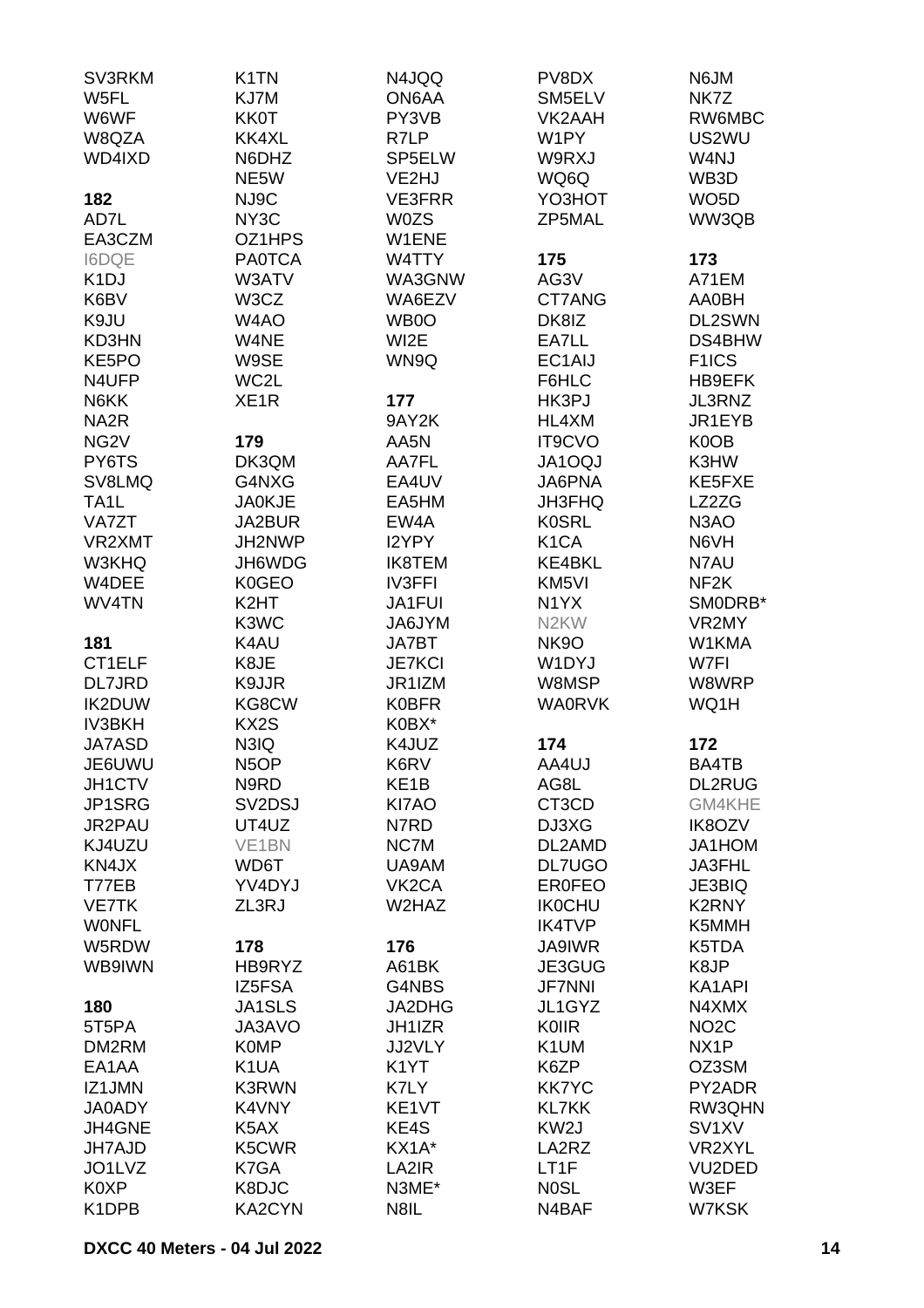| W7TUS                         | WB9PNU                        | NC4RY              | W3ML              | KE9S               |
|-------------------------------|-------------------------------|--------------------|-------------------|--------------------|
|                               | YB3MM                         | NY9H               | W4MPY             | KM4HQE             |
| 171                           |                               | PB9FN              | W8HB              | N8WXQ              |
| AA9LC                         | 169                           | TF2LL              | W9LQI             | OK1UU              |
| DL9NDV                        | AK5X                          | UA9AGX             | <b>WY0V</b>       | PY4OG              |
| <b>GU0SUP</b>                 | CT1EPJ                        | W2EQ               | ZS5LEE            | SP7QHR             |
| JA0GZZ                        | DL4ZAB                        | ZL3AFT             |                   | VA3HP              |
| JA4RED                        | DL5SBA                        | ZP5FGS             | 164               | W <sub>1</sub> JGS |
| JM1JZN                        | DL6KY                         |                    | AI2S              | W1ZZ               |
| K <sub>2</sub> D <sub>C</sub> | F5EOT                         | 166                | CT1BOY            | W3DAD              |
| K <sub>5</sub> ER             | IZ0GYP                        | AA9RR              | CT3DZ             | W3KHG              |
| KP3X                          | <b>JA0EVI</b>                 | DS3DNT             | DF7GG             | WB4SON             |
| N <sub>2</sub> MFT            | JA3MIO                        | HB9AZO             | G1VDP             | <b>WB5TKI</b>      |
| N6EM                          |                               |                    |                   |                    |
|                               | <b>JA3UNA</b>                 | <b>HL1VAU</b>      | HK3CW             | ZS6NJ              |
| N9JF                          | <b>JG3RWX</b>                 | <b>IK1IYU</b>      | HK6P              |                    |
| ND4Q                          | <b>K0MS</b>                   | IK6COX             | IK6CGO            | 162                |
| NK <sub>5</sub> B             | K <sub>2</sub> CDJ            | IV3AVQ             | <b>IK7JTF</b>     | AA5H               |
| NT9F                          | K4QE                          | <b>IZONRG</b>      | K4CGY             | DL2VWR             |
| OZ1ACB                        | KB5HC                         | <b>JA0CVC</b>      | K5AUP             | DL9DRA             |
| TA3J                          | LA9XGA                        | JA1DIO             | K5MT              | <b>DS1CPT</b>      |
| VK7ZE                         | N <sub>2</sub> K <sub>X</sub> | JA4CSJ             | K9XR              | G3PSM              |
| W4ARK                         | N4LUF                         | JG1WNO             | KC1OPD            | <b>IV3KCB</b>      |
| W7BQ                          | N9JCS                         | JH6WHN             | KI6MQX            | <b>IZ0BTV</b>      |
| WB <sub>2</sub> V             | W1FA                          | <b>JJ1LID</b>      | KM <sub>5</sub> G | IZ1JLG             |
| WB5XX                         | WB8BZK                        | <b>K0FG</b>        | N <sub>2</sub> BT | JA9LX              |
| WP4CQ                         | WF1H                          | K <sub>2</sub> SD  | N <sub>4</sub> CT | JE1LPZ             |
| YO3JF                         | WZ9B                          | K3VPZ              | N <sub>5</sub> PA | <b>K0PC</b>        |
| ZS <sub>1</sub> C             | XE <sub>1</sub> ILI           | K8AO               | N6RC              | K <sub>2</sub> RB  |
|                               |                               | K8WHA              | NU4B              | K6LPO              |
| 170                           | 168                           | KI4TZ              | NZ9Z              | K8GWU              |
| 9K2BM                         | AA3TH                         | KU1T               | ON6YH             | KB9DAK             |
| AA4A                          | AC4BT                         | N8NH               | PA2TMS            | KN9N               |
| IZ8EKL                        | DL1EFD                        | ND7K               | VE3YXO            | <b>KR7RK</b>       |
| JA1GVT                        | EI8GS                         | VE6TL              | VK3FN             | KX9X               |
|                               |                               |                    |                   |                    |
| JA1KRW                        | HB9PUE                        | VK2HV              | VU2IBI            | N0OK               |
| JH1FVE                        | <b>IKOWRB</b>                 | W6SIY              | W4PNY             | N <sub>1</sub> BB  |
| K <sub>2</sub> WK             | IZ0GKB                        | W6ZPL              | W4WW              | NF4J               |
| K3PT                          | <b>JA3BLN</b>                 | ZL1ANH             | W5MJ              | NS4X               |
| K6PT                          | JF1WLK                        | ZS6IR              | W6OTC             | W <sub>2</sub> UB  |
| K8TS                          | <b>JH0AWC</b>                 |                    | WB1DX             | W4PGC              |
| KA1DJ                         | K0ABC                         | 165                | WF5K              | WA2BOT             |
| <b>KA10</b>                   | KN7D                          | AJ4IM              | WZ6Z              | WA5CMI*            |
| KB9S                          | KS3L                          | JA2LHG             | YL2AP             | <b>WB4DNL</b>      |
| <b>KD0S</b>                   | N6AA                          | JA4RTX             |                   | WF3M               |
| KD4OS                         | NZ7Q                          | JR4QZH             | 163               | ZL <sub>4</sub> QJ |
| KE8G                          | RA3AOS                        | K4VW               | AF3X              |                    |
| N <sub>1</sub> ZJ             | W1LY                          | K8MRT              | <b>DJ0AH</b>      | 161                |
| ND3L                          | W <sub>1</sub> RH             | <b>KL7TC</b>       | DK3FB             | 7L3SQL             |
| ND9M                          | WA4USA                        | KN4PPD             | <b>E77S</b>       | 7Z1HL              |
| OM8FR                         | WB2NPY                        | N <sub>1</sub> API | <b>JA0MRW</b>     | AA5B               |
| OT <sub>1</sub> A             |                               | N <sub>5</sub> RN  | JA1BON            | DG5LAC             |
| OZ1OXQ                        | 167                           | N6TR               | JA1EMQ            | EI4BZ              |
| <b>VE7ACN</b>                 | <b>AC0W</b>                   | ND4X               | JA3EEM            | <b>I1YDT</b>       |
| W3BNN                         | JH6DUL                        | NI4Y               | JE4FNC            | IZ4GOL             |
| W7SLB                         | JR1LZK                        | SP5LKJ             | <b>JM7TKK</b>     | JA1GLE             |
| WA4RTE                        | K4KAL                         | TF <sub>5</sub> B  | K7KJ              | JH8WXF             |
| <b>WA8RCK</b>                 | K7VL                          | VE3GFN             | KC8YDS            | JL4BSE             |
|                               |                               |                    |                   |                    |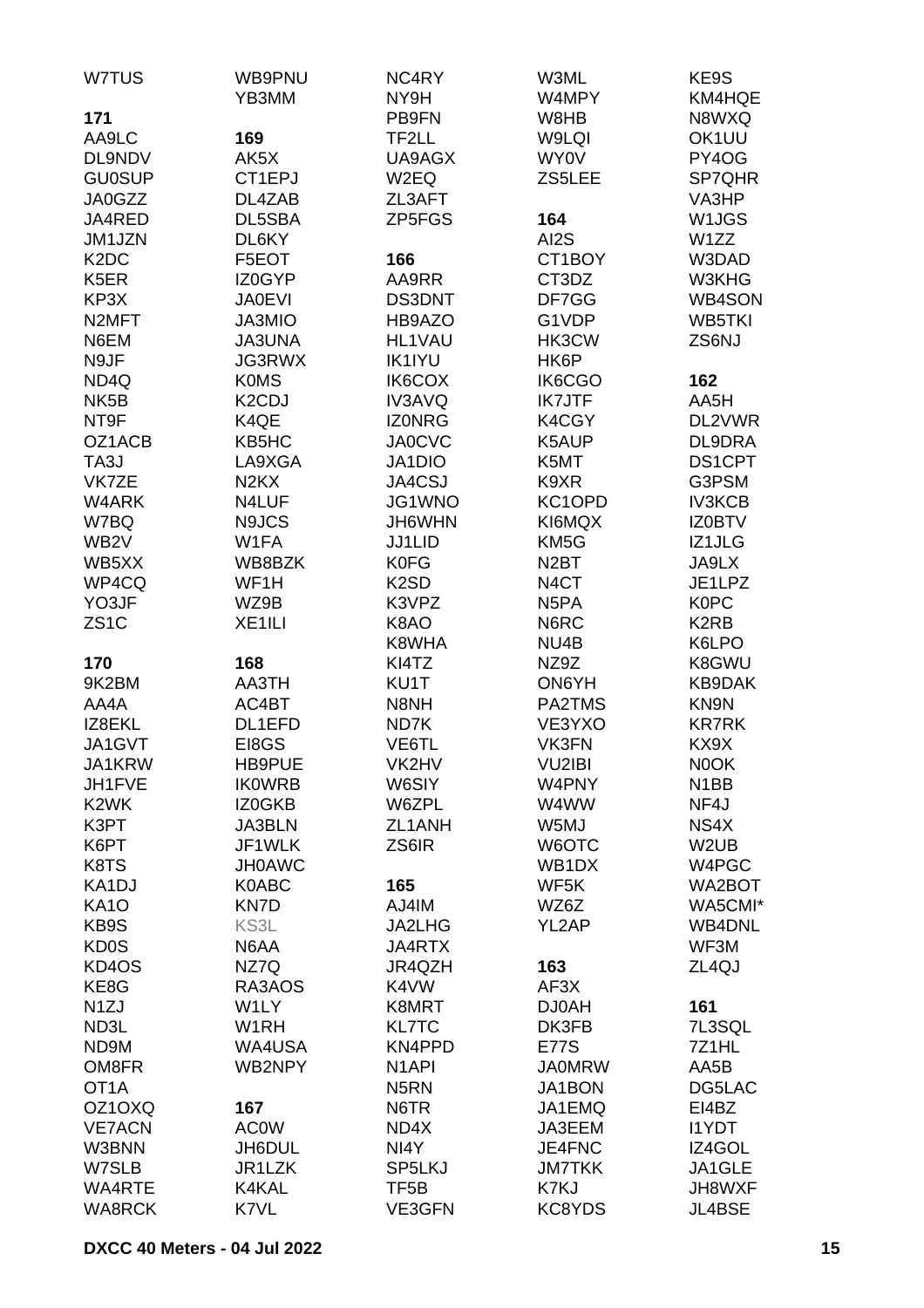| K4DET                            | K0ZT              | IT9YOZ             | OZ6PI              | DL5ZB              |
|----------------------------------|-------------------|--------------------|--------------------|--------------------|
| K4YP                             | K <sub>2</sub> JK | JA1EMK             | R7NA               | DS3EXX             |
| K <sub>5</sub> HK                | K3IZ              | <b>JA7XRO</b>      | VR2PX              | F4CPF              |
| K6ETM                            | K6CJ              | JR1XFS             | <b>WOANZ</b>       | JA6BF              |
|                                  |                   |                    |                    |                    |
| K7QBO                            | <b>KJ7TEA</b>     | K3AR               | <b>WA2ALY</b>      | JE4WOK             |
| K9IA                             | N8KU              | K4GZ               | WA8A               | JR1ATQ             |
| KC2STA                           | NA4CW             | K4LQ               |                    | K1KU*              |
| KT <sub>5</sub> V                | NK <sub>5</sub> Z | K8KT               | 155                | K3OK               |
| <b>NOIW</b>                      | NT6AA             | K9EXY              | AI6O               | K3UW               |
| N6VI                             | <b>OH7TV</b>      | KB5UNX             | DL1EV              | K4DSE              |
| NE <sub>1</sub> RD               | PA <sub>5</sub> X | KJ6ZH              | EA1P               | K4GO               |
| OE3JAG                           | SP1NEN            | LX2SM              | F6FYD              | K4HX               |
| OH <sub>2LU</sub>                | TG9AJR            | N7GCO              | HA3OU              | K4KCS              |
| PY5VC                            | W3DQS             | NN6K               | HK3J               | K6ASK              |
| <b>VE7ON</b>                     | W5WS*             | NQ7M               | IK2GOQ             | KD4POJ             |
| <b>WOPE</b>                      | W7PC              | PF7M               | <b>JH7WQX</b>      | KE5BR              |
| W1FM                             | W8FAX             | SM2EJE             | <b>K0HIP</b>       | KF <sub>1</sub> P  |
|                                  |                   |                    |                    |                    |
| W5AP                             | W9LU              | SM5BNK             | <b>K7UPJ</b>       | KJ4FZ              |
| W5JE                             | <b>WA0WWW</b>     | <b>SQ7FPH</b>      | KD4SN              | LA4RT              |
| W6HYI                            | <b>WA7BNG</b>     | VE7VF              | KX6C               | N4MEC              |
| W7BJN                            | XE <sub>1</sub> V | VK6OZ              | N6DW               | N <sub>5</sub> BA  |
| WF <sub>2</sub> Y                | XE1YD             | W1GY               | N6VNI              | N7VPN              |
| ZL <sub>1</sub> WG               |                   | W3BYX              | N7DED              | N7YQ               |
|                                  | 158               | WB3BFC             | NE5S               | ND1T               |
| 160                              | AA2VG             | WD8KND             | NM <sub>1G</sub>   | NT <sub>50</sub>   |
| <b>AC0X</b>                      | AK4AO             | WM5H               | PY2LSM             | NY7T               |
| AG1A                             | EA5LV             | XE1EE              | <b>VA7XX</b>       | NZ <sub>50</sub>   |
| AK1P                             | EA7LS             | XE1ZW              | ZL2DD              | OD5YA              |
| CT <sub>1</sub> D <sub>I</sub> Z | G3MPB             | <b>YBONFL</b>      |                    | PY <sub>2</sub> CP |
| DL6ZNG                           | JH1VHU            | YB1TQL             | 154                | SO <sub>5</sub> AS |
|                                  |                   |                    | AA3AZ              |                    |
| <b>GOMFO</b>                     | K4MIH             |                    |                    | <b>W0BM</b>        |
| JA1VRY                           | K5YE              | 156                | CT1AUO             | W1RG               |
| <b>JH8UQJ</b>                    | KB2XJ             | 7N1GMK             | EA3CWK             | W4YCH              |
| <b>KD0AA</b>                     | KD4W              | AA3K               | EA6AZ              | W8VVG              |
| KF7F                             | LZ1MDU            | EI9E               | EI6JK              | W9QO               |
| KK8MM                            | N0HJZ             | G7SSE              | G3VAO              | WI7N               |
| KM6KO                            | N4JRG             | HA8UT              | JA3AOP             | WV1R               |
| N1BCL*                           | N6NG              | IZ1JLN             | K <sub>2</sub> ZZ  | YB1AYO             |
| VA3IC                            | NW4M              | JH3GFA             | KD6JP              | ZS1EL              |
| <b>WOIKD</b>                     | OE3HWC            | <b>JJ1IRS</b>      | KE5MMT             |                    |
| W4CC                             | VE4GV             | JK1EBA             | <b>KM2O</b>        | 152                |
| W4RQ                             | W0QD              | JN3XEZ             | <b>MOVCB</b>       | 7N2JZT             |
| W6NT                             | W3UTD             | K <sub>2</sub> TER | N2XQM              | <b>AD0K</b>        |
| WA3WZR                           | W4HY              | K <sub>2</sub> WR  | PV8ABC             | DK3TL              |
| WD5BJT                           | W6VIO             | K3CWF              | R <sub>2</sub> ARR | F5AQB              |
|                                  | W7FP              | K6NS               | SM5FQQ             | <b>IK8DUI</b>      |
| 159                              | <b>WA1EHK</b>     | K6UT               | VE3DUS             | JA1BDF             |
|                                  |                   |                    |                    |                    |
| 9H1AE                            | WA8Y              | K6UXO              | <b>VU3NXI</b>      | JA1ITJ             |
| AD4AA                            | WB6JXJ            | <b>K8ROK</b>       | W8YV               | <b>JH7IQQ</b>      |
| EI7JZ                            | WB8IZM            | KC2SST             | W9ROG              | <b>K0COM</b>       |
| EW7BR                            |                   | <b>KE0A</b>        | WA4MME             | <b>K0LB</b>        |
| G4CWD                            | 157               | KE <sub>1IU</sub>  |                    | K <sub>0</sub> SQ  |
| HB9AGO                           | 8P6SH             | LU1FM              | 153                | K4JWA              |
| <b>IZ4IRO</b>                    | EA4DEI            | N6IBP              | 9A3LYL             | K4LW               |
| <b>JA7JAA</b>                    | FG4NO             | N7ZA               | <b>AC0B</b>        | K4MIJ              |
| JH1LZU                           | <b>HK7MQC</b>     | N8JK               | DK5RL              | K6LD               |
| JR4CZM                           | HL2ZN             | NS3L               | DL3ANK             | K6WSC              |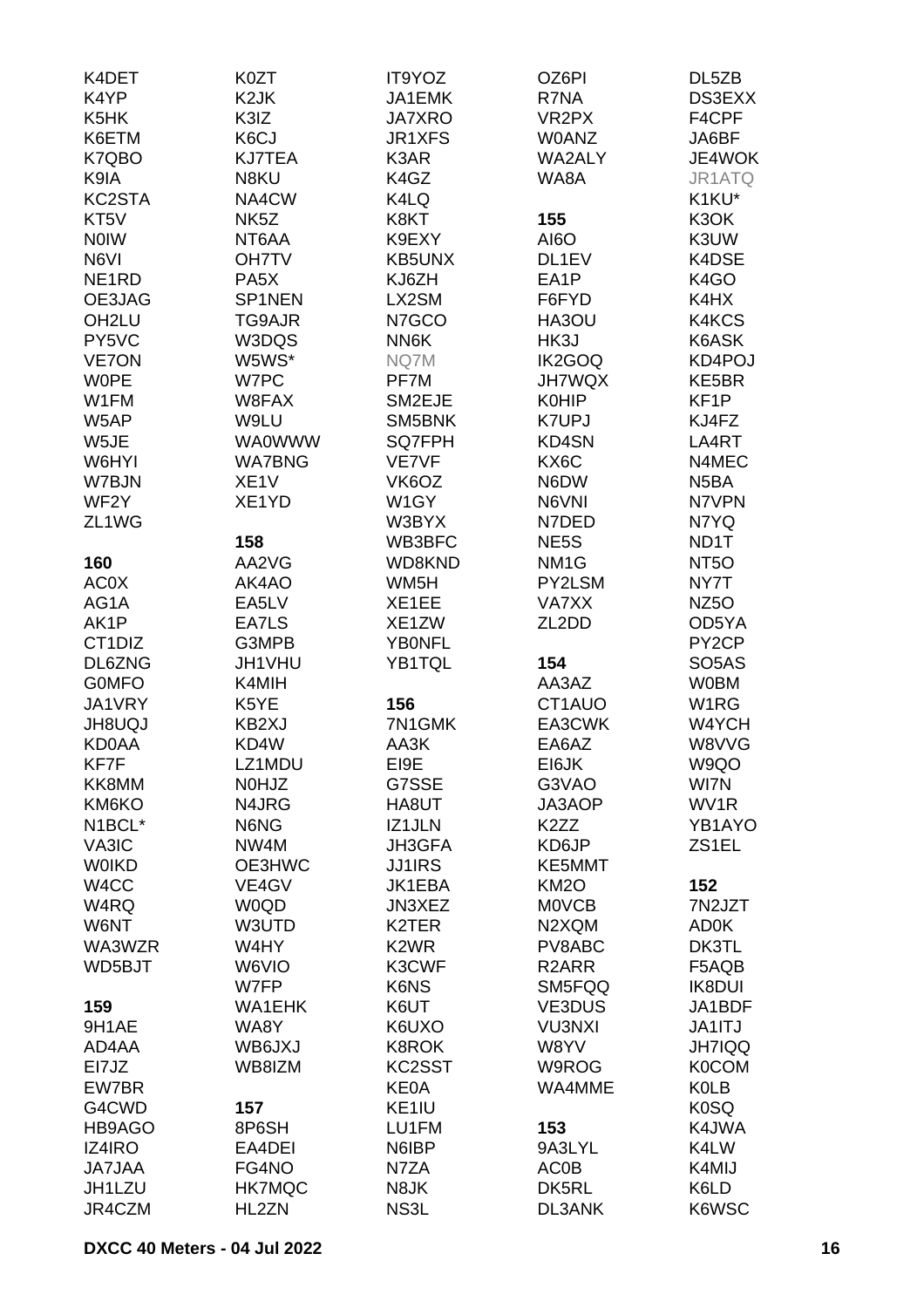| N4ANV                         | G3VQO              | WA8LOW            | N <sub>1</sub> RM | CT3EE*             |
|-------------------------------|--------------------|-------------------|-------------------|--------------------|
| N4MIK                         | IK8IPL             | WS4H              | <b>NA7RH</b>      | DL5MX              |
| N4QM                          | <b>JA0JPD</b>      | YB1TJ             | NN <sub>5</sub> E | EA3HDZ             |
|                               |                    |                   |                   |                    |
| N <sub>5</sub> H <sub>C</sub> | JF1MTV             |                   | NW6V              | EI1DG              |
| N6FS                          | <b>JH1XFR</b>      | 148               | NX4TT             | EI3CTB             |
| NA6O                          | <b>JH3FCF</b>      | 7K1CPT            | <b>W0YDB</b>      | G3VXJ              |
| NC <sub>1</sub> M             | JP1GUW             | AE4VJ             | W2HTX             | G4WGE              |
| NV <sub>4</sub> A             | K <sub>1</sub> QN  | DL6ZBN            | W9KB              | <b>IOPNJ</b>       |
| SV3KH                         | K5FXB              | E29TGW            | WA2VQV            | <b>JA0KJD</b>      |
| VA2LC                         | K8CMO              | G4FKA             | WB6BFG            | JA5OP              |
| VE7NY                         | KB1W               | HB9HBZ            | WB9VGO            | <b>K0FD</b>        |
| W7LEA                         | KC1ERO             | HL2ADO            | WG0G              | <b>K0HB</b>        |
| W8DN                          | KE3ZT              | HL4GAV            | WK1J              | <b>K0SN</b>        |
| W8JY                          | KM <sub>2</sub> T  | IZ6GSP            | WV4V              | K <sub>1</sub> KP  |
| WA2MZX                        | N <sub>5</sub> YY  | JA2CPD            | <b>WW0E</b>       | K8FB               |
|                               |                    | <b>JH3SIF</b>     |                   | KE6V               |
| <b>WD9FLI</b>                 | N9DR               |                   |                   |                    |
| XE <sub>2</sub> B             | SM6MSG             | K1ZJA             | 146               | KI0I               |
| YC6JRT                        | VE3YV              | K8KY              | 7J1ABD            | LA5HPA             |
|                               | <b>WOUVC</b>       | KB <sub>2</sub> S | DK3PZ             | N <sub>2</sub> PL  |
| 151                           | W3EP               | <b>KL7TS</b>      | EA5BZS            | N8AID              |
| 9M8DEN                        | W4CZ               | KM4A              | EA5GXI            | NC8I               |
| DJ4HR                         | W4SKW              | KU4V              | G4VWI             | NX3A               |
| DL2XN                         | W5GCX              | LU1HLH            | <b>HB9TQL</b>     | SM6OEF             |
| EA4EJP                        | W7HUY              | N <sub>1</sub> DC | IZ2MHT            | SP7ASZ             |
| EI8IU                         | WA3GFM             | N3HYB             | JH1LMQ            | <b>W0FG</b>        |
| <b>I3DUB</b>                  | WB1S               | NI8Z              | KOIL              | <b>WOQC</b>        |
| <b>I4JED</b>                  | WO6T               | RC <sub>2</sub> A | <b>K0JJR</b>      | W <sub>2</sub> GHD |
|                               |                    |                   |                   |                    |
| JA7EU                         | WT9U               | SM6MCW            | <b>K0YL</b>       | W3ACO              |
| JE2RBK                        |                    | TZ4AM             | K5ALQ             | W9DX               |
| <b>JS6TWW</b>                 | 149                | V51YJ             | K5EWS             | W9WO               |
| K4DB                          | 9A5SSS             | <b>WOVM</b>       | <b>KB8NTY</b>     | WA6TQT             |
| K4IU                          | CU3AN              | W2PSU             | N8TFD             |                    |
| K9ARZ                         | <b>DD0VE</b>       | W4DVG             | OZ9U              | 144                |
| K9BQL                         | F8DZY              | W4WNT             | PY2RN             | AI4WW              |
| K9NX                          | <b>GW0ANA</b>      | W8WFN             | RM4C              | AJ8MH              |
| KV4AA                         | <b>JA0NPQ</b>      | WA3GM             | <b>SMONUE</b>     | DL3BUE             |
| N4WOT                         | <b>JM1ESG</b>      | WK7E              | UR5EIT            | DS2GOO             |
| NF7D                          | K4AFE              | WY7M              | UX4UM             | EA3GCT             |
| NJ4V                          | K8PTT              | XE1HG             | VU2AE             | HB9CA              |
| NQ4A                          | <b>KB4KBS</b>      | ZS4JAN            | VU2DCC            | JA1BJI             |
|                               |                    |                   |                   |                    |
| NU1T                          | KC4D               |                   | VU2NXM            | JA1MOD             |
| US3QQ                         | KI5GD              | 147               | W1XV              | JA1TD              |
| W2NY                          | <b>KK4QN</b>       | 7L4VYK            | W2JAN             | JR1AHH             |
| W3DIY                         | KO6UW              | AA8SW             | W3MRL             | K <sub>5</sub> ZO  |
| W7GSV                         | <b>MORTP</b>       | AB5RM             | W4DSM             | K8SM               |
| <b>WA2IKL</b>                 | N <sub>4</sub> PF  | AB6CF             | W7YED             | K9BO               |
| <b>WA4NUF</b>                 | N6VS               | AD4XV             | W8BLA             | K9LCR              |
| WB4PWZ                        | ON6LY              | EA3LX             | W8LQ              | KE9UA              |
| WK1Q                          | OZ7BQ              | <b>JA0PE</b>      | W9LYN             | <b>NOTA</b>        |
| WQ5G                          | SM5FNU             | JA1CC             | WA5VSK            | N <sub>1</sub> XL  |
| WW5L                          | <b>VU2MSA</b>      | JA5XPD            | WN6M              | N <sub>2</sub> YBB |
| XE1MW                         | VU <sub>2</sub> OT | JQ1PCX            | YB2TS             | N5OHL              |
|                               | W1DXH              | <b>K0SX</b>       | YE1AR             | N7NH               |
|                               |                    |                   |                   |                    |
| 150                           | W1ECS              | K3SX              | ZS2ACP            | NN4K               |
| AC9X                          | W4DFU              | K7PO              |                   | NN7X               |
| <b>DS4DRE</b>                 | W5PD               | KB5GA             | 145               | NY2E               |
| G3LAS*                        | WA3IIA             | KL7XO             | AA4ZK             | <b>ON6NG</b>       |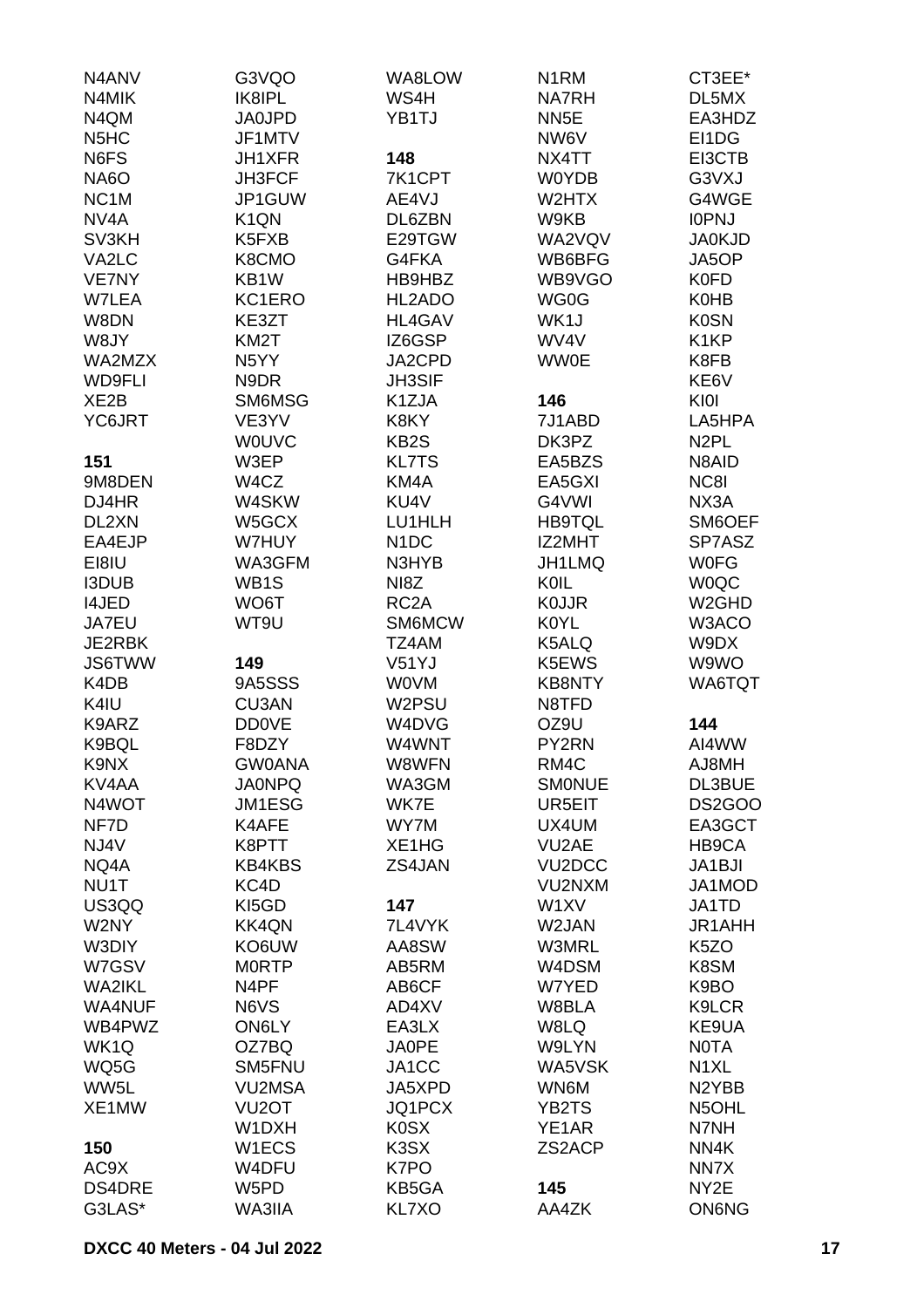| PP <sub>5</sub> BK            | JE5WJM            | NZ2L                           | DF1JM                          | WD1X               |
|-------------------------------|-------------------|--------------------------------|--------------------------------|--------------------|
| PT2CSM                        | <b>JH0AKV</b>     | OE9DGV                         | <b>DL6NW</b>                   | YB9AY              |
| UN7BY                         | JK1VXE            | OZ9GA                          | DS4CNB                         | ZL <sub>2</sub> AO |
| VO <sub>1</sub> AU            | K1KOB             | PY2BBQ                         | JA3ARM                         |                    |
| W3HQU                         | K7NW              | PY2YW                          | JA6CDA                         | 137                |
| WA9DU                         | K7SX              | SMONZZ                         | JF1KIG                         | A92IO              |
| WJ1B                          | K8ZT              | SM5CCT                         | K <sub>2</sub> T <sub>G</sub>  |                    |
|                               |                   |                                |                                | AF6O               |
| ZP6VT                         | KA1WIF            | W <sub>2KP</sub>               | K <sub>5</sub> H <sub>X</sub>  | F5LIW              |
|                               | <b>KK0DX</b>      | W4OWY                          | KC4HN                          | <b>I5XFD</b>       |
| 143                           | KQ4LA             | W7ZMD*                         | KH6XT                          | <b>ISOEBO</b>      |
| AA6PG                         | LA7EIA            | W8WTS                          | <b>KM4NS</b>                   | <b>ISOMVE</b>      |
| AK9B                          | N5OGP             | WB8EKG                         | KV1M                           | JA1VYW             |
| GM1BSG                        | N7ZT              | WD8MGQ                         | KZ9DX                          | <b>JA3VUI</b>      |
| <b>HB9GWJ</b>                 | N9AKR             | <b>WN0L</b>                    | N <sub>2</sub> PK              | <b>JA7MAD</b>      |
| <b>IK8UHA</b>                 | <b>ON4AGX</b>     | WX0Z                           | N <sub>4</sub> FN              | JE4MHL             |
| IW3IE                         | ON7BJ             |                                | NK <sub>6</sub> O              | <b>JF3AHI</b>      |
| JA1UOA                        | VA3VF             | 140                            | RA3SD                          | JJ1QUV             |
| <b>JA7FVA</b>                 | W1ER              | <b>AA7UN</b>                   | <b>VE3MIS</b>                  | <b>JK1JAS</b>      |
| JE1TNL                        | W7OLY             | AA9WO                          | W <sub>2</sub> PP              | JO1MOS             |
| JF6AKS                        | WB8TRW            | DK2GP                          | W6DCK                          | JR3ADB             |
| JN1MKU                        | XE2YWH            | EA2RY                          | W6JK                           | K0YY               |
| K <sub>1</sub> QQ             | <b>YB0EIN</b>     | EA5AR                          | W7VAS                          | K6EGW              |
| <b>KF0RQ</b>                  |                   | FM5DN                          | WA2DHS                         | K <sub>6</sub> OJ  |
| KF8PD                         | 141               | <b>IV3EHH</b>                  |                                | K7YZO              |
| <b>KK4CLY</b>                 | 7J1ADJ            | IW5EIJ                         | 138                            | KF8N*              |
| KW3F                          | 9K2HM             | IZ0GVZ                         | AA9XA                          | KO1H               |
| <b>NOATQ</b>                  | AB4FH             | <b>JA0DBQ</b>                  | AC4UR                          | KT4J               |
| N <sub>0</sub> Y <sub>O</sub> | <b>AD0TR</b>      | <b>JA0DMV</b>                  | DL7BO                          | KY <sub>5</sub> I  |
| N <sub>2</sub> MN             | <b>DLOCS</b>      | JA3GAK                         | FM <sub>5FJ</sub>              | N0ODK              |
| N4TKF                         | EA1WH             | K <sub>2</sub> CY <sub>S</sub> | IU8IYE                         | NS4F               |
| N <sub>5</sub> TF             | HC1HC             | K3DQB                          | JA1PS                          | RL3BZ              |
| NC6K                          | HL1OYF            | K7FEL                          | JA6MWF                         | SP5ZCC             |
| PG2AA                         | <b>IK1RLI</b>     | K8RMC                          | JE8KGH                         | SV1EJD             |
| SM5ATV                        | <b>IV3NVB</b>     | K8TVD                          | <b>JG2NXV</b>                  | VA3NXM             |
| TA1PB                         | JA1SZN            | KB4CRT                         | K0QB                           | VE3SKX             |
|                               | JA2KGQ            |                                |                                |                    |
| UU1JA                         |                   | <b>KS0Y</b>                    | K7QA                           | VK4BUI             |
| VE7VZ                         | <b>JA7FAS</b>     | LA <sub>1</sub> J              | KD9ZR                          | W1ARY              |
| VU2LBW                        | <b>JI1CYX</b>     | LU3XX                          | <b>KE7LU</b>                   | W2HUV              |
| W0RI*                         | <b>JI5RPT</b>     | N4PHH                          | <b>NOIRM</b>                   | W5HY               |
| W4MOT                         | JK2VOC            | N4UW                           | N <sub>1</sub> CC <sup>*</sup> | W <sub>5</sub> OV  |
| W4PGM                         | <b>K0HQW</b>      | N5WNG                          | N <sub>1</sub> KM              | WX2U               |
| W5BK                          | <b>K0SW</b>       | N9AX                           | N1WON                          | WY4I               |
| W6IS                          | K <sub>2</sub> ZD | N9QQK                          | N <sub>5</sub> JC              | XE1ACA             |
| W7BC                          | K3NQ              | OH3PYY                         | N7NW                           |                    |
| WB3AVD                        | K5PE              | PT2ADM                         | NA5S                           | 136                |
| WB5TOI                        | K5VR              | TF3VS                          | NZ <sub>5</sub> F              | AD <sub>1</sub> S  |
| ZP6CC                         | K9AAN             | VU2MB                          | <b>PS8ACL</b>                  | AD4DD              |
|                               | K9QJ              | W <sub>2</sub> RD              | W4BH                           | AD7XG              |
| 142                           | KF8VX             | W5HNK                          | W4GV                           | AI1W               |
| AA5NT                         | KG4JSZ            | W8VK                           | W4UT                           | CE1AT              |
| AH7G                          | KM8V              | WD1M                           | W5XG                           | CT1HHP             |
| HA8UB                         | <b>KR0I</b>       | YU1LD                          | W5ZE                           | CT3KY              |
| HB9VAB                        | LA8PDA            |                                | W6QO                           | DL8XDA             |
| <b>I5FLN</b>                  | N <sub>1</sub> TA | 139                            | W8UMA                          | EA1AZ              |
| JA1CPU                        | N <sub>2</sub> YF | AA1IF                          | W9BB                           | <b>IK2HKN</b>      |
| JA5ALE                        | N <sub>2</sub> ZA | AA4MD                          | WB5ZAM                         | IZ2ZPH             |
| JA9APM                        | N9DJ              | AA8KY                          | WB9MSM                         | JA5BZL             |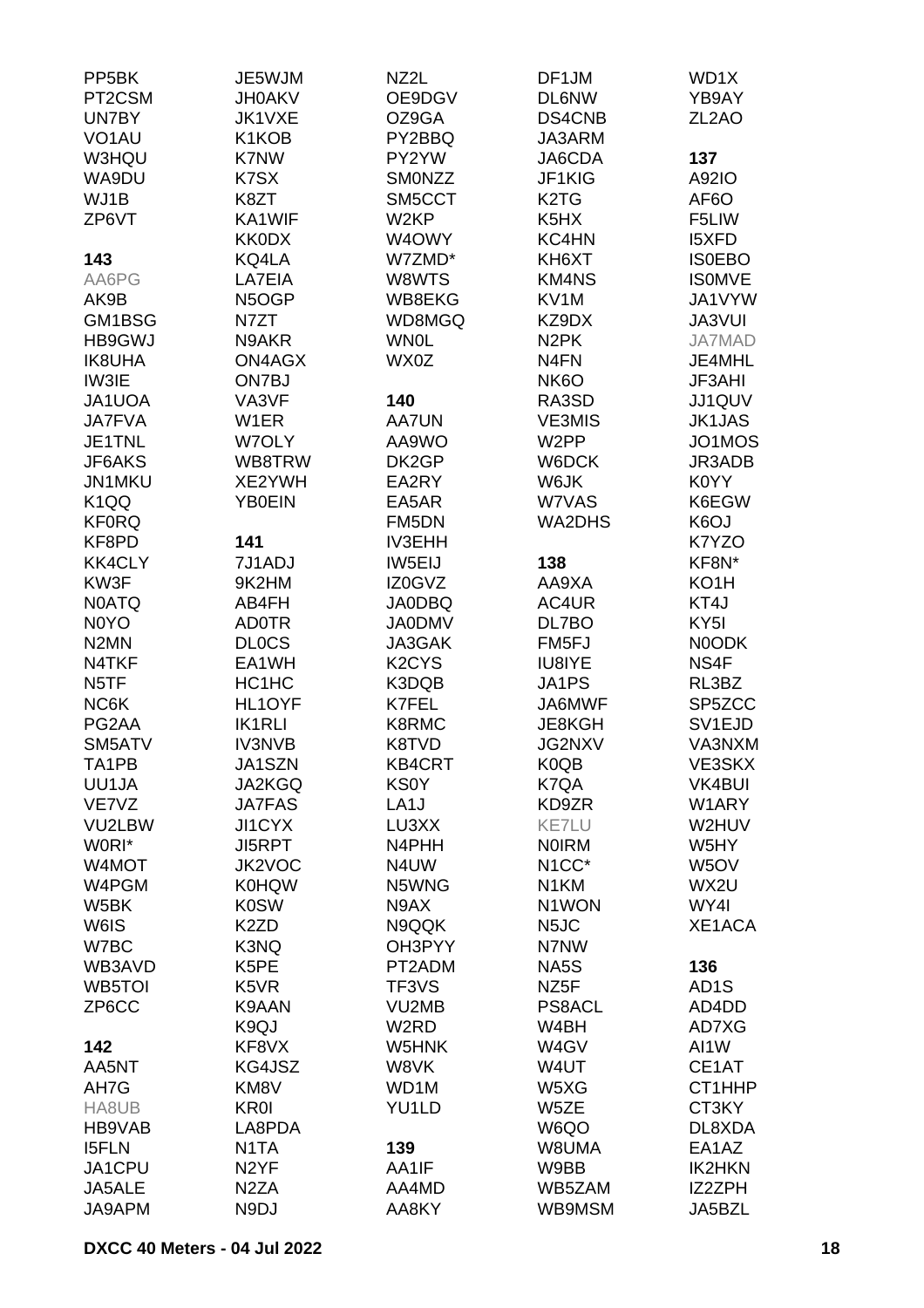| JA6AVT             | 134                           | VE2YG             | AD4RE              | JA1KZP                        |
|--------------------|-------------------------------|-------------------|--------------------|-------------------------------|
| JE2KSM             | AF3K                          | VU2IT             | AI4QQ              | <b>JH0WYT</b>                 |
| JH1OVY             | HB9BEM                        | <b>WOQL</b>       | F5LMI              | JN6CYC                        |
| JL1MWI             | IK6BOB                        | W1CDC             | F5NTZ              | K7ON                          |
| K <sub>1</sub> XE  | <b>JE0EHE</b>                 | W <sub>2</sub> PD | <b>IK8VRH</b>      | K8POM                         |
|                    |                               |                   |                    |                               |
| KI7M               | K <sub>1</sub> RH             | W4JDS             | IZ3DBA             | K8YE                          |
| N4PAJ              | K2IE                          | W9GFB             | IZ4COT             | K9QA                          |
| N4WD               | K <sub>2</sub> Q <sub>B</sub> | WM5DX             | JA1VRU             | KB1DMX                        |
| N5WD               | K4GN                          | WZ1Q              | <b>JA4FKO</b>      | KM4FI                         |
| OK2FB              | K8CR                          | YB1RUS            | JH8LEY             | KS4XQ                         |
| PY8AJD             | KD <sub>2</sub> GC            |                   | JI1DMH             | KT5X                          |
| <b>SP9NLK</b>      | KD4BPZ                        | 132               | JJ1BDX             | KZ5DX                         |
| W4AU               | KE3VV                         | AA2T              | K0XM               | N0OP                          |
| W4GHW              | KI4LP                         | AC8TO             | K0YA               | N <sub>2</sub> KOF            |
| W4TUN              | KI6PG                         | AK3E              | K <sub>2</sub> UT  | N <sub>4</sub> DJ             |
| W7UV               | KK9M                          | DL9BM             | K3UC               | N7KDT                         |
| WA0GOZ             | KP4AZ                         |                   | K4YKZ              |                               |
|                    |                               | DM3CW             |                    | NE3K                          |
| WE9M               | SM7GXR                        | EC1AE             | K6EGF              | OV <sub>5</sub> O             |
|                    | SV3EXP                        | F6ACC             | K6JAT*             | RG7F                          |
| 135                | W3WN                          | HB9ZS             | K8MVZ              | TF8GX                         |
| 7N4OBV             | W5WS                          | <b>IU8LMC</b>     | K8YAH*             | W1NT                          |
| AA9F               | WA3PBL                        | JA5PDS            | <b>KC9WPS</b>      | W5FPT                         |
| EI8JX              | WB6MBF                        | <b>JHOLME</b>     | KE4YOG             | W7JET                         |
| F6FNA              |                               | JH2ABL            | KI5GF              | W9MAK                         |
| G4AYU              | 133                           | JM1GYQ            | KX7L               | WI7P                          |
| G4YCS              | 4X1EL                         | <b>JR7GBL</b>     | LB2TG              | WK5X                          |
| <b>IZ0FUW</b>      | AA7AV                         | K7DS              | NJ7G               | <b>YB0AI</b>                  |
| <b>JA7WKG</b>      | AC8L                          | K8WDN             | NN6CH              | <b>YBOWWL</b>                 |
|                    |                               |                   |                    |                               |
| JN1NOP             | AC9O                          | <b>KB0EL</b>      | OH1TSM             |                               |
| K1ETA              | AD4YM                         | KC5LT             | SM5NAS             | 129                           |
| K3IXD              | EA4D                          | KD2JA             | SM7DXQ             | AG6HE                         |
| K4HYJ              | EI9FVB                        | KJ6YK             | <b>VE3NJC</b>      | DL1ZBO                        |
| <b>K7AWB</b>       | F <sub>5</sub> ZO             | KK4HD             | VR <sub>2</sub> CO | DS5BRE                        |
| KB6CIO             | <b>G0FWX</b>                  | KS9R              | W1MJB              | EA4OR                         |
| KR8T               | JA1ERB                        | N <sub>1</sub> UZ | W3WST              | F5VML                         |
| KX2B               | <b>JA1JYS</b>                 | N4GOA             | W4ASE              | G6NHU                         |
| LA5EKA             | JE7RJZ                        | N <sub>5</sub> RA | W6EJJ              | HB9ESS                        |
| NA8W               | JN4FNZ                        | N7JKF             | W7VP               | <b>IK1PKH</b>                 |
| NA9Q               | <b>JQ3TAN</b>                 | N7UJJ             | W9YK               | JA1QXC                        |
| NM4Q               | K <sub>1</sub> JE             | N9AOL             | WA8LRW             | JA9EEH                        |
| ON6KE              | K <sub>3</sub> XO             | NW <sub>21</sub>  | WY7FD              | JE7OEC                        |
| RW4NJ              | K4FK                          | <b>WOMA</b>       | YY4DNN             | JI1VVB                        |
| <b>SMOPSO</b>      | K6RI                          | W <sub>1</sub> GS |                    | K4HEB                         |
|                    |                               |                   |                    |                               |
| VE6KY              | K6WRF*                        | W3JXP             | 130                | K4VUD                         |
| <b>WOJMP</b>       | K9DUR                         | W4KCM             | 4S6RYD             | K6HMS                         |
| W <sub>2</sub> RDS | KF <sub>2</sub> OG            | W6FI              | AA0FT              | K7DD                          |
| W3TC               | KM1H                          | W7JWM             | AB4KJ              | <b>K7HPH</b>                  |
| W5DXQ              | KP4DKE                        | WA4YYM            | DF8FT              | KA4H                          |
| W8QWI              | <b>KT0F</b>                   | WB <sub>2</sub> P | DK9WZ              | <b>KB9AIT</b>                 |
| W9GIG              | LA7QI                         | WB5KSD            | EA8TK              | KH6AT                         |
| WA2AOG             | N5GE                          | WN1M              | <b>GOMMI</b>       | KR9A                          |
| WX4TM              | <b>NN5O</b>                   | <b>WS7W</b>       | <b>GOUII</b>       | LP1H                          |
| WY0A               | NU0Q                          | WT5L              | <b>HAODD</b>       | MW2I                          |
| XE1RP              | PY2FUL                        | XE1NW             | HB9HFM             | N3COB                         |
| YL7X               | SM6NJK                        |                   | HL5NBM             | N3TG                          |
|                    | TF3DT                         | 131               | <b>IW7DMH</b>      | N <sub>5</sub> Q <sub>S</sub> |
|                    |                               |                   |                    |                               |
|                    | V31MD                         | 9H1EJ             | IZ5YHD             | N <sub>5</sub> SJ             |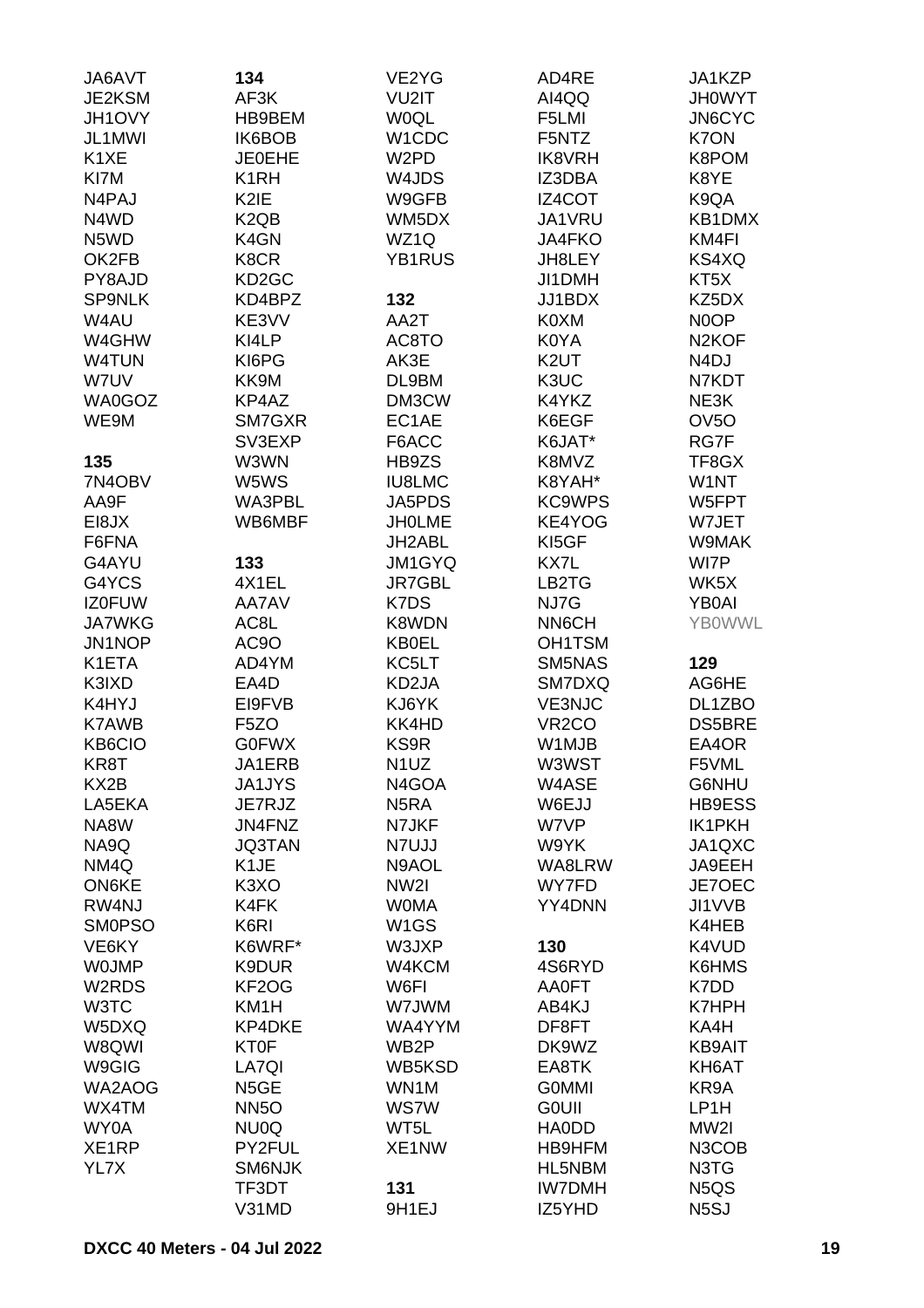| N9VD                          | EI4HQ             | <b>KA7CVJ</b>                 | KG2V              | SV4FFL            |
|-------------------------------|-------------------|-------------------------------|-------------------|-------------------|
| NG4C                          | F4DSE             | <b>KB0IKW</b>                 | KI7HO             | VE3EDY            |
| NV <sub>4</sub> B             | F5ELL             | KB3KJ                         | KQ6K              | <b>VE3PNT</b>     |
| PA3DRZ                        | <b>GOUGO</b>      | <b>KB7AK</b>                  | LU5OM             | W1UN              |
| RY6M                          | G3RZP             |                               | LU8XW             | W4EY              |
|                               |                   | KK <sub>5</sub> J             |                   |                   |
| W6BBS                         | G3ZEM             | N3YZ                          | N <sub>1</sub> JG | W6JZ              |
| W6FUV                         | G4DDL             | N8DE                          | N <sub>5</sub> CR | WQ5N              |
| W6IHA                         | G4SGX             | N9BVA                         | N6TD              | WX3P              |
| W7EYE                         | <b>IZ0FYW</b>     | N9RE                          | NE6V              |                   |
| W9FY                          | JN1BAH            | PY2BT                         | OZ2TF             | 123               |
| WR <sub>2</sub> V             | JR1FCS            | SV9FBK                        | OZ9XU             | 4F3BZ             |
| WY2E                          | <b>K0TLM</b>      | TF3JB                         | TI2MCL            | AA4H              |
| XE2W                          | K <sub>2</sub> DF | UT9LC                         | VA1SEA            | DS5JMG            |
|                               | K4ZIW             | V31JP                         | VA3XQ             | EW4C              |
| 128                           | K5NV              | VE3KKB                        | VK3NX             | <b>GOHSA</b>      |
| AC <sub>2</sub> G             | <b>K5RKS</b>      | VE7IU                         | VY2RU             | HK3PLB            |
| AF8C                          | K9UWY             | VU2SWS                        | W1NXW             | HL9HH             |
| <b>AG20</b>                   | KJ6HZ             | <b>W0GXA</b>                  | W4SW              | <b>IK2RGT</b>     |
|                               | KQ5S              |                               |                   |                   |
| DF2UA                         |                   | W3JM                          | W5WI              | <b>IK6BMU</b>     |
| DJ4SO                         | <b>N0BK</b>       | W4AEJ                         | W6EKR             | IZ2GNQ            |
| DL3DUE                        | N <sub>2</sub> ZL | W5KAU                         | W9CTJ             | JA2CXK            |
| EI7GY                         | N4DJT             | W5SG                          | WA2VKS            | <b>JA7MF</b>      |
| EI9HX                         | N4HGZ             | W5TFV                         | WA4TMJ            | JE4IBA            |
| F4GVO                         | N4WMB             | WA3UTC                        | WA5PFJ            | <b>JR0QFA</b>     |
| G8BCG                         | N <sub>5</sub> PO | WA9SQH                        | ZS6RJ             | K1EDG             |
| HB9CPS                        | N5XUS             | WB4KZW                        |                   | K <sub>2FJ</sub>  |
| HB9DVO                        | N9IXD             | WC <sub>2</sub> K             | 124               | K4MV              |
| IK5BSC                        | R3BB              | YB0JVZ                        | AA2WN             | K9UO              |
| JA1TNL                        | S57NML            |                               | AK0A              | <b>KR7X</b>       |
| JE1WZB                        | TA1AL             | 125                           | EA7JB*            | LA9JKA            |
| JE8LWZ                        | UA2CZ             | 4Z1JS                         | F8EZE             | <b>MU0GSY</b>     |
| JG3KMT                        | UA3EAY            | 7Z1CQ                         | G4GZG             | <b>NOLD</b>       |
| JH6CDI                        | W4DWS             | AB9KZ                         | G4ZOY             | N <sub>1</sub> HO |
| JR6LDE                        | W4PKU             | <b>CE0ZIG</b>                 | IZ5BYJ            | N <sub>2</sub> DU |
|                               |                   |                               |                   |                   |
| JS6SCC                        | WA3PAK            | DK8KC                         | JA1EYN            | N3MX              |
| <b>K0UBR</b>                  | WA4RYW            | DS5AAQ                        | <b>JA2CKK</b>     | N <sub>9</sub> OI |
| K1ROA                         | ZP5CGL            | G3YFE                         | JA5CDL            | NK2H              |
| K2MHE                         | ZS <sub>2</sub> Y | GI4FUE                        | JH2RMU            | OR4K              |
| K5SES                         |                   | <b>GMOVIT</b>                 | <b>JJ7XTV</b>     | PB7Z              |
| K8BB                          | 126               | HL4GHT                        | <b>JK1OTP</b>     | PV8RR             |
| KB1AWM                        | AB3TM             | JA6UDI                        | K0COP             | <b>RN0C</b>       |
| KW4J                          | AJ9K              | JH6RTO                        | K1FE              | <b>SM7PKK</b>     |
| N <sub>1</sub> FOJ            | G4GEE             | JL1BYZ                        | K6AHG             | SP9FWQ            |
| N <sub>2</sub> Y <sub>G</sub> | <b>HLOC</b>       | JM1GAW                        | K6JJ              | SV7CUD            |
| N3GTG                         | HL1SSG            | JN1RFY                        | <b>K7CTV</b>      | W1VE              |
| NH <sub>6</sub> T             | JA1PVX            | <b>JR0AMD</b>                 | KF2HC             | W4GH              |
| PY5XH                         | JA2DCN            | <b>K0HP</b>                   | KF9AF             | W5TZN             |
| PY8WW                         | JA8GSN            | <b>K0RX</b>                   | KK4ODQ            | W6PG              |
| W5SUM                         | JE1ARQ            | K <sub>1</sub> K <sub>Z</sub> | KO8V              | WA5KBH            |
| <b>WQ50</b>                   | JH2VVH            | K <sub>2</sub> GLS            | KR4DA             | WB9WHQ            |
| XE2AU                         | <b>JI4HKA</b>     | K5GDX                         | <b>MOHIH</b>      | WV2M              |
|                               | JM3XZC            | K6SLO                         | NO3U              | ZS2I              |
|                               |                   |                               |                   |                   |
| 127                           | JR1AHP            | <b>K7NPN</b>                  | <b>NR0T</b>       |                   |
| AB5YI                         | <b>JR7FYD</b>     | K9BJM                         | NY2L              | 122               |
| DD9WG                         | K <sub>4</sub> OP | <b>KA1NCN</b>                 | OZ1BII            | AA4OC             |
| EA8TZ                         | K5WDW             | KB8KIM                        | PY3VK             | AC4XL             |
| EI3ISB                        | K8IKE             | <b>KE7UL</b>                  | SM7TZK            | AD4YQ             |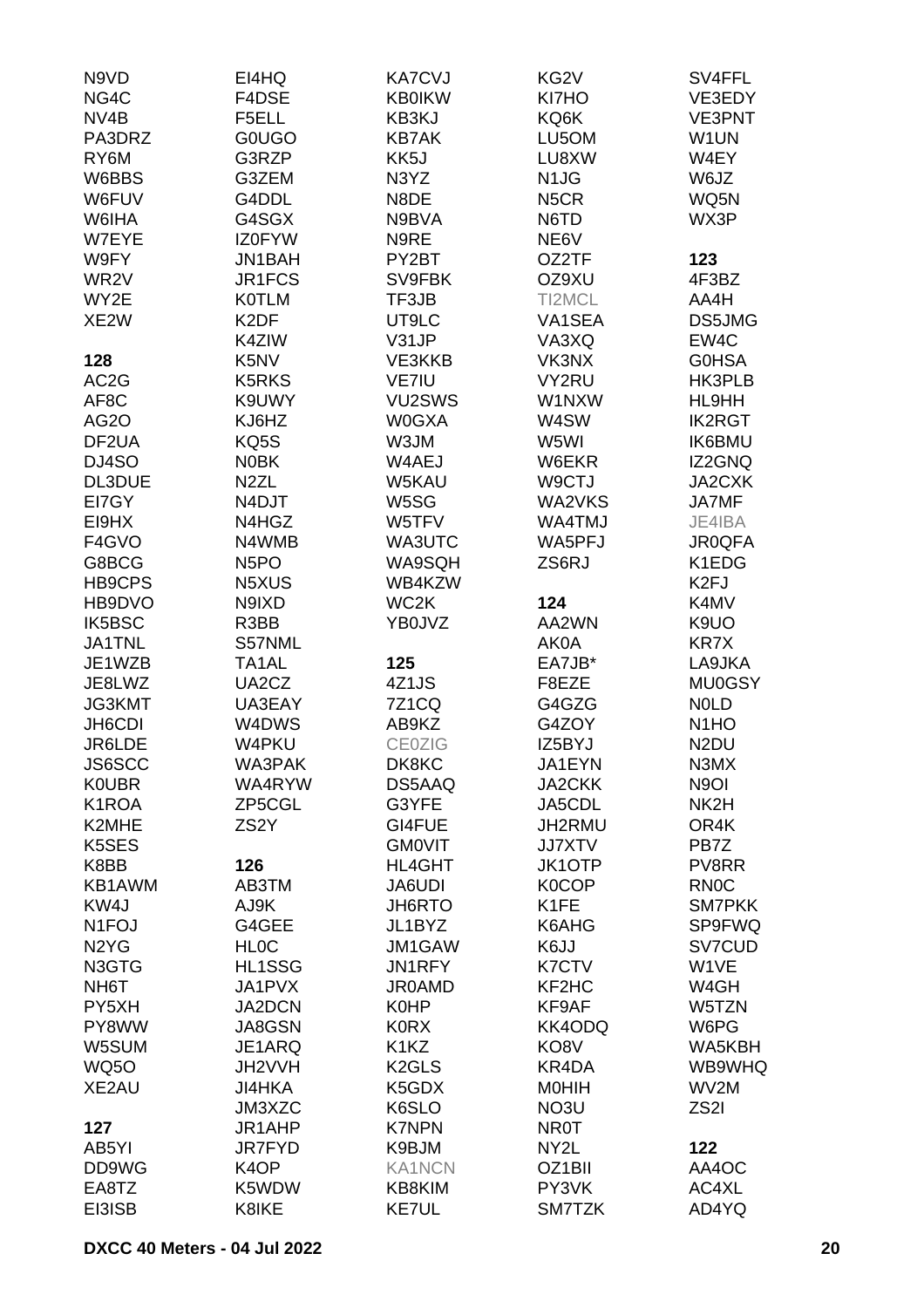| C31MF              | LU9OZX            | VU3DJQ            | HB9CXK            | K7JI                           |
|--------------------|-------------------|-------------------|-------------------|--------------------------------|
| EA4DL              | N <sub>4</sub> KZ | W2XX              | IS0/YO3RA         | K8GT                           |
| HC1HN              | NE7I              | W5GML             | <b>IW4EII</b>     | K <sub>9</sub> CQ              |
| <b>IK2BBU</b>      | NR3Y              | W8ZR              | <b>JA0BMS</b>     | K9IO                           |
| <b>JA0BES</b>      | PB7XYL            | <b>YB0MWM</b>     | <b>JA0HXV</b>     | KA5SYP                         |
| JE3PCP             | PV8AAS            | YB6HAI            | <b>JA9IPF</b>     | KC1XX                          |
| <b>JHONBN</b>      | R6AZ              |                   | JH3AEF            | KE4DH                          |
|                    |                   |                   |                   |                                |
| JH9BZY             | RV6ARZ            | 119               | JR1RCQ            | KF5BA                          |
| JO1CRA             | SM2YIP            | AA4XR             | <b>K2KNB</b>      | KG6WIK                         |
| <b>K0FTC</b>       | SM4AMJ            | CU2AF             | K3JM              | N <sub>1</sub> BO <sub>B</sub> |
| K <sub>1</sub> CN  | VE7YY             | DL4IW             | K4KSV             | <b>NQ2O</b>                    |
| K <sub>1</sub> PU  | W5MZX             | DM3FZN            | KA5IAU            | OK1IVU                         |
| K <sub>2</sub> EN  | W7AM              | EA3DNC            | KB9LIE            | OM4KW                          |
| K3EE               | W7NP              | EA5CZ             | KJ4YLO            | OZ6EI                          |
| K5RQ               | WD3P              | EI4DQ             | KP4RAT            | OZ6TL                          |
| K8LBT              | WS7I              | F5UL              | N4HUF             | RV3GW                          |
| K8LE               | WY9V              | GW4TSG            | N4LSJ             | SP5AMN                         |
| KB2RA              | YO5QAW            | <b>IOSSW</b>      | N5QQ              | TA <sub>1</sub> CQ             |
| KP4P               |                   | IK5ZAJ            | N8KOJ             | UA4HAD                         |
| KR <sub>1</sub> B  | 120               | IZ1UKG            | NC7B              | UR4CW                          |
| KU <sub>4</sub> A  | 4Z5BZ             | <b>JA9WMS</b>     | NL8F              | UX3IO                          |
| KZ1A               | 9A5JV             | JF2PZH            | NP <sub>3</sub> O | UX5HY                          |
|                    |                   |                   |                   |                                |
| KZ1X               | AA4NG             | <b>JG3SUQ</b>     | NZ4DX             | VA3UU                          |
| LX2PA              | AB2NI             | JH2WDT            | PA2SWL            | VE9RJ                          |
| RA6XV              | DJ4JZ             | <b>JR0GXA</b>     | PY8JA             | VR <sub>2</sub> CH             |
| <b>SM0BSO</b>      | <b>EI2II</b>      | K4BNF             | RM6LW             | W <sub>2</sub> ZK              |
| <b>VE3MSK</b>      | <b>G0KHO</b>      | K5LA              | VK7AP             | W4DCY                          |
| VR <sub>2</sub> CC | HI3I              | K8CCV             | W6CN              | W4GKR                          |
| W4CU               | <b>IW7DVM</b>     | K8ESQ             | W6SHY             | W4OGG                          |
| W4DRK              | JA6XXF            | KB0HJ*            | W9IAL             | W5IO                           |
| W4JVN              | JA8ANQ            | KB4FXE            | WA0GUD*           | W5NX*                          |
| WB9M               | <b>JI1JMK</b>     | KW1DX             | <b>WA7HR</b>      | W6IA                           |
| XE1SAX             | JP1PZE            | N6KW              | WB2BIN            | W6QL                           |
| YB2IQ              | <b>JR4DHK</b>     | N7JXS             | YL3GDM            | W7IIT                          |
|                    | <b>K0FF</b>       | N7NF              | ZL2LW             | WA8COB                         |
| 121                | K1GND             | N9BT              | ZS6NK             | WB9TFH                         |
| AB1QP              | K2RKJ             | NK <sub>5</sub> O |                   | WC5E                           |
| AD9DX              | K4LCP             | NN7A              | 117               | WV1K                           |
| <b>DS5KJR</b>      | K6GWN             | NX3Y              | AA2A              | YB2BNN                         |
| EA3UU              | K6VMV             | PR7AR             | AD9I              | ZL3NW                          |
|                    |                   |                   |                   |                                |
| F4HZZ              | KF6E              | <b>WOMF</b>       | DL5PW             | ZP5WYV                         |
| GW4BVJ             | KI <sub>5FJ</sub> | W7APM             | EA1WS             |                                |
| IK5TBK             | MM1PTT            | W7BJB             | EA5WP             | 116                            |
| IZ7QSS             | N4KEB             | W8PAT             | EI7GL             | 4X1VF                          |
| <b>JE3TAT</b>      | N7TWS             | W9KKN             | <b>GORPM</b>      | AI9U                           |
| JF4HDR             | ND <sub>0</sub> C | W9ZV              | G4BGW             | DL1MEV                         |
| <b>JK7LXU</b>      | NI <sub>1</sub>   | WB6RAB            | G4SSH             | DL1SVA                         |
| JR1QLM             | NX2T              | WK3A              | <b>IU0ICA</b>     | DL2IAN                         |
| K <sub>2</sub> GW  | OE1JIS            | WO <sub>2</sub> Q | JA5MOO            | DL8UAT                         |
| K <sub>2</sub> OGD | OE9SLH            | WZ4RC             | <b>JA7HTJ</b>     | EA7AN                          |
| K4HDW              | OH2BEN            |                   | <b>JK1SAI</b>     | F1NZC                          |
| K5PQ               | PA1NHZ            | 118               | <b>JO3RCK</b>     | <b>IK4QJH</b>                  |
| K <sub>9</sub> OZ  | PA3ACA            | DL5ZG             | JR6GHN            | <b>JA3XNH</b>                  |
| KA9A               | TA1HZ             | EI6GI             | <b>KOMFI</b>      | JF1KML                         |
| KB9EKO             | TI2OHL            | F5RZJ             | K0ZM              | JI1UHZ                         |
| KD4EE              | UA1TGQ            | G0BBB             | K2YEH             | K <sub>1</sub> DM              |
| KL <sub>1V</sub>   | VK2DAG            | <b>GOTHF</b>      | K6DJ              | K4TXJ                          |
|                    |                   |                   |                   |                                |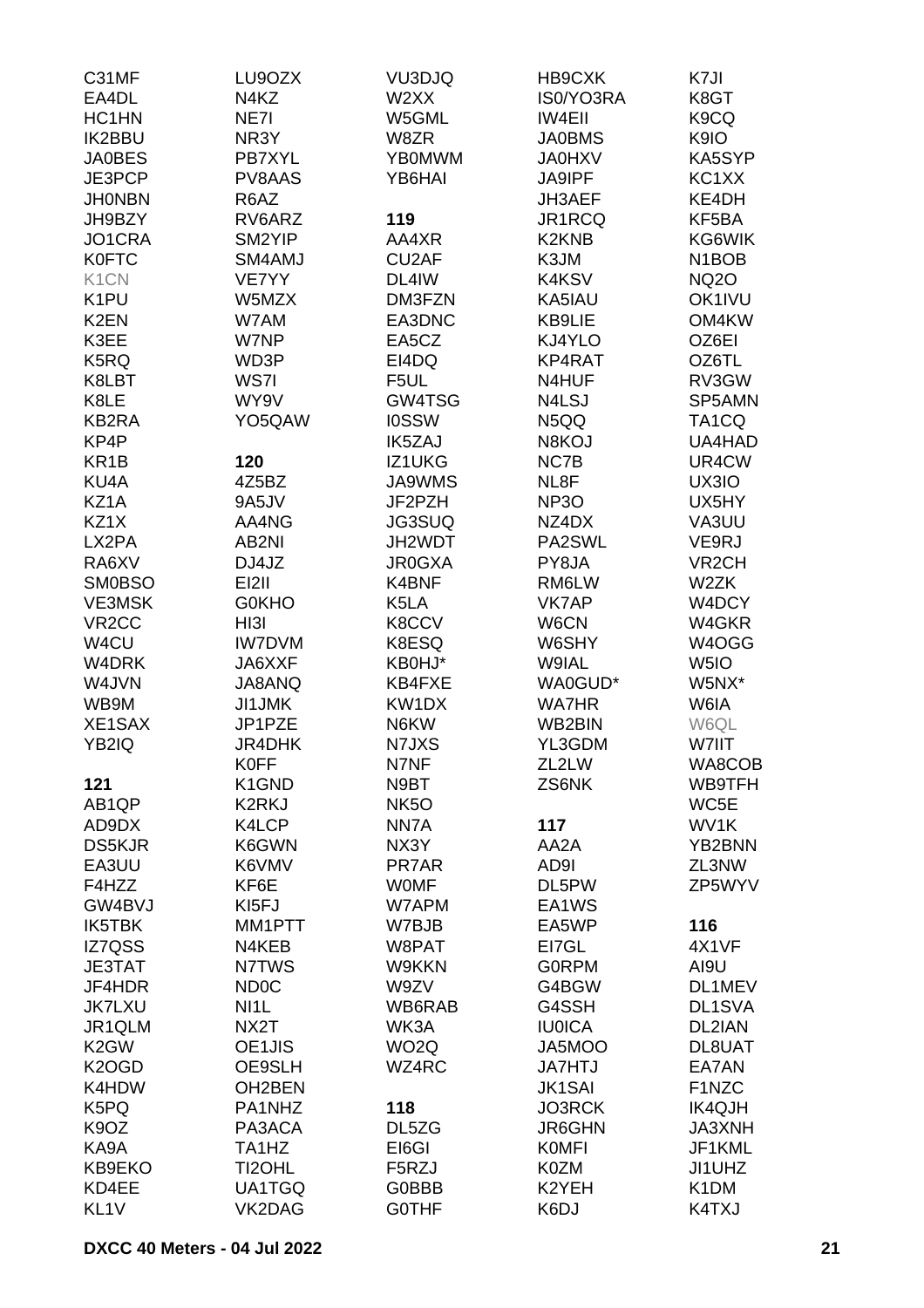| K6DLB             | N6RVI                          | W7HJ                          | SM7AWQ            | EA4ESI                         |
|-------------------|--------------------------------|-------------------------------|-------------------|--------------------------------|
| KB2HK             | N7MDW                          | W7IMU                         | VK3EUZ            | EA5AX                          |
| KB8DID            | NA9L                           | W7TG                          | VK3MB             | F5PBL                          |
| KC8YG             | NG4P                           | W8EH                          | W4EW              | G4FJK                          |
| KG4IYS            | NJ4Z                           | W8KTH                         | W4MIR             | G4WWG                          |
|                   |                                |                               |                   |                                |
| KG8DP             | NR <sub>2</sub> D              | W9DKC                         | W4QH              | HC1E                           |
| <b>KI0KN</b>      | PJ2HB                          | W9IE                          | W5UQ              | HS5XWY                         |
| KM9Y              | PY1BR                          | W9SF                          | W6DQ              | IK5BOH/2                       |
| KP4ED             | <b>RK0SXF</b>                  | <b>WA7BNM</b>                 | WD6DBM            | <b>IW2FLB</b>                  |
| <b>MOPCB</b>      | VA3NR                          | WB2UFF                        | WV8DX             | JA1ASO                         |
| N3MLV             | VR2IL                          | WC3O                          | <b>YC0LOW</b>     | JE3FOR                         |
| N4UY              | W3JK                           | WU2G                          |                   | JH2CYU                         |
| N <sub>5</sub> ZY | W6KR                           | XE1GZU                        | 112               | <b>JH3PTC</b>                  |
| NK7I              | W9EBY                          | XE3E                          | 4Z8DT             | JL2ULM                         |
| OE3HGB            | WA4HXC                         | YO6HSU                        | AA8HH             | K <sub>1</sub> IG              |
| SA3ARL            | YL2DZ                          |                               | DS4GQR            | K3DFL                          |
| <b>SM0XG</b>      | ZL1ANJ                         | 113                           | EA4S              | K4MTT                          |
| SM5AJV            | ZL1BBW                         | AA1DN                         | EA5OB             | K6CTW                          |
|                   |                                |                               |                   |                                |
| UA9CIM            |                                | AA2BF                         | HL4HLD            | K6WY                           |
| VA2EU             | 114                            | AI4K                          | <b>IOBJV</b>      | K8HB                           |
| W1MRH             | 4Z4KX                          | DL8DWL                        | <b>IN3FCK</b>     | K8ZEE                          |
| W4LLP             | AA8BN                          | DL8IM                         | JE6RIJ            | K9KDS                          |
| <b>W9NNK</b>      | AA8DC                          | DL8OK                         | JH1ESR            | LA3ANA                         |
| WF <sub>2</sub> B | DL8DZV                         | DS4DBF                        | <b>K0FE</b>       | N3NO                           |
| WX2K              | <b>GOHIO</b>                   | F <sub>2</sub> AR             | K6EV              | N <sub>5</sub> EEI             |
|                   | <b>GOKRL</b>                   | <b>GM0VRP</b>                 | <b>KC0V</b>       | N6GL                           |
| 115               | <b>HB9FUR</b>                  | <b>HB9LAK</b>                 | KF6ILA            | N8XP                           |
| AB9LF             | HB9WDY                         | HJ6SQQ                        | KJ4EX             | N8YQX                          |
| AJ0I              | <b>IK0SHH</b>                  | <b>IK2PZG</b>                 | KN1CBR            | NK4K                           |
| AK4DW             | IV3XWD                         | <b>IW1PUR</b>                 | KN <sub>5</sub> L | TA2AD                          |
| DL9QJ             | <b>IW8CGX</b>                  | <b>IW9DNI</b>                 | KR <sub>1</sub> S | UA9OG                          |
|                   |                                |                               |                   |                                |
| EI5GM             | JE2VYM                         | <b>JA2HOL</b>                 | <b>N8KUS</b>      | W1KQ                           |
| EI5GSB            | JH1MQC                         | <b>JA7TQK</b>                 | N9BD              | W <sub>1</sub> NR              |
| EI5KO             | JH9FCP                         | <b>JK7UST</b>                 | NZ3L              | W1TW                           |
| F8DHE             | JO3WHB                         | JQ3EYO                        | R6AW              | W3AT                           |
| <b>HB9LEI</b>     | <b>K0MB</b>                    | K0AD                          | RA <sub>5</sub> C | W4EJG                          |
| I6XGZ             | K9EFR                          | K0HD                          | VE1AOE            | W8PE                           |
| IZ1QLT            | KA2F                           | K4BYN                         | VR2ZXP            | W9KVR                          |
| <b>JA0EBV</b>     | KA5RNH                         | K4RM                          | <b>WOJW</b>       | WA3RHW                         |
| JA1CPN            | <b>KK4TK</b>                   | K4VAC                         | W4ZAO             | WC1X                           |
| JA4DNC            | KS4Q                           | K7LOL                         | WB2RHM            | <b>WIOE</b>                    |
| JA6ENL            | KW7XX                          | KA5YCM                        | WE2L              | WU1U                           |
| <b>JH0EXA</b>     | LU7LAQ                         | KF8AR                         | <b>WG0M</b>       | <b>YB0NSI</b>                  |
| JH8UGL            | N <sub>2</sub> MT <sub>G</sub> | <b>KT0NY</b>                  | YB0AZ             | YB0VB                          |
| K3MI*             | N7RQ                           | <b>KU0S</b>                   | YB2VTO            | YB1ALL                         |
| K <sub>4</sub> NI | NC4S                           | LU9DO                         | YB8HZ             | YC5ODQ                         |
| K4ODL             | OH <sub>2</sub> BJG            | M5LRO                         | YC6EI             | YV4EH                          |
| K5PA              | PP <sub>2FN</sub>              | N <sub>1</sub> CYA            |                   |                                |
|                   | PP7LL                          |                               |                   |                                |
| K8TLC             |                                | N1SFE                         | 111               | 110                            |
| KC2RDW            | <b>SMOJCA</b>                  | N <sub>2</sub> M <sub>G</sub> | 4Z1WF             | AG5CN                          |
| KC4DM             | VE3GLA                         | N2MSF                         | AA4RX             | CO <sub>2</sub> V <sub>G</sub> |
| KD8DEU            | <b>WOPXM</b>                   | N4LB                          | AB7RW             | CP6IB                          |
| KT6LA             | W1HUE                          | N9HUK                         | AG4TO             | <b>CU3HN</b>                   |
| KX5V              | W3DNA                          | N9VPV                         | AI6A              | DJ9SO                          |
| <b>MM0DGI</b>     | W4DTA                          | NE <sub>2U</sub>              | <b>DJ0CL</b>      | DL7AB                          |
| <b>MM0DXH</b>     | W4LRE                          | <b>ON7BS</b>                  | DL8DYL            | DS5ANY                         |
| N3DAP             | W5TZX                          | R7TG                          | DS3BBC            | G4PUQ                          |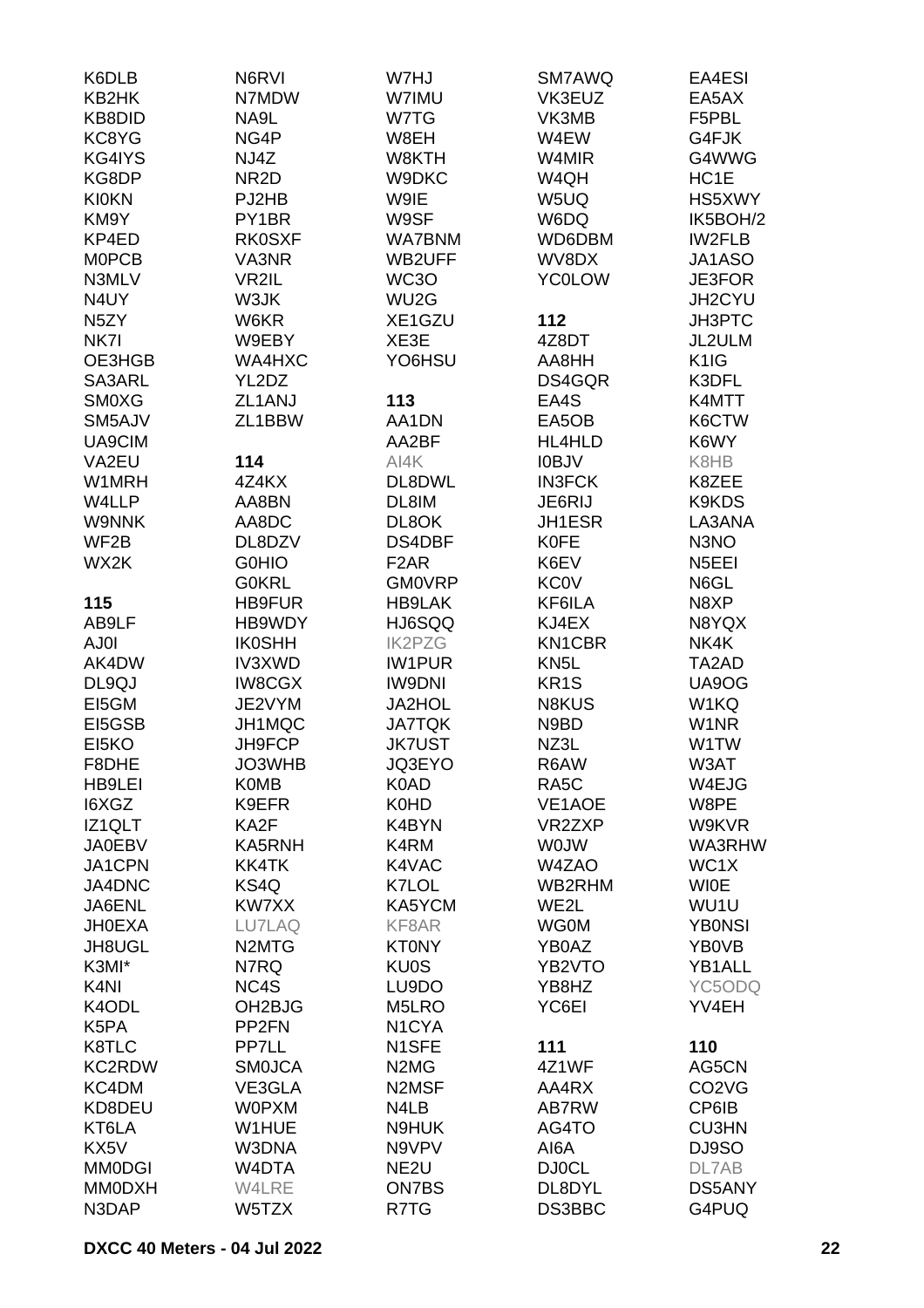| <b>GU7DAI</b>      | K8GO               | K2LUQ                         | K <sub>2RI</sub>   | IK3GBG              |
|--------------------|--------------------|-------------------------------|--------------------|---------------------|
| <b>IZ0SPA</b>      | KB2FMH             | K3LL                          | K4CKS              | IZ5IMB              |
| IZ8EYN             | <b>KC7CS</b>       | K4VD                          | K4SAF              | JA1DEQ              |
| JA5EEU             | KE9XN              | K6VKO                         | K5SEU              | JA2RP               |
| JQ1VNM             | <b>KI0HA</b>       | K9DQ                          | <b>K7YMG</b>       | JA3VQW              |
|                    |                    |                               |                    |                     |
| <b>K0VG</b>        | <b>KJ7NO</b>       | KC9G                          | K9BR               | JH1GNU              |
| <b>K3RRR</b>       | KN4T               | KD <sub>2</sub> OV            | K9YKL              | JH8DEH              |
| K4CAE              | KO4XM              | KM4VI                         | KA4IWG             | JJ1IDW              |
| K5VG               | LA9PHA             | LA1ZE                         | KA5JSM             | JJ2BLV              |
| K6GFJ              | LA9VBA             | LA8OKA                        | KI0G               | K <sub>1</sub> FR   |
| KD8MQY             | <b>N2SO</b>        | <b>MOTTB</b>                  | N2IEN              | K3GP                |
| KG8OU              | N4GYT              | <b>NOMR</b>                   | N3DD               | K5LLA               |
| LZ1HY              | N4ST               | N <sub>1</sub> EDN            | NK7L               | K6JAD               |
| N1CWR              | N4ZQ               | N <sub>2EI</sub>              | <b>NSOD</b>        | K6MYC               |
| N3NVA              | N5DEE              | N4BCD                         | R3LC               | K8ARY               |
| N4KFT              | N8LAS              | N4JED                         | <b>SLOAS</b>       | <b>KA9TSW</b>       |
| N6RJY              | NJ1H               | N5RMS                         | SM4RGD             | <b>KB7AZ</b>        |
|                    |                    |                               |                    |                     |
| NN <sub>8</sub> L  | NO0B               | N8TEM                         | TG9ADM             | <b>KC3NIE</b>       |
| NR <sub>5</sub> R  | NU7V               | <b>NSOM</b>                   | VA2GA              | KC4GKY              |
| NS4M               | OZ <sub>5</sub> D  | OE2CAL                        | VA3RKO             | KJ8O                |
| OM2AGN             | PY3ED              | TF <sub>1</sub> A             | VE6PL              | KM4ODS              |
| UN7BK              | RA3LD              | UA6LCN                        | VE7BZ              | KN <sub>5</sub> S   |
| VU2TMP             | UX5XK              | VE1GBD                        | VK <sub>1</sub> ZL | LA2XNA              |
| <b>WOTF</b>        | W2/JR1AQN          | VE2WY                         | VK3NI              | <b>NOABE</b>        |
| W1XY               | W2OSR              | W2RL                          | VU2XE              | N <sub>2</sub> QLT  |
| W3RMS              | W3WKR              | W6ZL                          | W4WIV              | N4MY                |
| W4GF               | W5TFW              | WA8MOA                        | W6TGI              | N5KAE               |
| W5BN               | W9BEK              | WB2JFP                        | W7PAQ              | N8MRB               |
| W6NS               | WB2BXO             | WB5IUU                        | W8EOG              | NF4L                |
| W9UV               | <b>WD9IOK</b>      | WB7BBQ                        | W9YO               | NK7C                |
|                    |                    |                               |                    |                     |
| <b>WA2ONG</b>      | WO1X               | WB8TGY                        | WA3GFB             | NK7Y                |
| WJ7R               | XE <sub>1</sub> OX | YO3IPR                        | WA9BXB             | NO <sub>2</sub> EL  |
| YB8FL              | YB0DJ              | ZP9MCE                        | WP4K               | NS7V                |
| YO4AUP             | YB9WZJ             |                               | WR <sub>1</sub> X  | OH <sub>2</sub> LHE |
|                    | YE6YE              | 107                           | WS4WW              | RZ6LB               |
| 109                | YU1GM              | 6K2EJJ                        | XE2JFP             | S51WX               |
| AB1NS              |                    | AB6FI                         | XE3ARV             | SM6DIN              |
| AG5Z               | 108                | AD8CW                         | YB3ASQ             | SQ7JZO              |
| DL1TPY             | 7K3BKZ             | CO <sub>2</sub> WF            | YB9UA              | VE3GQ               |
| DS4BBL             | AA5SH              | CT1FJK                        | <b>YCOMCA</b>      | VE3XK               |
| DS5WQT             | AD5MD              | DJ0DX                         | YO6BHN             | W6SZG               |
| F6DHI              | C93PA              | EI/W5GN                       | ZL <sub>1</sub> IF | WA2SI               |
| GM4ZFS             | DB <sub>2</sub> WD | G4DBW                         |                    | <b>WB0CHS</b>       |
| GM6NX              | DK7GH              | <b>HA0HV</b>                  | 106                | WB2AIV              |
|                    |                    |                               |                    |                     |
| <b>HB9ECS</b>      | DL1FU              | HL1SX                         | 9M2CQC             | WB2GMY              |
| HK4EB              | F4FPR              | IT9JKY                        | AC4WD              | WN5K                |
| <b>IV3GHI</b>      | G4JGV              | IT9RDG                        | <b>BG3ITB</b>      | WQ2M                |
| IZ0OTV             | HJ6WQH             | JA1DHY                        | DK5WN              | <b>YCODB</b>        |
| JA1DXR             | HL1IE              | JA1PRV                        | EI3HA              | YF8DX               |
| JA3MHV             | HL5UOG             | JA3PYC                        | EI9CN              | YO3LW               |
| JA9BM              | <b>IU8GNY</b>      | JH1HDD                        | EU1TT              | YO3NL               |
| JO3GZH             | <b>JA7MWC</b>      | JM3APP                        | F6ARS              |                     |
| K <sub>2</sub> KYH | <b>JA7NGE</b>      | K <sub>1</sub> L <sub>Z</sub> | F8GB               | 105                 |
| K3HPA              | JA8AQ              | K <sub>1</sub> OQ             | G3HQX              | <b>5A1A</b>         |
| K4EZY              | JO4JDU             | K <sub>1</sub> RY             | G4KCM              | 5N0ETP              |
| K6GCN              | JP1GVC             | K1YA                          | G4MKR              | AA7FK               |
| K6JBH              | <b>K0NN</b>        | K2DW                          | HC1DX              | AC8MR               |
|                    |                    |                               |                    |                     |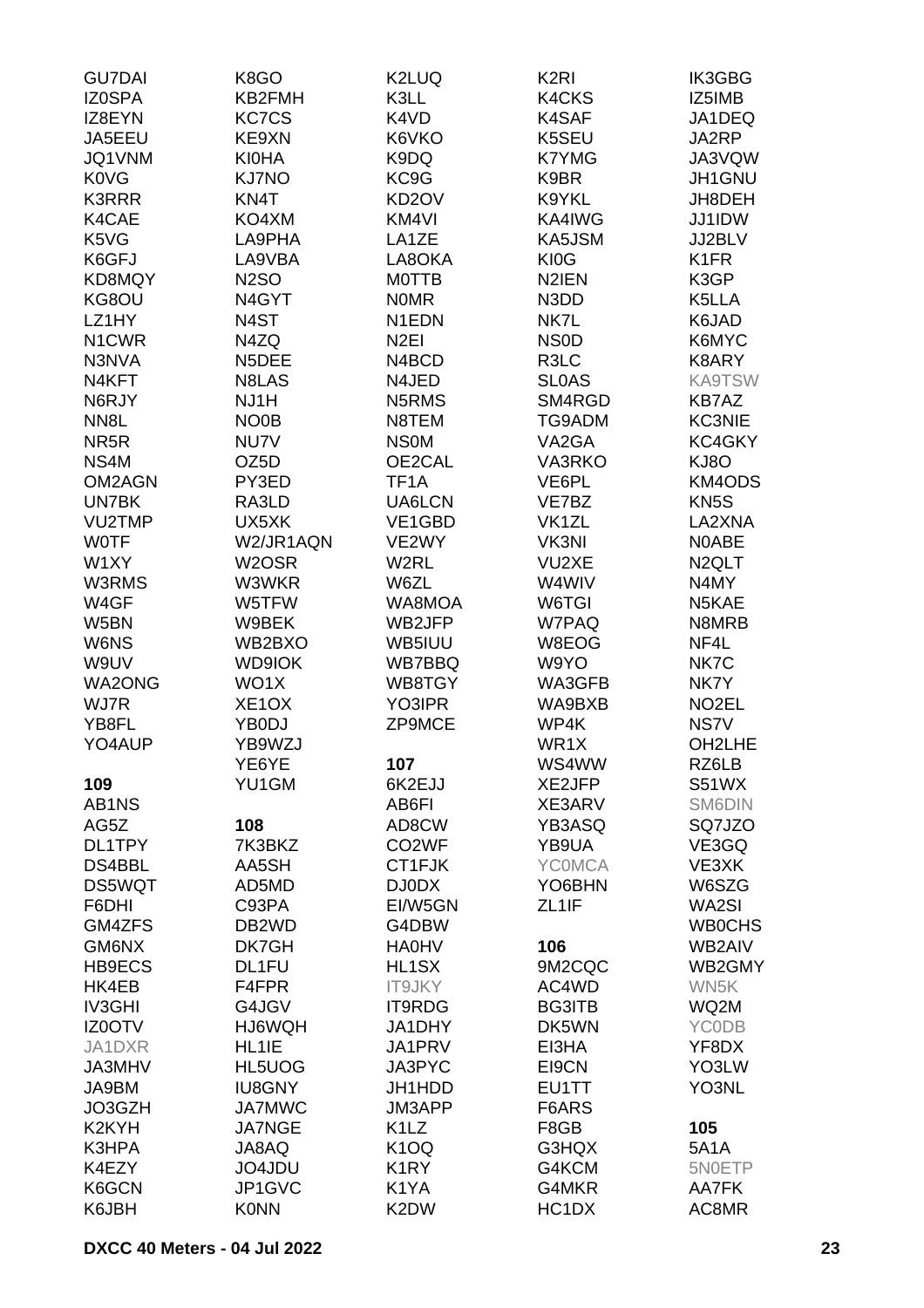| C91IW              | AA5CV              | 103                           | W5AAJ         | KJ8N              |
|--------------------|--------------------|-------------------------------|---------------|-------------------|
| CU7AJ              | AC7A               | AA2DY                         | W5ADH         | <b>NOSFF</b>      |
| <b>DL3IAK</b>      | AD4KJ              | AB8OU                         | W5VD          | N <sub>1</sub> TQ |
| DL9SAD             | <b>AE0MO</b>       | AI4FR                         | W8WT          | N2MEE             |
|                    | <b>DS4FKX</b>      |                               |               |                   |
| EA5HB              |                    | DJ6DO                         | W9CLA         | N3GSE             |
| EW2CR              | EW8AX              | DL2DCX                        | W9FML         | N3RYB             |
| F4HAB              | G3VDB              | G2FFO                         | <b>WA2EOV</b> | N6DKZ             |
| G3LOJ              | <b>GI8SKN</b>      | G3YBY                         | WA9IVH        | N8BI              |
| G8GNI              | GM4ELV             | G4BSW                         | WB1ATZ        | N9XG              |
| <b>HA0IT</b>       | <b>IK2SYK</b>      | G4EHT                         | WB2AMU        | NE3I              |
| <b>HB9FAQ</b>      | <b>JA7DPC</b>      | GW4EVX                        | WB3HLH        | <b>NN0K</b>       |
| HB9GZE             | JA8BOV             | HL1IWD                        | WB4FNH        | NZ4CW             |
| HL5BDD             | JH2AHZ             | HZ1GW                         | <b>WD4AFY</b> | PY1LJ             |
| IC8XIL             | JH4QKY             | <b>IK2ECP</b>                 | <b>WL7OU</b>  | SM3JLA            |
| <b>IK2QPO</b>      | <b>JK1VSL</b>      | JA2XKM                        | <b>YB0NDT</b> | SV2ESW            |
| IZ3GJL             | <b>JM1SMY</b>      | JA3EYO                        | YO2ADQ        | <b>V31CQ</b>      |
| JA2AMP             | JO1QZI             | JA4DUD                        | YO9BPX        | VE9DH             |
| <b>JA3RRN</b>      |                    |                               |               | VY1CW             |
|                    | K4JK               | <b>JA7PKV</b>                 |               |                   |
| <b>JS3OSI</b>      | K4MSS              | <b>JA7WQJ</b>                 | 102           | W0OGH             |
| K <sub>2</sub> KJ  | KA5TTC             | JE8VZK                        | AA6GM         | W3EH              |
| K3IU               | KB1CQ              | <b>JH1AWJ</b>                 | AA6Z          | W <sub>5U</sub>   |
| <b>K4AEN</b>       | KD3UY              | <b>JH5OTE</b>                 | AD7AF         | W6OU              |
| K4RWP              | KD8KX              | JR1HYA                        | AJ4SB         | W8LAQ             |
| K8CMR              | <b>KE7PB</b>       | K4BU                          | DJ3OE         | W8QW              |
| K8NIA              | KG6IP              | K9CHP                         | <b>DS1CCU</b> | W9LX              |
| KF <sub>2</sub> G  | LY3BS              | K9YZ                          | EA1CJ         | WA2HIP            |
| KG5EG              | N <sub>2</sub> WWD | KA1YQC                        | EA3DUU        | WA3YGQ            |
| KM4EX              | N4UP               | <b>KB8ZUN</b>                 | EI8IQ         | WA6MRK            |
| KN4WOJ             | N5FPW              | KC5RR                         | EI9KF         | <b>WB0PWA</b>     |
| M3DFW              | N7UX               | KC8IVC                        | <b>G3TDH</b>  | WB4FDT            |
| N <sub>2</sub> SG  | NP <sub>2N</sub>   | KD1YV                         | G3YBH         | WE <sub>1</sub> B |
| N9ATD              | ON6ZV              | KD6GC                         | HA1CW         | WK3H              |
| N9ETH              | OY3JE              | KF5WCP                        | HB9BNQ        | WM0G              |
| NM4SH              | OZ5VO              | KJ4KVC                        | HB9DMQ        | <b>WU6W</b>       |
|                    |                    |                               |               |                   |
| NN4RR              | R3AQ               | KM4CQG                        | HB9DPO        | YB1BML            |
| NZ <sub>0</sub> O  | SV2HNZ             | KN4MT                         | HB9EE         | YB1RED            |
| OE1PFC             | UX2FXX             | LY3BA                         | HC2PY         | <b>YE0TUR</b>     |
| PY2AB              | W4EB               | N0AZZ                         | HL2DAA        | ZL4FZ             |
| SA7CJO             | W4EJ               | <b>NOTNJ</b>                  | <b>IK7WUJ</b> |                   |
| UA6CEY             | W5HWU              | N3BOB                         | JA1DFQ        | 101               |
| UQ2GM              | W5JDF              | N <sub>3</sub> P <sub>S</sub> | <b>JA6JIG</b> | A41ZZ             |
| VA6SP              | W5RID              | N4MTT                         | JD1BLY        | AA1XO             |
| VE2GHZ             | W5TN               | N7NM                          | JE1COB        | AA3DD             |
| VP5JM              | W6FZA              | NB3R                          | JE1FYV        | AA4MF             |
| W <sub>1</sub> GOU | W7WT               | NG8T                          | <b>JL6IPK</b> | AD4IE             |
| W3UI               | W8AEF              | PY5MJ                         | <b>JR7CDI</b> | AF <sub>5</sub> I |
| W4UDH              | W9FF               | R <sub>2</sub> DW             | K2ITT         | BV7II             |
| W6TE               | W9GM               | SQ5M                          | K3NC          | DJ3GZ             |
| W7SMW              | W9MMZ              | UA3UCV                        | K4HZF         | DJ3NK             |
| W9HB               | <b>WA2PNI</b>      | UN6GVA                        | K4JDV         | DM5TI             |
| WA9IVU             | WA2VQF             | VE2ACP                        | K6ED          | <b>DS1NEI</b>     |
| XE1MD              | <b>WB0SOK</b>      | VK4EFX                        | KA1BQP        | F5LCU             |
|                    |                    |                               |               |                   |
| YB8HI              | YB0DX              | W2FGY                         | KB3P          | <b>GODTX</b>      |
| ZS1SBW             | <b>YC0IEM</b>      | W2QQ                          | <b>KB4SVP</b> | G8GHD             |
|                    | YL2JN              | W3TFA                         | <b>KC2NFJ</b> | GI4OWA            |
| 104                |                    | W3WW                          | KJ2AM         | <b>IK2BGT</b>     |
| 3A2MW              |                    | W4GHD                         | <b>KJ7KOJ</b> | IZ1EPM            |